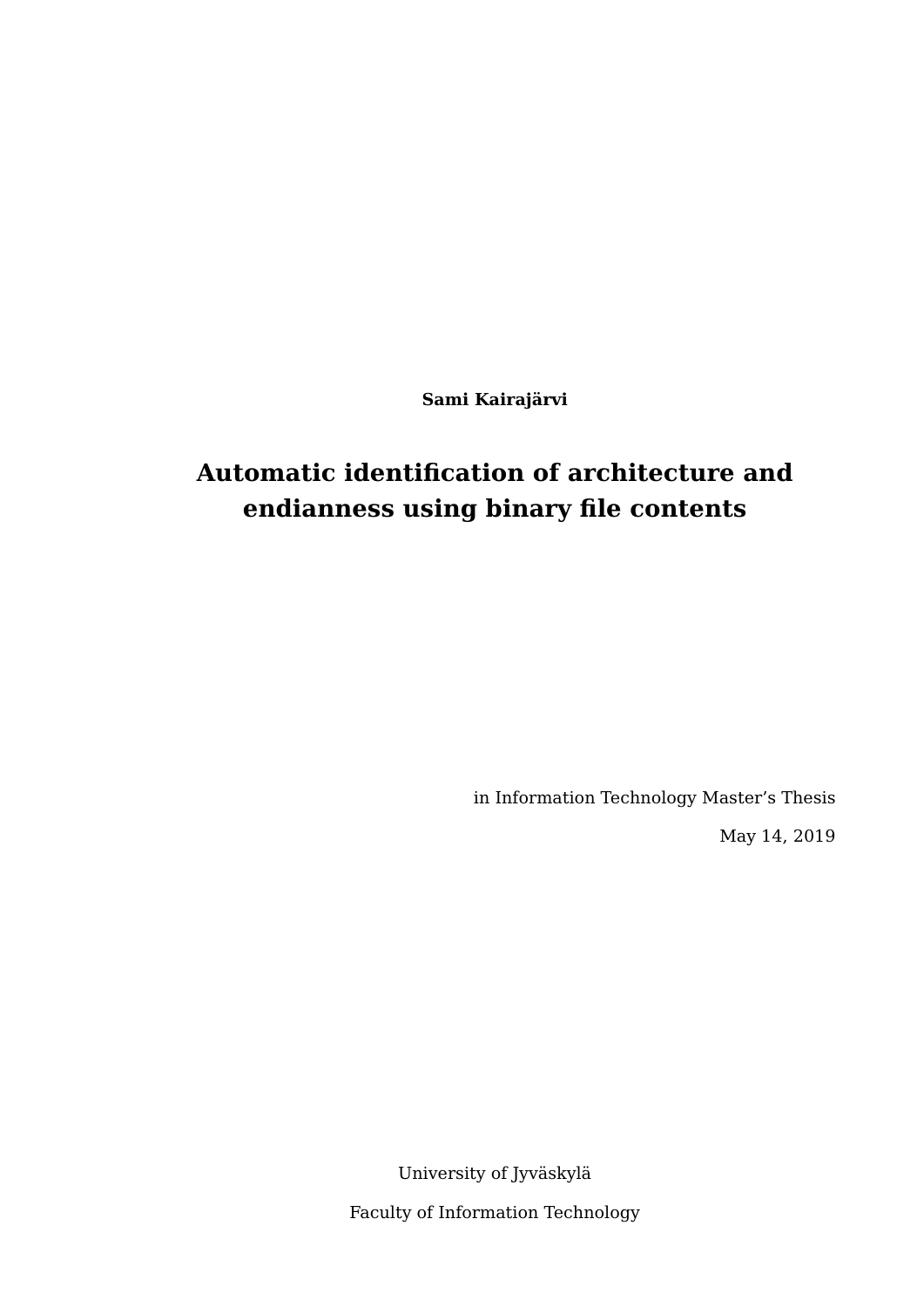**Author:** Sami Kairajärvi

**Contact information:** sami.m.kairajarvi@student.jyu.fi

**Supervisor:** Andrei Costin

**Title:** Automatic identification of architecture and endianness using binary file contents

**Työn nimi:** Arkkitehtuurin ja tavujärjestyksen automaattinen tunnistaminen binääritiedoston sisällön avulla

**Project:** Master's Thesis

**Study line:** Cyber security

**Page count:** 71+5

**Abstract:** This thesis explores how architecture and endianness of executable code can be identified using binary file contents, as falsely identifying the architecture caused about 10% of failures of firmware analysis in a recent study (Costin et al. [2014\)](#page-63-0). A literature review was performed to identify the current state-of-the-art methods and how they could be improved in terms of algorithms, performance, data sets, and support tools. The thorough review identified methods presented by Clemens [\(2015\)](#page-63-1) and De Nicolao et al. [\(2018\)](#page-63-2) as the state-of-the-art and found that they had good results. However, these methods were found lacking essential tools to acquire or build the data sets as well as requiring more comprehensive comparison of classifier performance on full binaries. An experimental evaluation was performed to test classifier performance on different situations. For example, when training and testing classifiers with only code sections from executable files, all the classifiers performed equally well achieving over 98% accuracy. On samples with very small code sections 3-nearest neighbors and SVM had the best performance achieving 90% accuracy at 128 bytes. At the same time, random forest classifier performed the best classifying full binaries when trained with code sections at 90% accuracy and 99.2% when trained using full binaries.

**Keywords:** Firmware Analysis, Supervised Machine Learning, Classification, Binary Code

**Suomenkielinen tiivistelmä:** Tässä tutkielmassa tutkitaan kuinka suoritettavan ohjelman arkkitehtuurin ja tavujärjestyksen voi tunnistaa binääritiedoston sisällön avulla. Tätä tietoa tarvittiin esimerkiksi siksi, että arkkitehtuurin väärä tunnistus aiheutti 10% laiteohjelmistoanalyysin epäonnistumisista viimeaikaisessa tutkimuksessa (Costin et al. [2014\)](#page-63-0). Tutkielmassa tehtiin kirjallisuuskatsaus, jossa etsittiin tämänhetkiset parhaat metodit sekä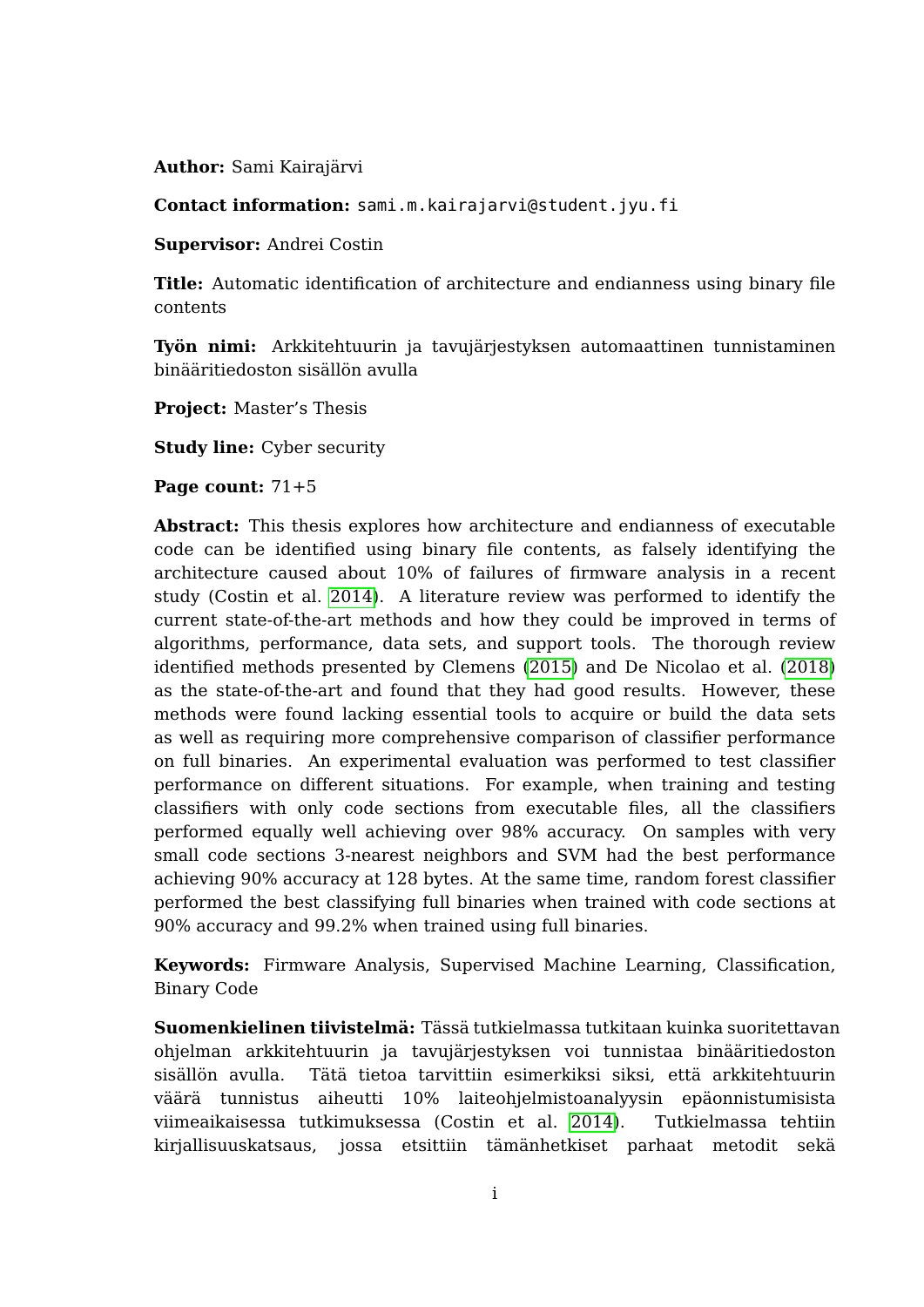kuinka niitä voisi parantaa. Clemens [\(2015\)](#page-63-1) ja De Nicolao et al. [\(2018\)](#page-63-2) tunnistettiin johtavina tutkimuksina, ja niissä esitetyt menetelmät antoivat hyviä luokittelutuloksia. Puutteita löytyi aineistonkeräyksestä sekä luokittelijoiden laajemmasta vertailusta kokonaisten binäärien luokittelussa. Tutkielman kokeellisessa osiossa luokittelijoiden suorituskykyä mitattiin erilaisissa tilanteissa. Luokittelijoita esimerkiksi opetettiin ja testattiin vain suoritettavien ohjelmien koodiosioilla, jolloin kaikki luokittelijat saavuttivat vähintään 98% tarkkuuden. 3-lähimmän naapurin menetelmä sekä SVM luokittelija suoriutuivat parhaiten pienten näytteiden luokittelussa saavuttaen 90% tarkkuuden jo 128 tavun kokoisten tiedostojen kohdalla. Satunnaismetsä luokittelijalla oli paras suorituskyky kokonaisten binääritiedostojen luokittelussa 90% tarkkuudella, kun luokittelija opetettiin binääritiedoston koodiosilla, ja 99.2%, kun luokittelija opetettiin kokonaisilla binääritiedostoilla.

**Avainsanat:** Laiteohjelmiston analysointi, valvottu koneoppiminen, luokittelu, binäärikoodi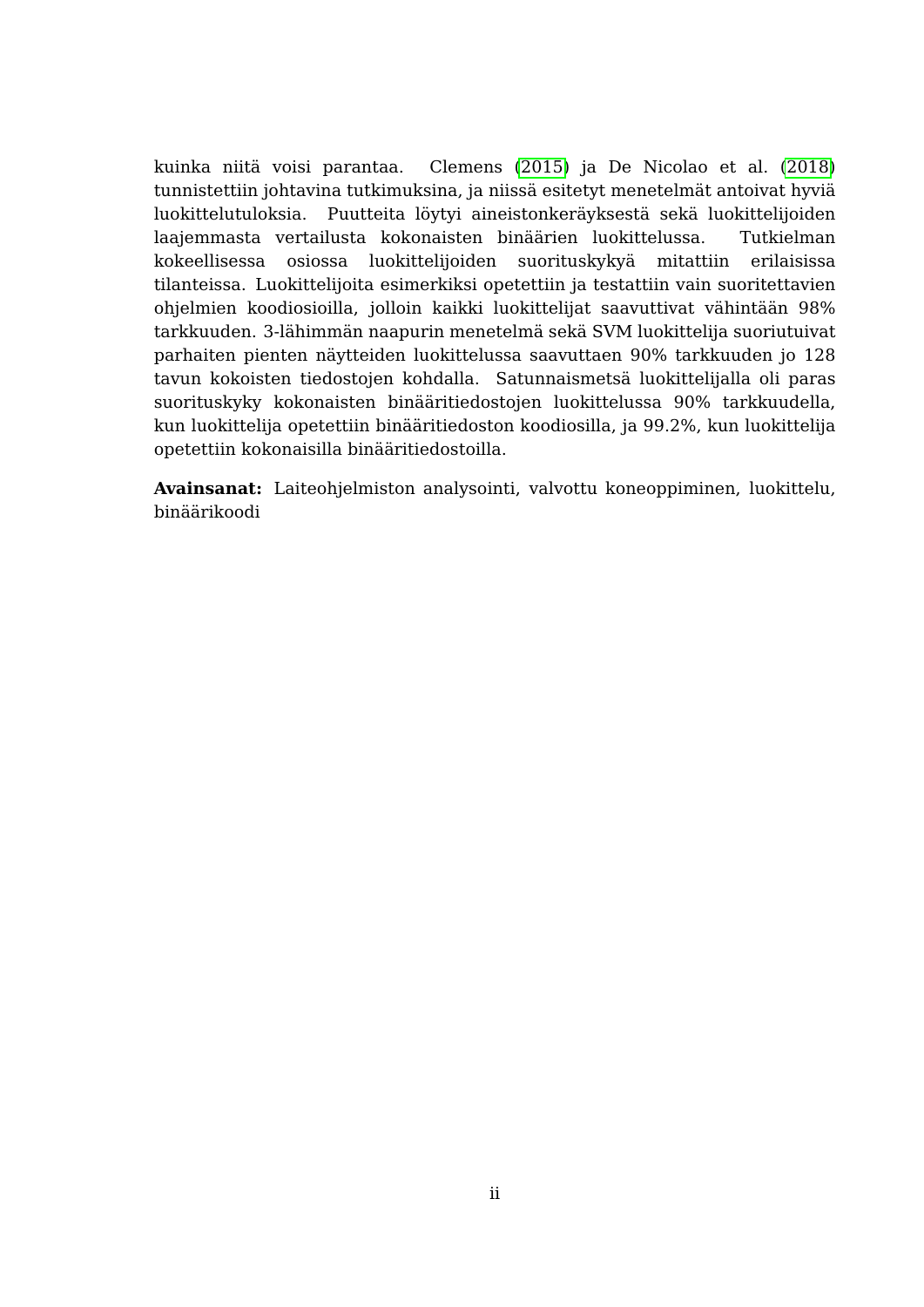# **List of Figures**

| Figure 2. Overview of steps in supervised learning (Kotsiantis, I. Zaharakis, |  |
|-------------------------------------------------------------------------------|--|
|                                                                               |  |
| Figure 3. Workflow of the tool to download data sets 19                       |  |
| Figure 4. Bayesian network representation (Dua and Du 2016) 26                |  |
|                                                                               |  |
| Figure 6. Example of a decision tree (Dua and Du 2016) 29                     |  |
|                                                                               |  |
| Figure 8. Example of a multilayer perceptron. It is composed of input         |  |
| neurons $X_1$ $X_N$ , N number of neurons H in m hidden layers, and output    |  |
|                                                                               |  |
| Figure 9. Example of SVM classifier (Dua and Du 2016)32                       |  |
| Figure 10. Steps to choose a research methodology (University of Jyväskylä    |  |
|                                                                               |  |
| Figure 11. Classifier and dataflow setup used in Azure Machine Learning 38    |  |
| Figure 12. Coefficients in logistic regression when using the additional      |  |
| powerpcspe signatures. Class 13 is powerpc while class 14 is                  |  |
|                                                                               |  |
| Figure 13. Impact of the sample size on classifier performance 44             |  |
| Figure 14. Confusion matrix of random forest classification results on full   |  |
| binaries. Columns show the predicted class frequencies while rows             |  |
|                                                                               |  |
|                                                                               |  |
|                                                                               |  |
|                                                                               |  |
| Figure 18. (Partial) Output JSON from Debian unpacker 67                      |  |
|                                                                               |  |
|                                                                               |  |

## **List of Tables**

| Table 1. A confusion matrix for binary classification (Sokolova, Japkowicz,   |  |
|-------------------------------------------------------------------------------|--|
|                                                                               |  |
|                                                                               |  |
|                                                                               |  |
| Table 4. Classifiers and settings used by Clemens (2015) 37                   |  |
| Table 5. F1 score with random forest trained and tested with full binaries in |  |
| Weka with and without powerpcspe signatures40                                 |  |
| Table 6. Confusion matrix of powerpc and powerpcspe architectures without     |  |
|                                                                               |  |
| Table 7. Confusion matrix of powerpc and powerpcspe architectures with        |  |
|                                                                               |  |
|                                                                               |  |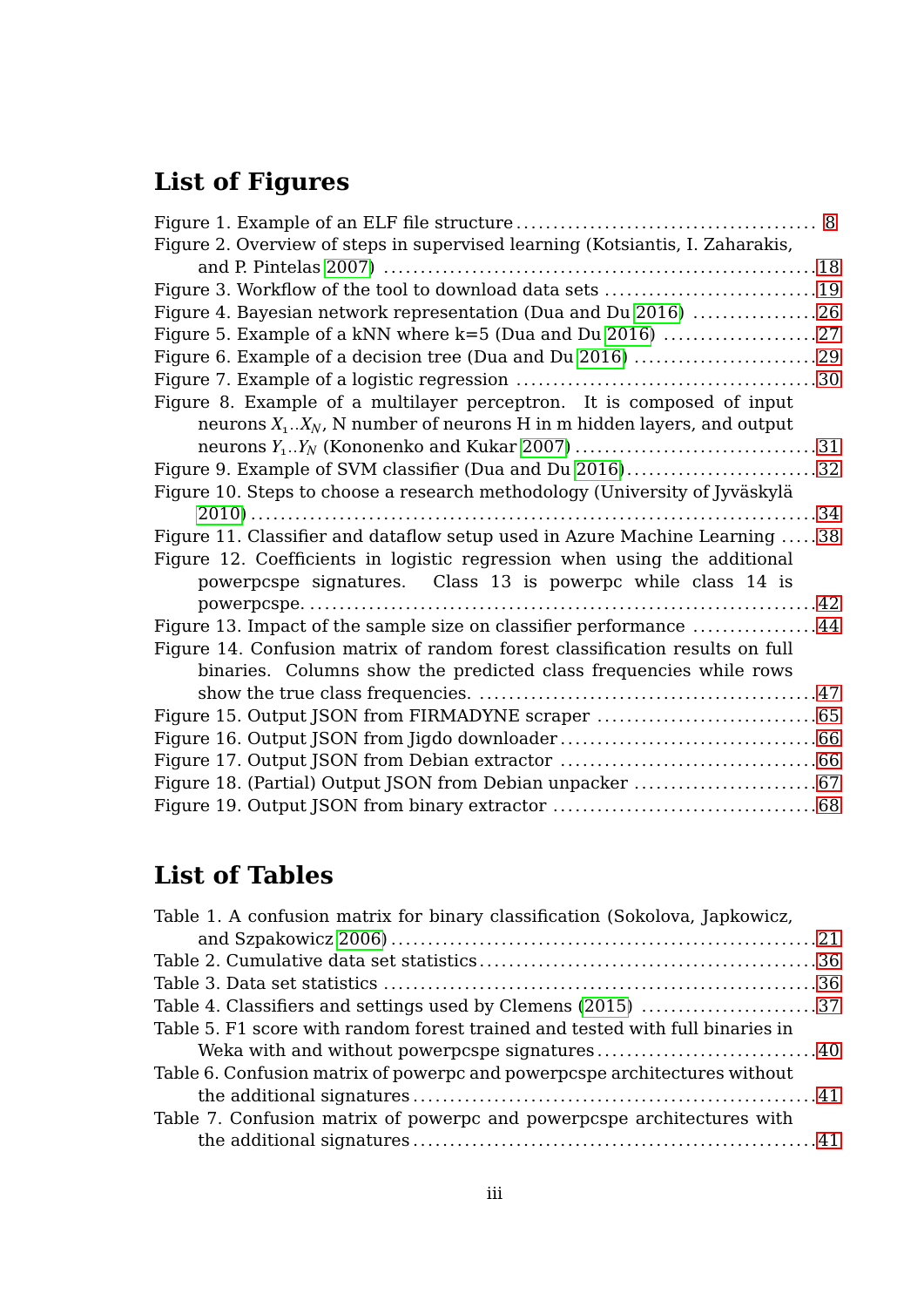| Table 8. Classifier performance with different feature sets, also compared    |  |
|-------------------------------------------------------------------------------|--|
|                                                                               |  |
| Table 9. Logistic regression 10-fold cross validation performance on          |  |
|                                                                               |  |
|                                                                               |  |
| Table 11. Accuracy, precision and recall for random forest and decision       |  |
| jungle classifiers trained in Azure Machine Learning platform.                |  |
| Performance results from random forest implemented in Weka added              |  |
|                                                                               |  |
| Table 12. Classifier performance on full binaries trained with full binaries. |  |
| Random forest and random jungle missing AUC and F1 measures                   |  |
| as Azure platform does not provide them. Accuracies achieved in               |  |
| classifying full binaries with classifiers trained with code sections         |  |
|                                                                               |  |
|                                                                               |  |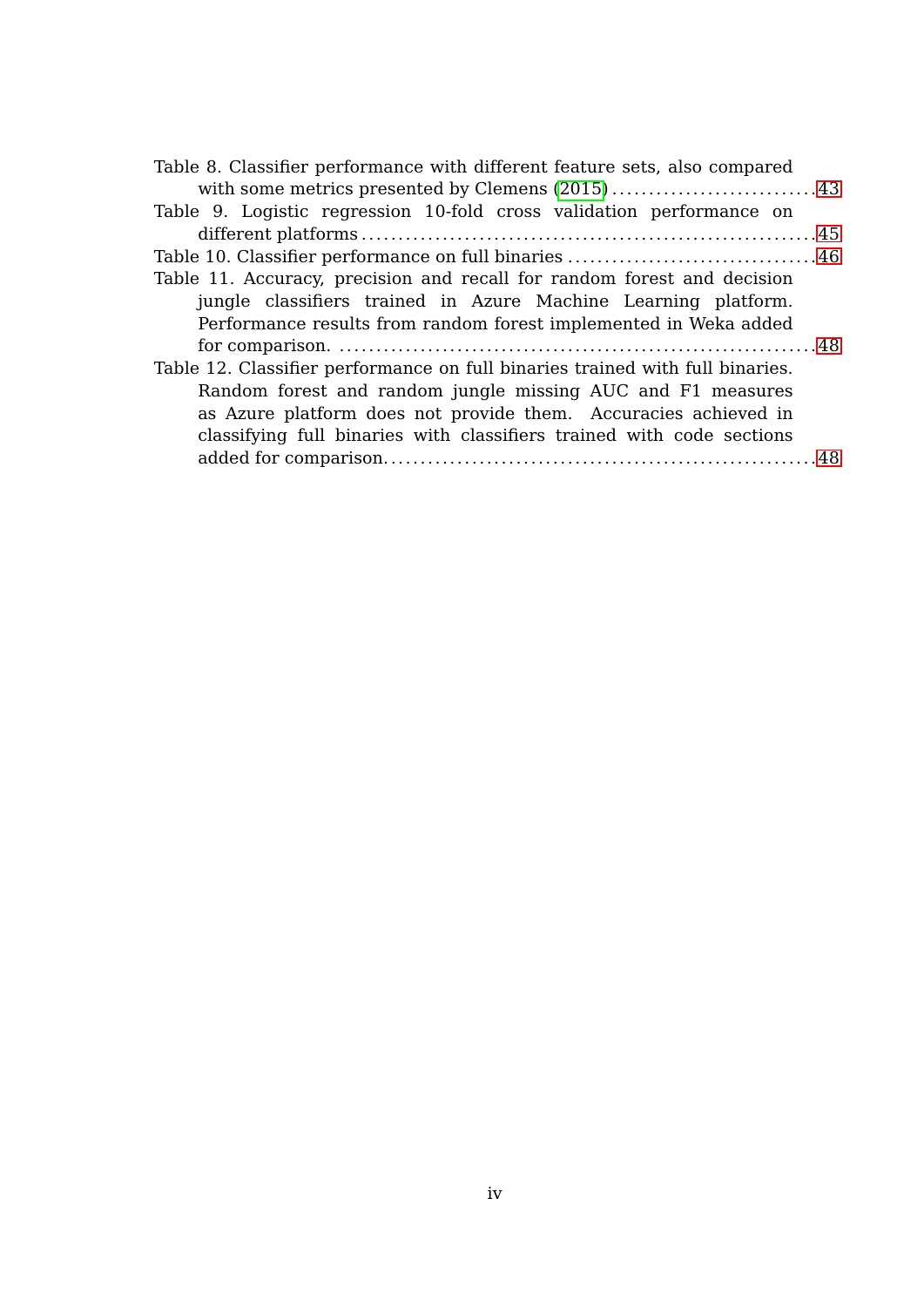# **Contents**

| 1              |            |                                                             |  |
|----------------|------------|-------------------------------------------------------------|--|
| $\overline{2}$ | 2.1        | OVERVIEW OF SECURITY-ORIENTED FIRMWARE ANALYSIS  4          |  |
|                | 2.2<br>2.3 |                                                             |  |
|                | 2.4        |                                                             |  |
|                | 2.5        |                                                             |  |
|                | 2.6        |                                                             |  |
|                | 2.7        |                                                             |  |
| 3              |            |                                                             |  |
|                | 3.1        | Overview of artificial intelligence and its subfields15     |  |
|                | 3.2        |                                                             |  |
|                | 3.3        |                                                             |  |
|                |            | 3.3.2 Data pre-processing and feature selection 19          |  |
|                |            |                                                             |  |
|                |            |                                                             |  |
|                |            |                                                             |  |
|                |            |                                                             |  |
|                | 3.4        |                                                             |  |
|                | 3.5        |                                                             |  |
|                | 3.6        |                                                             |  |
|                |            |                                                             |  |
|                |            |                                                             |  |
|                |            |                                                             |  |
|                |            |                                                             |  |
| 4              |            |                                                             |  |
|                | 4.1        |                                                             |  |
|                | 4.2        |                                                             |  |
| 5              |            | RESULTS                                                     |  |
|                | 5.1        |                                                             |  |
|                | 5.2        | Classifier performance using code sections 43               |  |
|                | 5.3        | Effect of test sample size on classification performance 43 |  |
|                | 5.4        | Logistic regression on different frameworks45               |  |
|                | 5.5        |                                                             |  |
|                | 5.6        |                                                             |  |
| 6              |            |                                                             |  |
|                | 6.1        |                                                             |  |
|                |            |                                                             |  |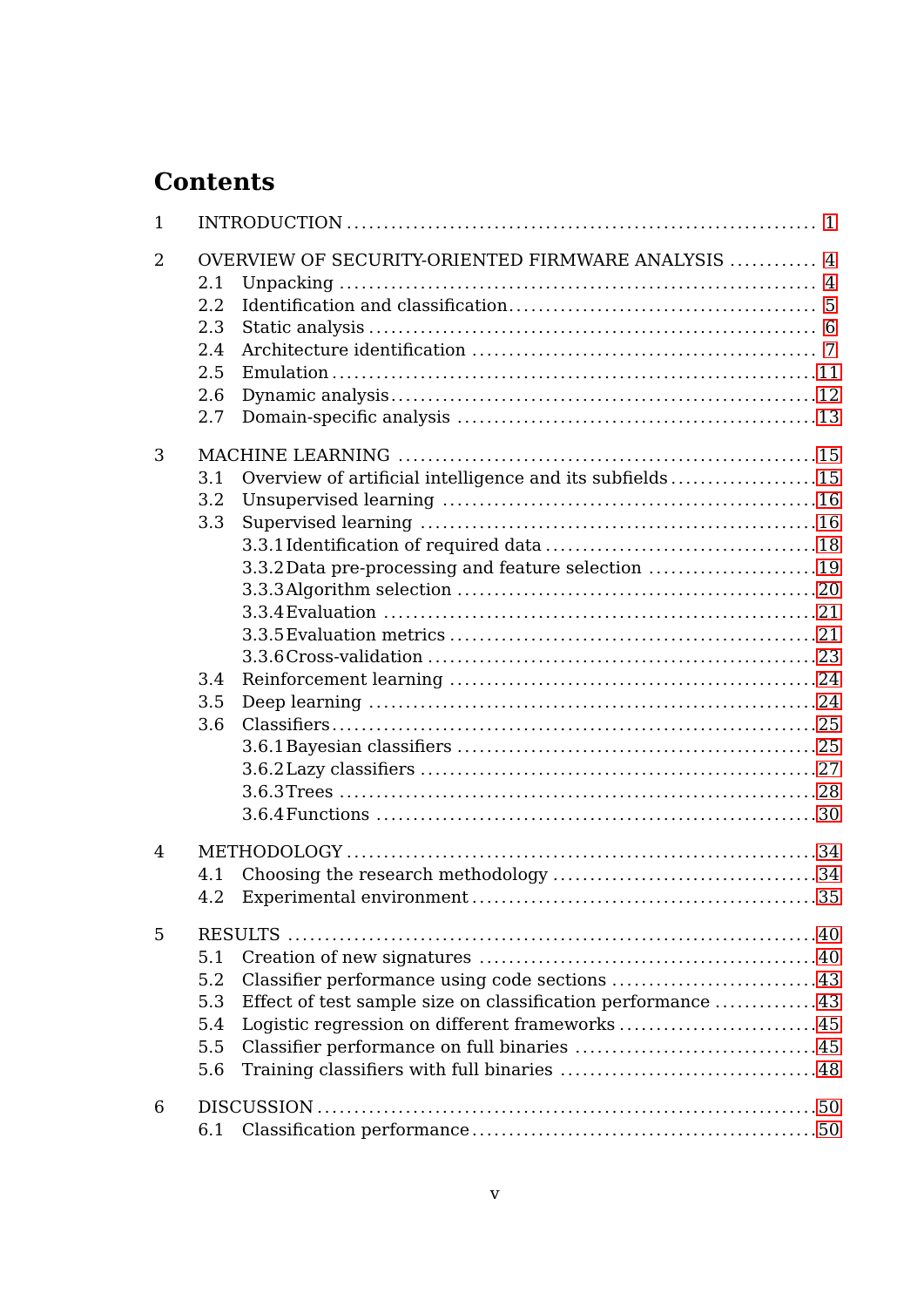| $\overline{B}$ |  |
|----------------|--|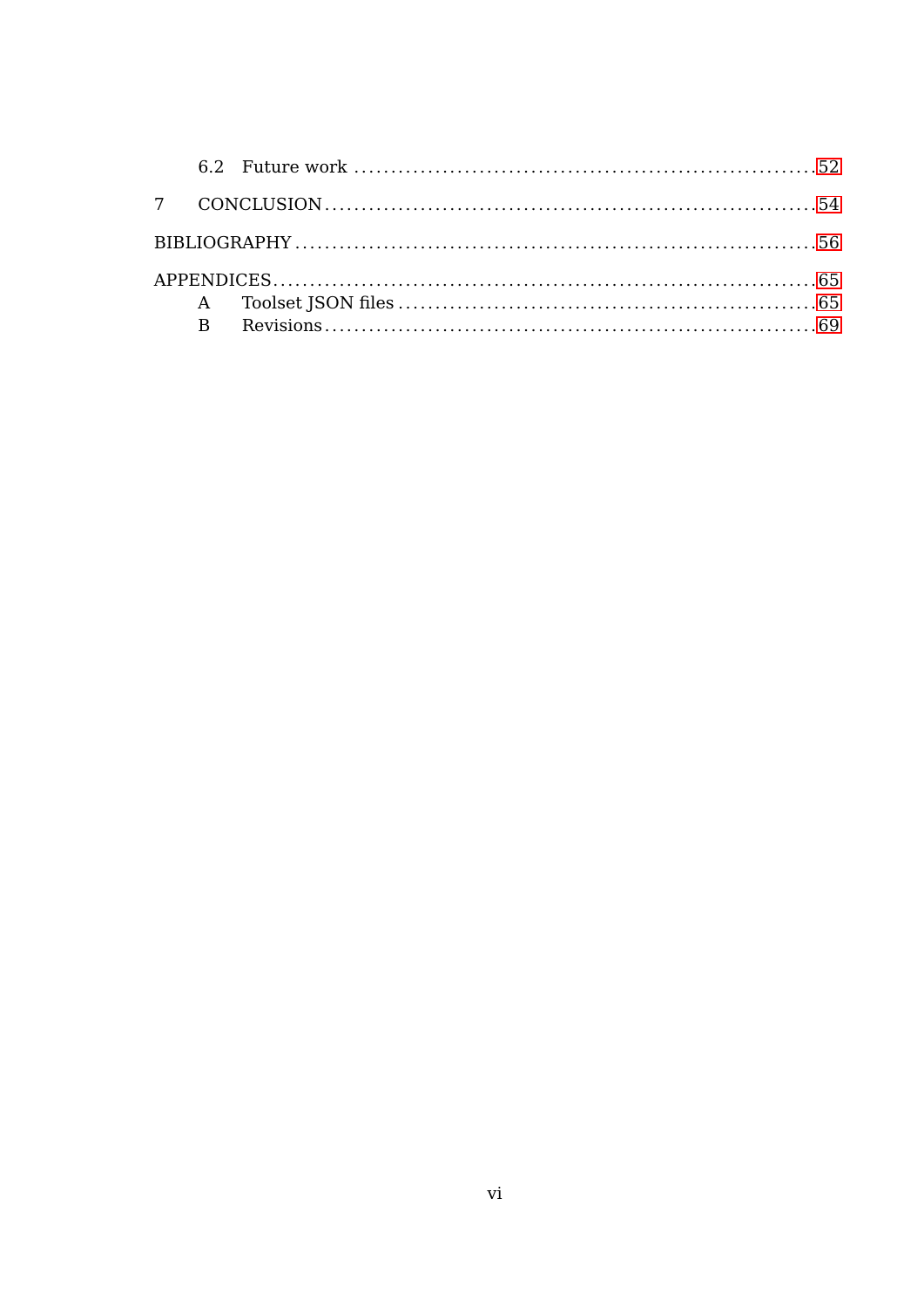## <span id="page-7-0"></span>**1 Introduction**

The IoT revolution is already under way. Samsung Co-CEO Boo-Keun Yoon declared in 2015 that 90% of Samsung products would be connected to the web by 2017, and 100% by the year 2020. (Hyppönen, Nyman, et al. [2017\)](#page-65-0) The number of IoT devices in 2020 is estimated to be from 20 to 30 billion. (Gartner [2017;](#page-64-1) Nordrum [2016\)](#page-67-0).

IoT is usually composed of IoT-enabled devices (the "things" in IoT), connectivity technologies such as WiFi, Bluetooth, Bluetooth Low Energy (BLE) and Zigbee, the cloud infrastructure that can store the data and offer analytics, dashboards, and sometimes also smartphone applications to control the IoT devices. Zhang et al. [\(2014\)](#page-70-0) define "Things" in "Internet of Things" (IoT) "a physical or virtual object which connects to the Internet and has the ability to communicate with human users or other objects". IoT-enabled devices should be viewed as computers that can, in case a of a smart light-bulb, also produce light (Hyppönen, Nyman, et al. [2017\)](#page-65-0).

IoT devices contain and execute software which is referred in the literature as firmware. Zaddach and Costin [\(2013\)](#page-70-1) define firmware as all code running on the hardware's processor. It can hold a lot of valuable data that an attacker can use to launch more effective attacks, for example cryptographic keys, vulnerabilities, backdoors, or Personally Identifiable Information (PII). These could be used to reset the device to default settings, install custom SSL certificates or reroute traffic to attacker's servers (Bhattarai and Wang [2018\)](#page-62-1). Statistics indicate that 92.6% of the vulnerabilities discovered in current industrial control systems are in software or firmware, whereas only 7.4% are associated with hardware (Zhu et al. [2017\)](#page-70-2). Errors or vulnerabilities in these kinds of environments can have serious implications affecting both digital and physical worlds. (Shoshitaishvili et al. [2015;](#page-68-0) Costin and Francillon [2014\)](#page-63-3) Due to the expected massive amount of IoT devices, manual analysis to find vulnerabilities is not feasible, so automated methods are needed.

Vulnerabilities can be automatically identified by analyzing the firmware with static and dynamic analysis, symbolic execution or domain-specific analysis. Firmware is usually distributed as an archive or file system image. Static analysis focuses on analyzing the source code or the application without executing it, while dynamic analysis tests the application by running it. Costin, Zarras, and Francillon [\(2016\)](#page-63-4) used an existing system with the same architecture as the firmware to dynamically analyze firmware. One problem Costin et al. [\(2014\)](#page-63-0) faced was that the CPU architecture required by the firmware's code was improperly detected, which explained about 10% of failures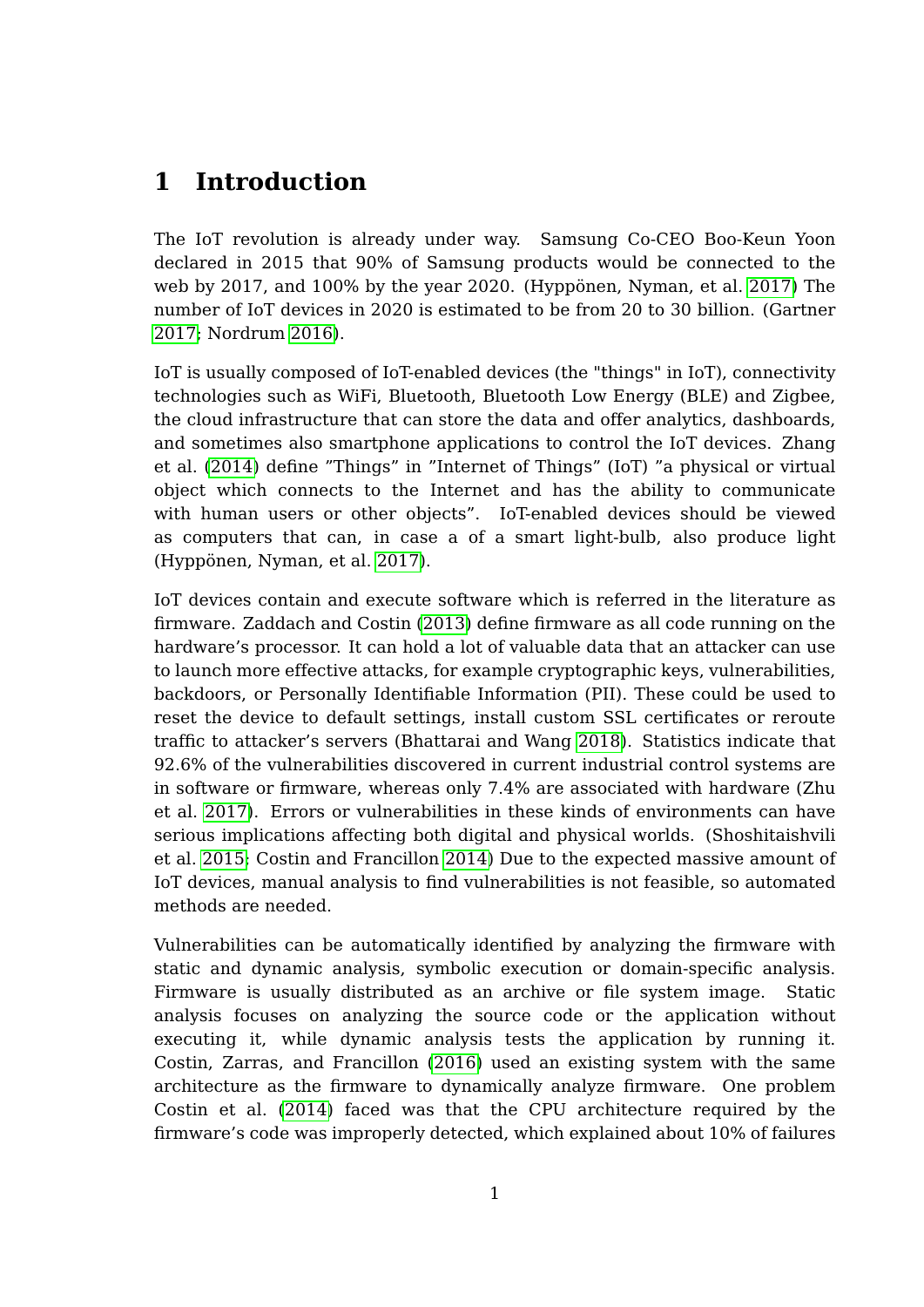of analysis. Therefore, a correct architecture identification can help emulate more firmware images and as a consequence can lead to quicker discovery of more vulnerabilities. Within this context, the present thesis will explore methods to automatically identify the target CPU architecture of binary files, as such binary files are present in various firmware updates intended for IoT and embedded devices.

A computing architecture, i.e., CPU and hardware, has many attributes which determines its properties. In the context of this thesis, the two important attributes of a computing architecture are the Instruction Set Architecture (ISA) and the endianness. ISA is defined by opcodes, which are instructions for the CPU encoded as a stream of bytes and they are unique to a given architecture. The endianness determines the byte order in the memory, within the executable files and on the CPU execution pipeline.

A few recent papers propose methods to automate the identification of the architecture of a given executable file using machine learning. Clemens [\(2015\)](#page-63-1) used Byte Frequency Distribution (BFD) to classify different ISAs and created several discriminatory signatures for identifying endianness to differentiate architectures with same op codes but different endianness. The author tried different classifiers such as neural net, Support Vector Machine (SVM), naive Bayes, nearest neighbor and decision trees to see which has the best performance. Clemens' results showed that SVM and nearest neighbor had the highest accuracy. De Nicolao et al. [\(2018\)](#page-63-2) continued on Clemens [\(2015\)](#page-63-1) work in ELISA framework and added more machine learning features in addition to BFD and endianness signatures. The researchers utilized function epilog and prolog signatures from angr framework (Shoshitaishvili et al. [2016\)](#page-68-1) to improve discriminating between similar architectures. De Nicolao et al. [\(2018\)](#page-63-2) used multi-class logistic regression for classifying and achieved a better accuracy than Clemens [\(2015\)](#page-63-1).

Given all this context, this thesis aims to answer the following questions:

RQ1: What are the current state of the art methods and tools related to identifying binary code architecture and endianness?

RQ2: How could existing methods and approaches be improved in terms of algorithms, performance, data sets, and support tools?

RQ3: What method for identifying architecture and endianness has the best performance overall and in which cases existing methods outperform the others?

This thesis expects to validate the results of the current state of the art methods and improve the existing methods in terms of algorithms, performance, data sets, and support tools. A literature review will be performed to determine the current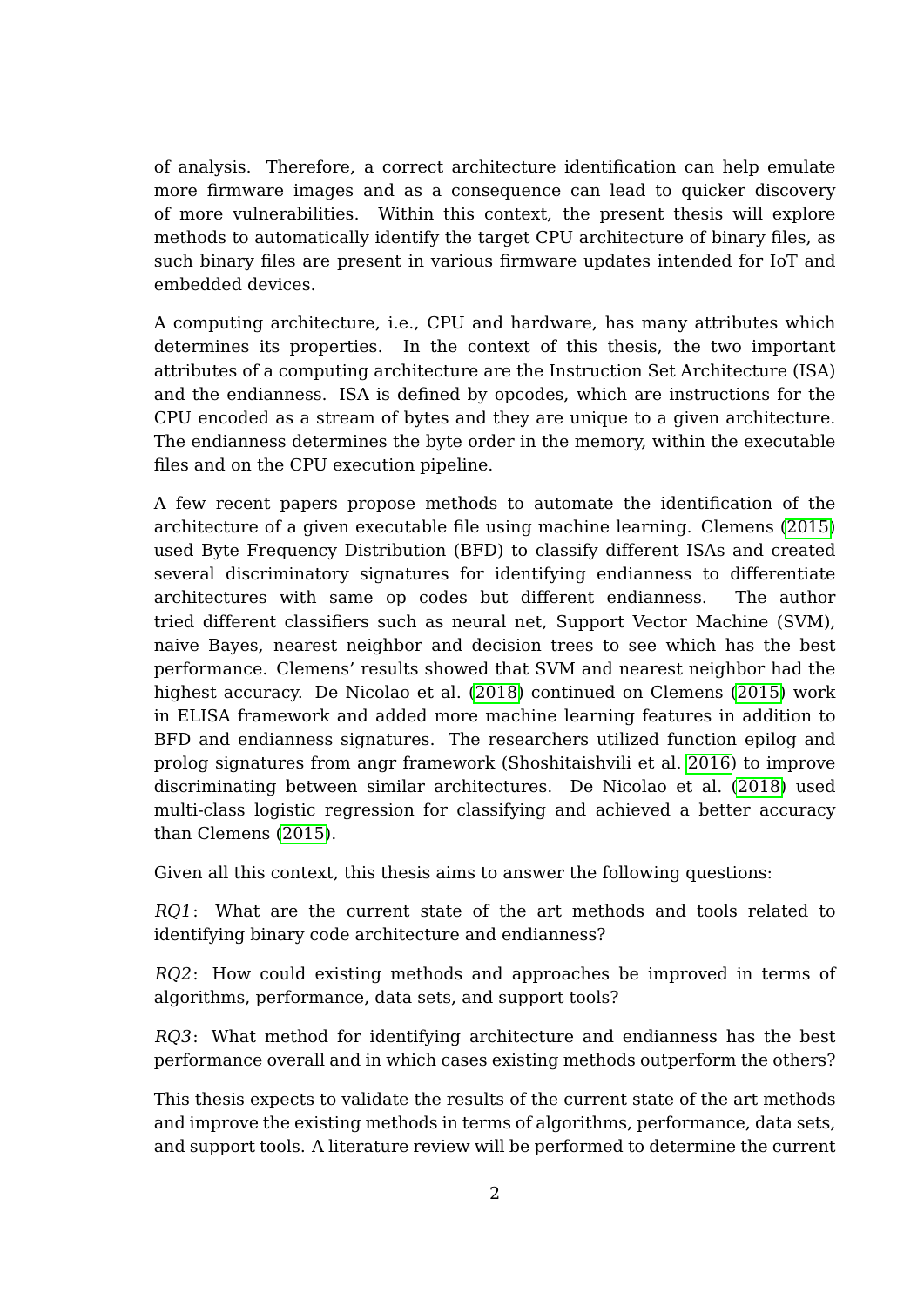state of the art methods for identifying architecture and endianness. This will be accomplished by exploring the top journals of the field and performing queries on online science literature databases, e.g., Google Scholar, Research Gate, Web of Science and JYX. A toolset will be implemented to support (re)creation of datasets of binary files for different CPU architectures. The identified and most promising classification methods will be implemented and trained with data obtained from the toolset. Classifier performance will be evaluated using metrics such as F1 score, accuracy, recall and Area Under the Curve (AUC). Crossvalidation will be performed to estimate how well the methods would perform in practice, and to avoid overfitting.

This thesis is divided into 6 chapters: Chapter [2](#page-10-0) discusses how the topic of this thesis is relevant in the context of security-oriented IoT and embedded firmware analysis. Chapter [3](#page-21-0) gives an overview of machine learning and different classifiers used in this thesis. Chapter [4](#page-40-1) introduces the methodology used to test the classifier performance in different situations. In Chapter [5](#page-46-1) the results of the experiment are presented and compared to the previous research. Finally, the Chapters [6](#page-56-0) and [7](#page-60-0) go through the major findings of the thesis and propose possible future research ideas.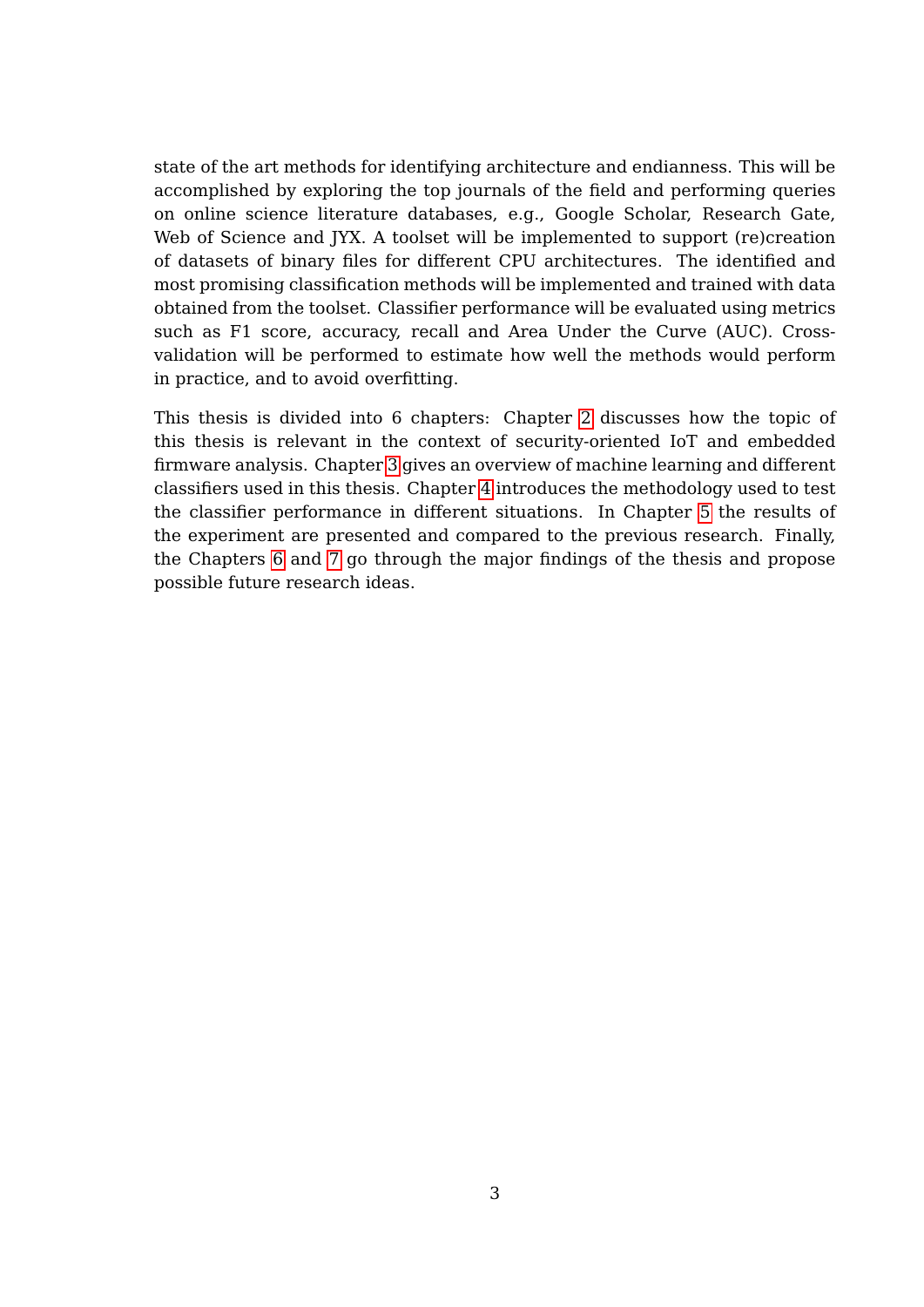## <span id="page-10-0"></span>**2 Overview of security-oriented firmware analysis**

Zaddach and Costin [\(2013\)](#page-70-1) define firmware as all code running on the hardware's processor. In recent years, research on security of IoT and embedded firmware and software has been considerably advanced and diversified. For example, Costin et al. [\(2014\)](#page-63-0) analyzed the firmware of 32 thousand firmware packages and discovered 38 previously unknown vulnerabilities in over 693 firmware images. To efficiently find vulnerabilities within such large population of firmware packages and devices, automated methods are needed as manually going through every firmware image is not feasible. An automated end-to-end firmware analysis for vulnerabilities consists of collecting firmware images using web crawlers, unpacking the firmware, classifying it, and then using static, dynamic and hybrid analyzes to discover vulnerabilities within the firmware.

This chapter goes through the steps in firmware analysis to see the relevancy of architecture identification to firmware analysis, and answers the first two research questions, namely "RQ1: What are the current state of the art methods and tools related to identifying binary code architecture and endianness?" and "RQ2: How could existing methods and approaches be improved in terms of algorithms, performance, data sets, and support tools?".

## <span id="page-10-1"></span>**2.1 Unpacking**

Zaddach and Costin [\(2013\)](#page-70-1) state that firmware is usually distributed as an archive or file system image. The authors classify firmwares to three categories based on their complexity. A full-blown firmware consists of a complete Linux or Windows file system. It includes a full operating system, bootloader, applications and required libraries. The second firmware category is integrated firmware, which contains the applications and only a small, proprietary operating system, or none at all. Firmware can also be a partial update containing only updates for some of the files. Depending on the complexity of the packed firmware, it can contain objects such as bootloader, kernel, file-system images, user-land binaries, resources and support files as well as web servers. To access the files inside the packed firmware, it needs to be unpacked. (Zaddach and Costin [2013\)](#page-70-1)

Binwalk (ReFirmLabs [2018\)](#page-67-1), Binary Analysis Tool (BAT) (Hemel et al. [2011\)](#page-65-1) and Binary Analysis Next Generation (BANG) (Hemel [2018\)](#page-65-2) are the de facto tools for unpacking firmwares. They use signatures of common file systems and file formats to unpack firmware images. If a signature matches, the object, e.g., a file system or an individual file, is carved out from the firmware image and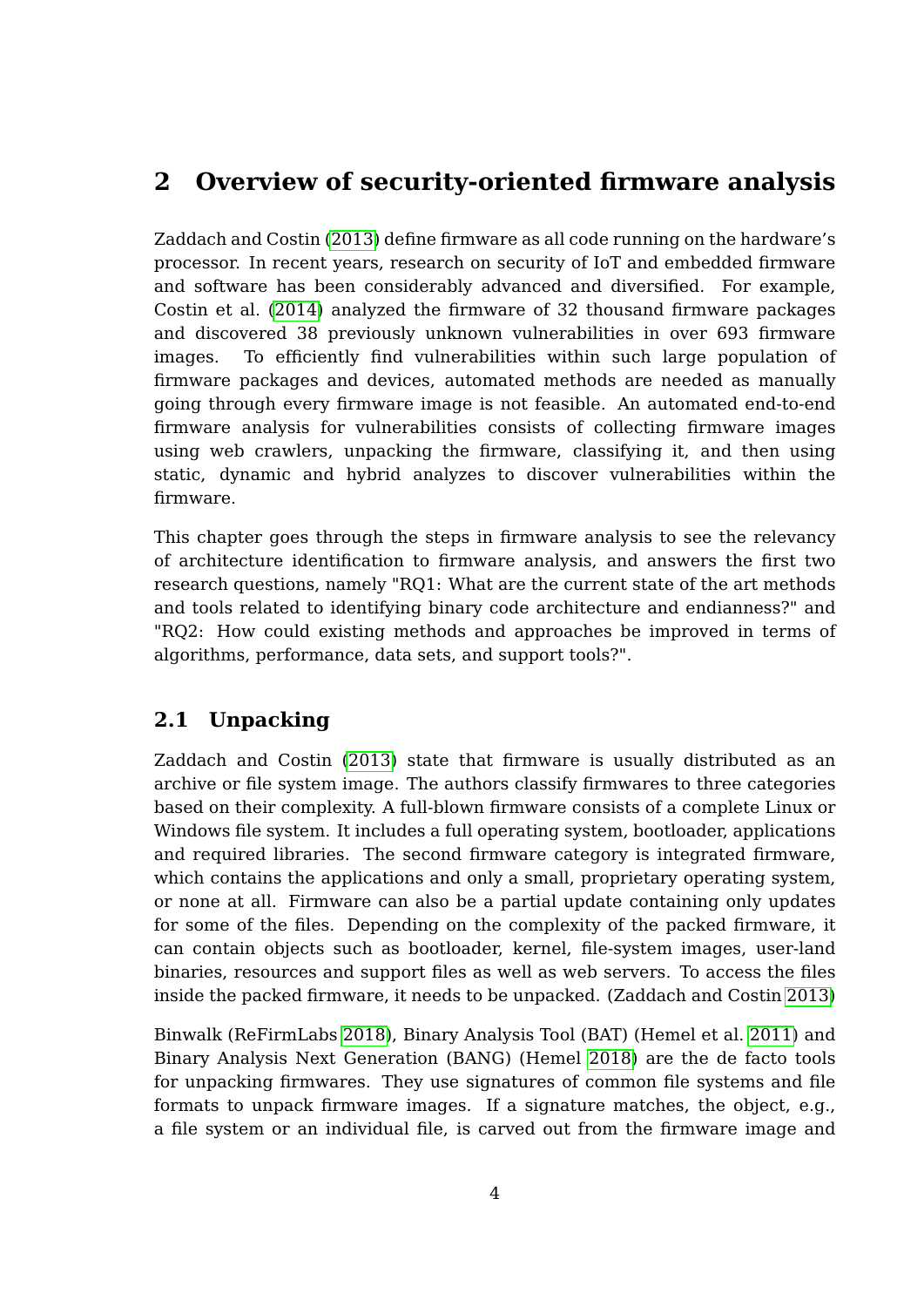extracted as the type is known from the signature. (Liu et al. [2016\)](#page-66-2) As the extraction method is based on signatures, if an unknown pattern or file format is met, the unpacker does not know if it is a successfully extracted data file or if it is just packed in a format the unpacker does not recognize (Costin et al. [2014\)](#page-63-0). The format may not be recognized, because the device manufacturer may have modified an existing compression algorithm or even implemented new compression algorithm (Chen et al. [2016\)](#page-63-5). If the firmware unpacking is not successful because the file format is not recognized, brute force methods can be applied. File carving is a method where every offset of the firmware image is tried with all known unpackers. It is a slow and imprecise approach, but sometimes it is the only way to unpack the files. (Costin et al. [2014\)](#page-63-0)

Automatic unpacking of firmware has its problems. The firmware image can contain compressed data and binwalk has developed a method to recursively extract compressed data from firmware called 'Matryoshka' mode. This method is not perfect as it can lead to path explosion if it tries to extract data from every executable file within the firmware image, in which case the unpacking is not guaranteed to end within reasonable time or resource, e.g., storage or CPU, constraints. The firmware image may also fail to extract because it only contains a partial file system, multiple embedded or partial file systems, or it may be encrypted. (Chen et al. [2016\)](#page-63-5)

## <span id="page-11-0"></span>**2.2 Identification and classification**

After unpacking the firmware, it should be classified as it can make further analysis easier or help unpack firmwares from the same vendor in the future. Costin, Zarras, and Francillon [\(2017\)](#page-63-6) were the first to apply machine learning in the context of firmware classification. They try to automate finding the brand and the model of the device the firmware is made for and propose different firmware features and machine learning algorithms to get this information. The researchers achieve the best results with random forest classifier with 90% classification accuracy. With the help of statistical confidence interval, the authors estimate that in a data set of 172 000 firmware images, the classifier could correctly classify the firmware in  $93.5\% \pm 4.3\%$  of the cases. The research suggests same kind of techniques could be used to complement firmware vulnerability discovery techniques.

This information is valuable if it is collected and saved in a database, where it could be stored along inputs to trigger the vulnerabilities. When the same device with newer firmware version would be encountered, the vulnerability triggering input could be automatically tested to see if the vulnerability was fixed or if it is still present. Also, sometimes different vendors use same Free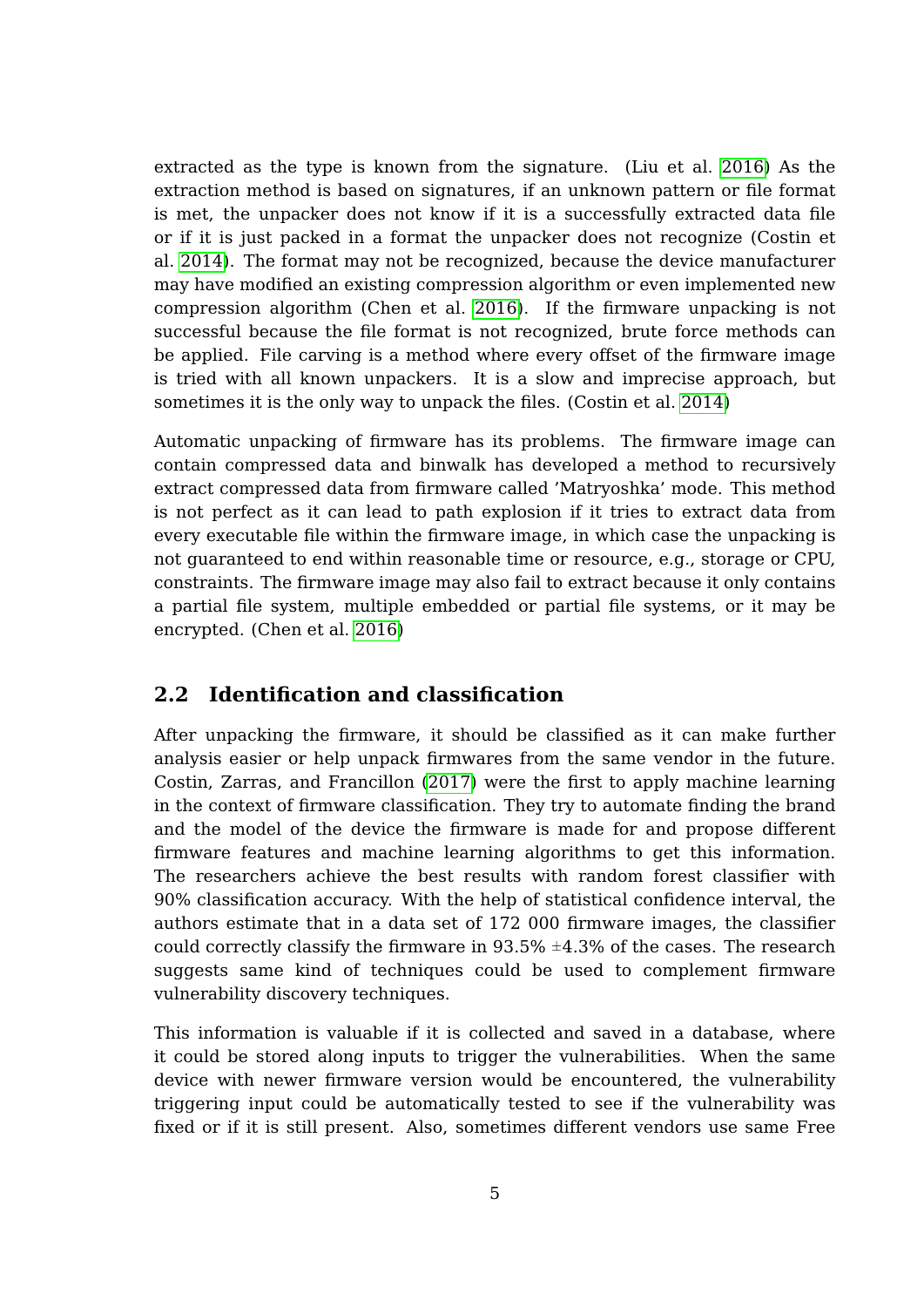Open Source Software (FOSS) components, and if a vulnerability is found from within one of these components, they can then be fingerprinted and used to find same vulnerabilities within different firmware images or on the Internet using for example Shodan, Censys or ZoomEye. The classification information could also be used to create vendor-specific analysis techniques, such as finetune unpacking to only run unpackers that have been found effective for the specific device or vendor to save time and computing resources as file carving is not needed. (Costin, Zarras, and Francillon [2017\)](#page-63-6)

### <span id="page-12-0"></span>**2.3 Static analysis**

Static and dynamic analysis are common methods of finding vulnerabilities from firmware. In static analysis vulnerabilities are detected from the programs included in the firmware without executing them on a real device or an emulator as opposed to dynamic analysis. (Xie et al. [2017\)](#page-70-3)

Costin et al. [\(2014\)](#page-63-0) used static analysis in their large-scale study of the security of embedded devices. They justify using it because running the actual physical devices in such a large scale does not scale as it is expensive, the devices might not be operable outside the system they were designed to be run on and because some vulnerabilities can be hard to find just by analyzing the running device. By analyzing the files included within the device firmware, the authors were able to find private RSA keys and self-signed certificates, hard-coded password hashes and possible backdoors. In addition, the researchers were able to correlate the findings to other devices or firmware likely affected by the same vulnerability using correlation techniques. (Costin et al. [2014\)](#page-63-0)

Another way of using static analysis to find vulnerabilities is to detect code that is similar to code that contains a vulnerability. Li et al. [\(2016\)](#page-66-3) created VulPecker, a code-similarity based framework to detect vulnerabilities through source code analysis. Vulnerabilities are characterized by vulnerability diff hunks, which include both the vulnerable code and the fix to it. Multiple features are extracted from the vulnerable code such as component features, expression features and statement features that describe the different changes made to the code. Component features describe what modifications were done in the patch to the variable types, function names or arguments. Expression features describe what modifications were done to the if, for and while conditions, and statement features describe what lines were added, deleted or moved. These kinds of changes were transformed into numeric values, which were used to train a support vector machine classifier. VulPecker was able to find 40 vulnerabilities that were not published in National Vulnerability Database (NVD), and among these vulnerabilities, 18 of them were not known for their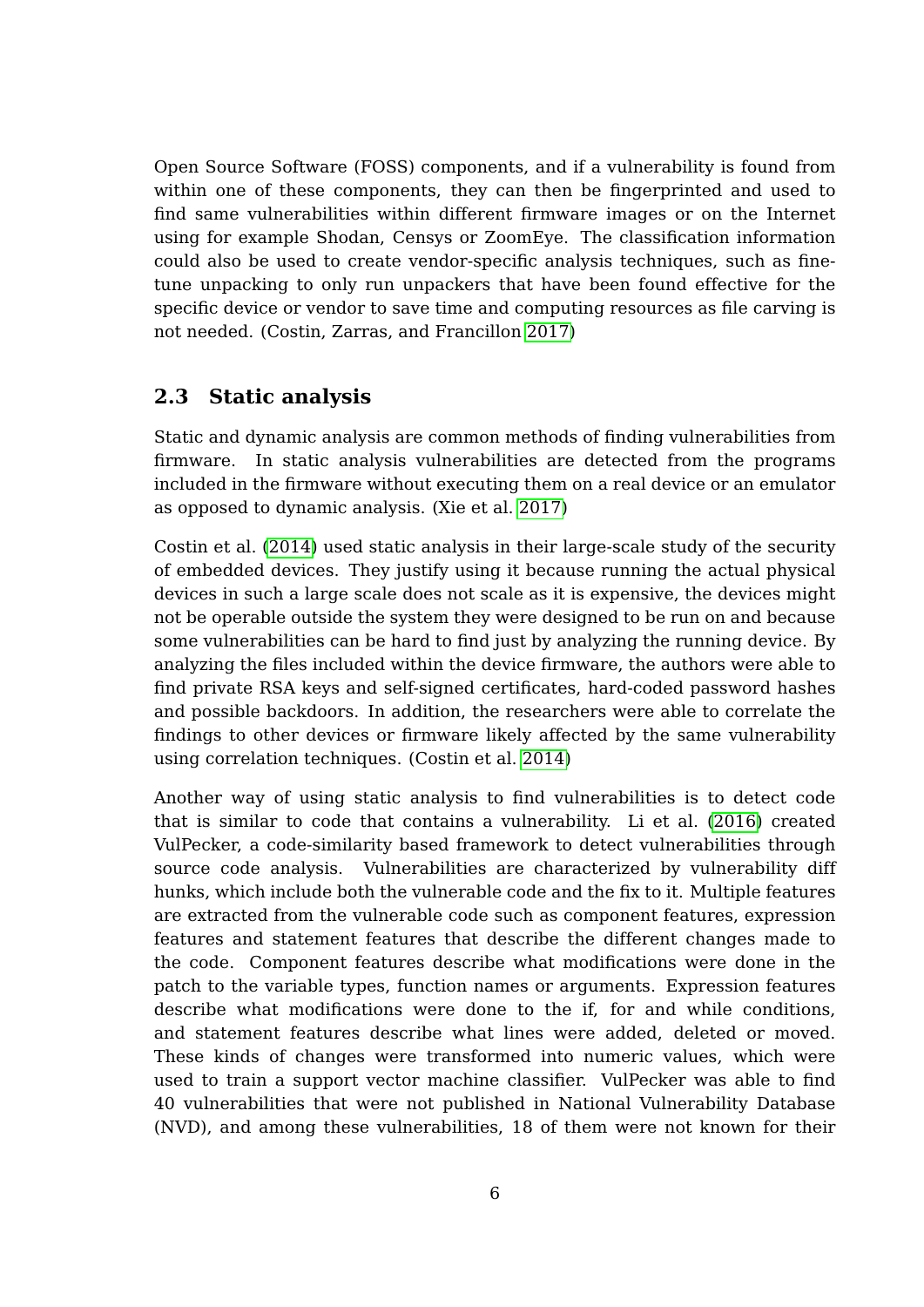existence. Li et al. [\(2016\)](#page-66-3)

Finding vulnerabilities from the software components included in IoT firmware using static analysis is challenging, as the source code is not included in most firmware. Dynamic analysis overcomes many limitations of static analysis, but it usually requires an emulator to execute the code (Zaddach et al. [2014\)](#page-70-4) Before the firmware can be emulated for dynamic analysis, the architecture of it needs to be known.

## <span id="page-13-0"></span>**2.4 Architecture identification**

Executable files can give a lot of information about the computer they were designed to be run on, and this can be used to identify the architecture. They can contain a header if they are in a standardized file format such as ELF, PE or Mach-O. The header includes information about the offsets and properties of different sections, such as file type, architecture and endianness. (De Nicolao et al. [2018\)](#page-63-2) This information could be useful for analysis, but it is not always available, because, as stated before, the firmware could contain only a minimal set of binaries where header information could be completely missing (Clemens [2015\)](#page-63-1).

The header information is followed by code and data sections. Most IoT and embedded devices are using modified Harvard architecture where the code and data sections are separated (Karagiozidis [2018\)](#page-65-3). Code sections contain primarily code to be executed by the processor while data sections can contain strings, constants or jump tables. This separation is an advantage and can be used to extract only the code sections from a binary file for further analysis.

The code sections contain instructions for the CPU encoded as a byte stream. The byte streams from code sections are also commonly known as object code. Computers are said to share the same architecture if the encoding of these instructions is the same. The encoding is referred to as instruction set or Instruction Set Architecture (ISA). The instructions consist of two parts: opcode and operand. (Clemens [2015\)](#page-63-1) The opcode specifies the operation the program wants to perform. Closely related to the opcode is the endianness, which describes whether the most significant (big endian) or least significant (little endian) byte is ordered first. Operand corresponds to the data used by an instruction. The operand can be immediate, register or memory address. Immediate operand is a fixed value, register operand refers to a register while memory address operand refers to a memory address. (Sikorski and Honig [2012\)](#page-69-2) Figure [1](#page-14-0) shows an overview of an ELF file structure. It also shows part of the disassembly of a code section ".text", which is composed of byte streams, e.g., "94 21 ff e0", which evaluates to stwu instruction in powerpc architecture.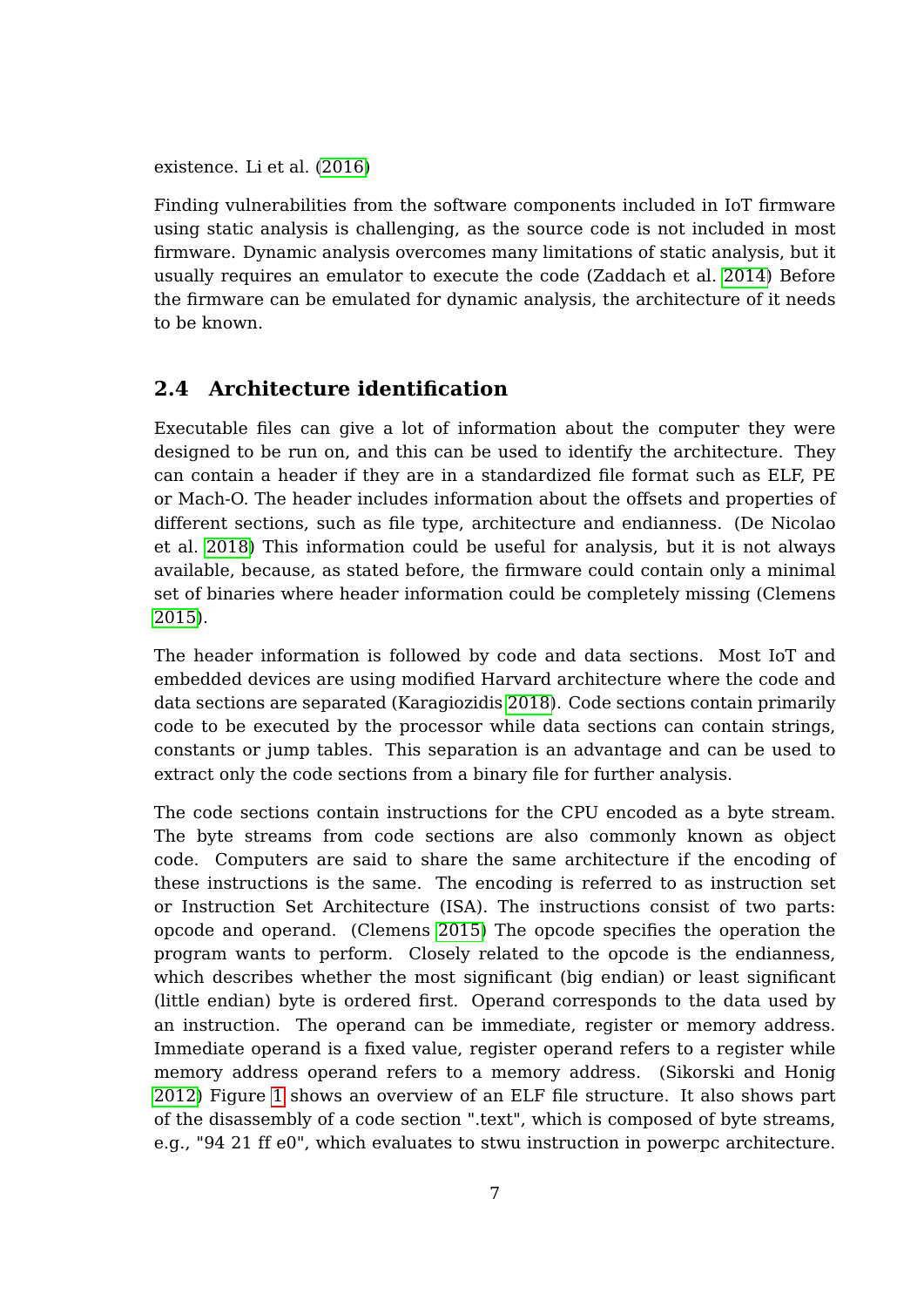

The instruction is targeted to operands r1 and -32(r1).

<span id="page-14-0"></span>Figure 1: Example of an ELF file structure

McDaniel and Heydari [\(2003\)](#page-67-2) introduced the idea to use file contents to identify the file type. Previous methods utilized metadata such as fixed file extension, fixed "magic numbers" and proprietary descriptive file wrappers. The authors propose three file recognition algorithms: byte frequency analysis, byte frequency cross-correlation analysis and file header/trailer analysis. They showed that many file types have characteristic patterns that can be used to differentiate them from other file formats. They reported accuracies ranging from 23% to 96% depending on the algorithm used. (McDaniel and Heydari [2003\)](#page-67-2)

Clemens [\(2015\)](#page-63-1) applied the techniques introduced by McDaniel and Heydari [\(2003\)](#page-67-2) and proposed methods for classifying object code with its target architecture and endianness. The author used byte-value histograms combined with signatures to train different classifiers using supervised machine learning. It is a type of machine learning where the corresponding correct output is known and it is used to train the model, which then tries to make predictions about future instances (Kotsiantis, I. Zaharakis, and P. Pintelas [2007\)](#page-66-0). This approach produced promising results and showed that machine learning can be an effective tool when classifying architecture of object code. Classification accuracy varied depending on the used classifier from 92.2% to 98.4%. The authors would like to have a larger data set including more embedded platforms, microcontroller code and more "GPU code" samples. They would also want samples using different compilers such as LLVM/Clang and Microsoft Visual Studio to show that the compiler does not have an effect on the classification performance. (Clemens [2015\)](#page-63-1)

Clemens [\(2015\)](#page-63-1) assumes that different CPU architectures have different byte frequency distributions. The author calculates the frequencies of each byte in each object code sample and normalizes it by dividing it by the total number of bytes in a sample. The calculation of the frequency of each byte i can be formulated as follows: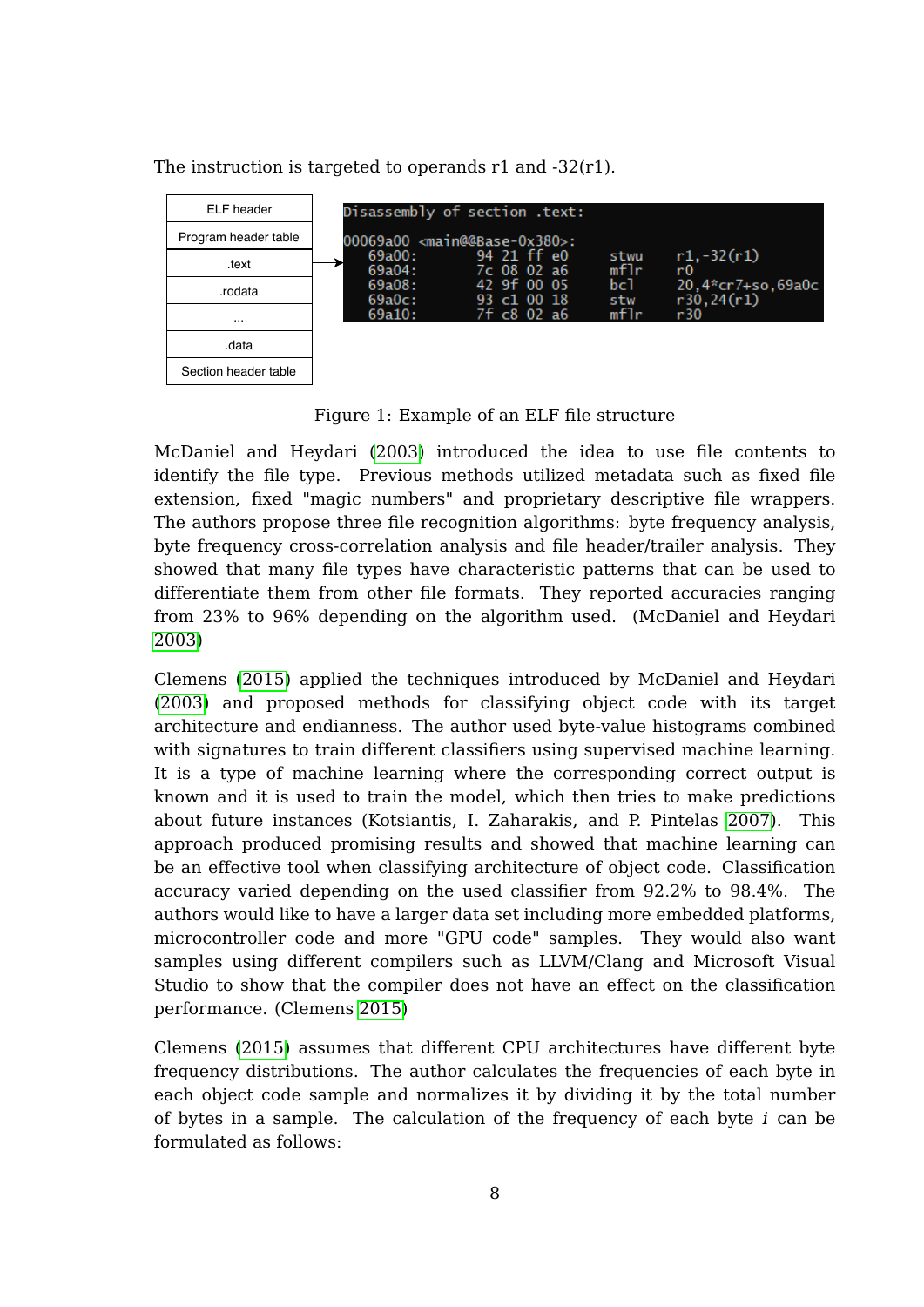$$
f_i = \frac{count(i)}{\sum_{i=0}^{255} count(i)}
$$
\n(2.1)

Because some architectures use the same opcodes and differ only by their endianness, Clemens [\(2015\)](#page-63-1) introduced four patterns to determine the endianness. He utilizes common operations such as incrementing by one and typical stack values to predict if the sample is little or big endian. For example, on big endian architectures, one is presented as 0x00000001, while on little endian architectures it is presented as 0x01000000. As adding one is more likely to occur than adding 16777216, on big endian samples 0x00000001 should occur more often than 0x01000000. Because of this assumption, Clemens [\(2015\)](#page-63-1) proposed four 2-byte frequency counts to determine the endianness: {'0xfffe', '0xfeff', '0x0001', '0x0100'}. (Clemens [2015\)](#page-63-1)

De Nicolao et al. [\(2018\)](#page-63-2) use the work of Clemens [\(2015\)](#page-63-1) as part of their research. Their objective is to separate code sections from binary executables, but as a preliminary step they need to identify ISA if it is unknown. They extend the feature set of Clemens [\(2015\)](#page-63-1) by adding more signatures to use as an input for the classifier. They obtain a global accuracy of 99.8%, which is higher than Clemens [\(2015\)](#page-63-1) acquired. The authors name few things to improve on architecture detection in further research. First, they only use byte level features and ignore instruction-level features such as trying to group bytes corresponding to code into valid instructions. Second, they acknowledge that when testing the model against complete binaries with both code and data sections, large data sections could affect byte frequency distribution and because of that, the architecture detection. They also failed to identify architecture of packed files because of the high-entropy uniform data. Finally, they did not test their framework on real firmware because of the lack of ground truth data, which would require manual reverse engineering of each sample. (De Nicolao et al. [2018\)](#page-63-2)

De Nicolao et al. [\(2018\)](#page-63-2) added more signatures in addition to the four endianness features by Clemens [\(2015\)](#page-63-1) from angr framework (Shoshitaishvili et al. [2016\)](#page-68-1). It contains a collection of function epilogs and prologs for some architectures which might help differentiate between architectures with the same opcodes but different endianness. The features are calculated by obtaining the number of matches in one sample and normalizing it by dividing the number of bytes in the sample:

$$
f_{pattern} = \frac{\text{#matches}(pattern, file)}{len(file)} \tag{2.2}
$$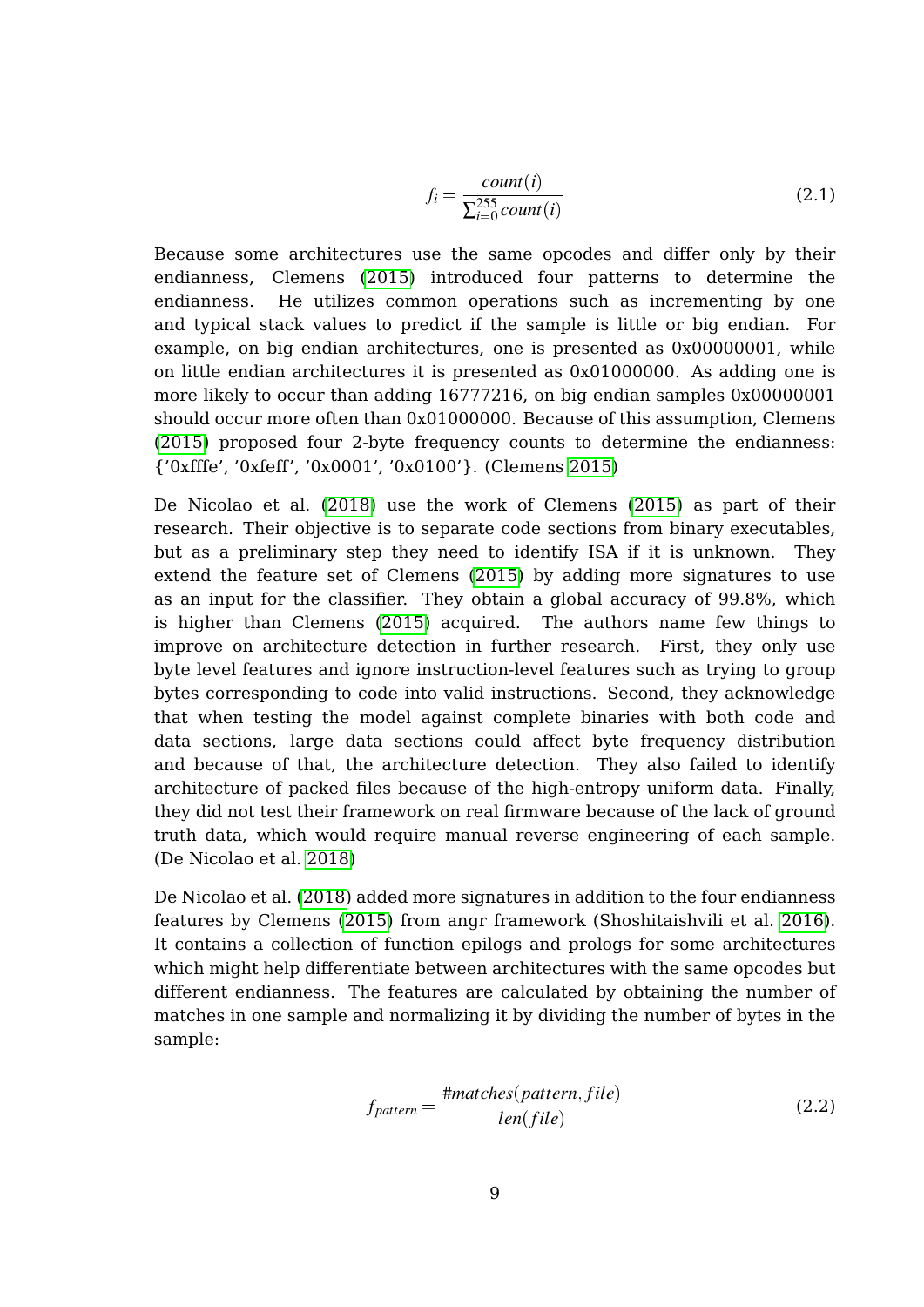Overfitting is a common problem in supervised learning, where the model fits the training data too closely, which increases the generalization error, i.e., makes the model perform worse when predicting outcome for values of previously unseen data. (Ng [2004\)](#page-67-3) Regularization is often used in machine learning to avoid overfitting, for example when there is not enough training data or there is a large number of features to be learned. In addition to additional signatures, De Nicolao et al. [\(2018\)](#page-63-2) used L1 regularization in their logistic regression model. L1 regularization encourages sparsity of the model, i.e., model having only a few nonzero components, by adding a L1 penalty to the coefficients. This way the models become more simple and easily interpreted, consisting of only the significant features. (Schmidt, Fung, and Rosales [2007\)](#page-68-2) On the other hand, using regularization makes training more computationally expensive and in case of L1 regularization, makes some solvers unusable. (Lee et al. [2006\)](#page-66-4)

There exists also other research on recognizing the architecture of a binary. Costin, Zarras, and Francillon [\(2016\)](#page-63-4) go through every executable inside the firmware and use ELF headers to identify the architecture if the header is present. The authors determine the architecture of the firmware by counting the amount of architecture specific binaries the firmware contains. This information is used to launch an emulator for that specific architecture.

cpu\_rec (Granboulan [2018\)](#page-65-4) uses the fact that the probability distribution of one byte depends on the value of the previous one. The author uses Markov chains as it composes of conditional probabilities of bytes when knowing the previous one. To do classification based on Markov chains, Kullback-Leibler divergence is used to calculate how much the Markov chains for different architectures differ. It also utilizes a sliding window, so the solution should be able to handle files with code for multiple architectures in them. The author does not publish any performance measures other than that the analysis of 1 MB takes 60 seconds on 1GB of RAM. A future research idea is suggested to find a more precise method for detecting the the start of the executable code.

Binwalk (ReFirmLabs [2018\)](#page-67-1) uses architecture specific signatures (33 signatures for 9 architectures as of 3.2.2019) and Capstone disassembler (9 configurations for 4 architectures as of 3.2.2019) to identify the architecture. As expressed by Clemens [\(2015\)](#page-63-1), using only signatures has some limitations. They can lead to false positives if the signatures are not unique compared to the other architectures. Also the disassembly method requires complete support from a disassembler framework, which might not always be available or working perfectly.

The classifiers proposed in the previous research have good performance regarding the accuracy, but there is a gap of collecting and pre-processing binaries from different architectures for analysis purposes. For example, the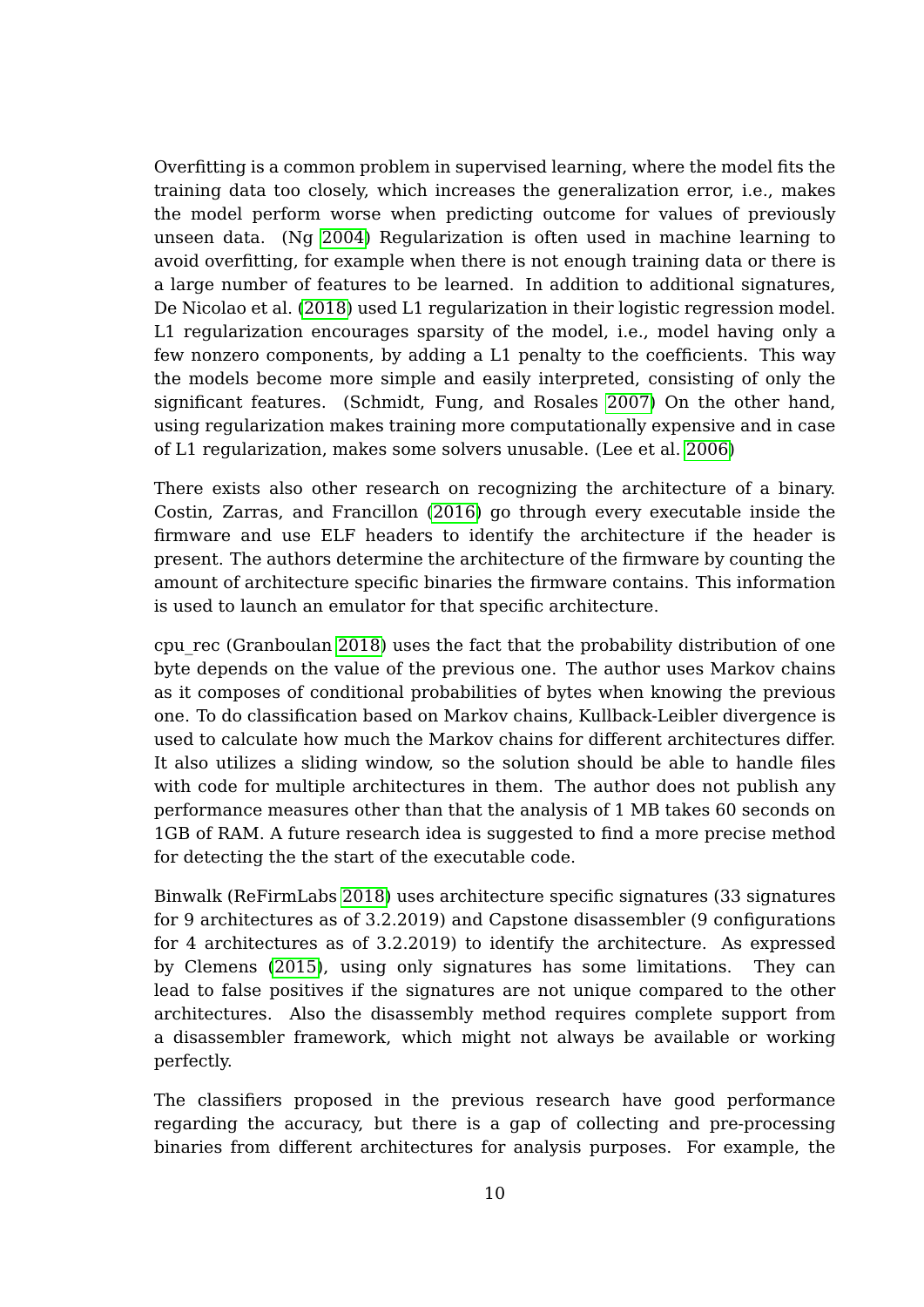Clemens [\(2015\)](#page-63-1) data set is not publicly available and is limited in size. Acquiring such data sets or developing own tools takes a long time, huge human effort, and can be prone to errors. As a part of this thesis, tools to obtain a data set will be provided. This allows researchers to focus on developing, extending and improving the classifiers and not waste valuable time on setting up the infrastructure and acquiring the data set.

There is also a need for more comprehensive evaluation of classifier performance on full binaries that includes more classifiers and architectures. De Nicolao et al. [\(2018\)](#page-63-2) tested only the performance of logistic regression on a small data set consisting of full binaries. In this regard, the present thesis bridges this gap by conducting a larger experiment, where the classification performance is tested with a large dataset consisting of full binaries for as many architectures as possible. Different classifiers are also used to see if some classifiers perform better than others when classifying full binaries.

## <span id="page-17-0"></span>**2.5 Emulation**

Unlike static analysis, dynamic analysis relies on executing the software by running the firmware either on real device or inside an emulator. Costin, Zarras, and Francillon [\(2016\)](#page-63-4) list different ways to emulate the firmware. In perfect emulation the firmware is complete, including bootloader and kernel, and there exists a perfect emulator configuration that mimics the hardware. Because of the huge amount of different CPU architectures and custom hardware used, this type of setup is not feasible to implement. (Costin, Zarras, and Francillon [2016\)](#page-63-4)

Another type of emulation reuses the original kernel. It would lead to more accurate emulation, but unfortunately kernels for embedded systems are often customized, so they would not work well with generic emulators. The researchers also noticed that only 5% of the firmware images in their data set contained the kernel. (Costin, Zarras, and Francillon [2016\)](#page-63-4)

Third type of emulation uses a generic system that has the same CPU architecture as the firmware as a base for the analysis. Firmware would be unpacked inside the system and programs would be executed inside the generic system. It allows the programs to be run in a consistent environment where they can be monitored and controlled. This approach has few drawbacks, for example the emulation is quite slow and the firmware can't be fully emulated with specific kernel extensions. However, the researchers found this approach to offer the best trade-off between emulation accuracy, complexity and speed. (Costin, Zarras, and Francillon [2016\)](#page-63-4)

The last emulation method would improve the performance and emulation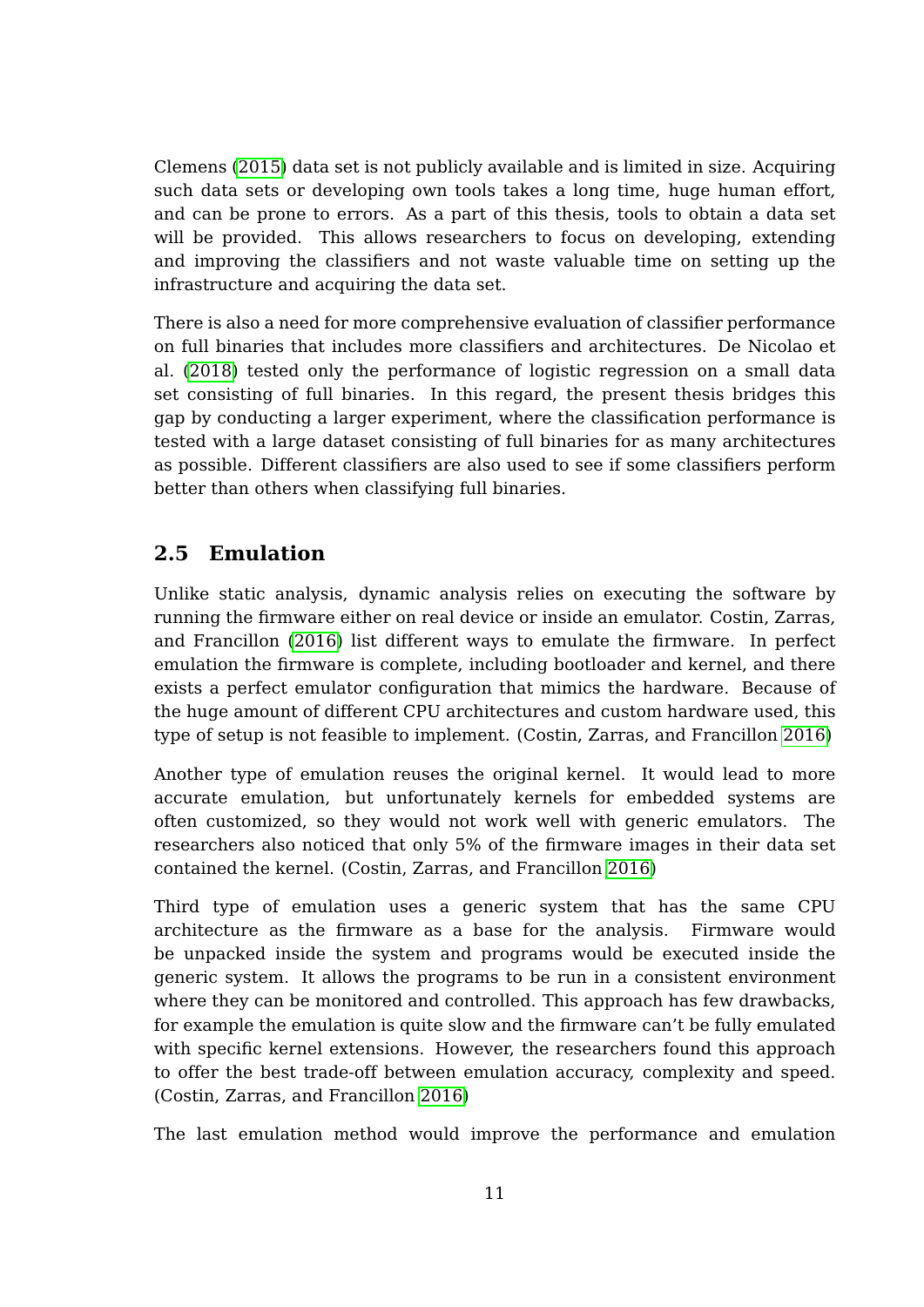management by using chroot to emulate an environment for architectures other than the host architecture. It would utilize Linux kernel's ability to call an interpreter to execute an ELF executable for a foreign architecture. The authors found this method unfeasible because it was not stable. (Costin, Zarras, and Francillon [2016\)](#page-63-4)

These kinds of ideas were utilized by Chen et al. [\(2016\)](#page-63-5) in creation of FIRMADYNE, a software-based full system emulation using custom kernels. It falls into the third category presented by Costin, Zarras, and Francillon [\(2016\)](#page-63-4) as it emulates the CPU architecture of the device and unpacks the firmware inside it. FIRMADYNE improves the emulation by implementing a "learning" mode, where the kernel records all system interactions with the networking subsystem, allowing the kernel to communicate with the emulated firmware in the final emulation. The researchers were able to successfully emulate over 96.6% of the Linux firmwares of their test set consisting of 9486 firmware images. The authors acknowledge that FIRMADYNE might become unstable if the firmware image holds out-of-tree kernel modules that clash with the kernel version used in emulation, but this did not become a problem in more than 99% of the cases.

## <span id="page-18-0"></span>**2.6 Dynamic analysis**

When the firmware is successfully emulated, it can be analyzed using wide range of different techniques such as symbolic and concolic execution, and fuzzing.

Normally when a program is executed, it is run with a specific input and a single control flow path is explored. With symbolic execution multiple paths that a program could take under different inputs can be explored simultaneously. (Baldoni et al. [2018\)](#page-62-2) Problem with running symbolic execution on firmware is the lack of source code that many symbolic execution engines require. Some symbolic execution engines are based on the instrumentation and execution monitoring of firmware on real devices. They require custom software to be run on the device, which might not be possible, because firmware is frequently cryptographically signed by the manufacturer and because the large amount of different hardware architectures would require per-device development effort. (Shoshitaishvili et al. [2015\)](#page-68-0)

Firmalice was able to tackle these problems using concolic execution, which is comprised of both concrete, i.e., testing on particular inputs, and symbolic execution. However, it is not a fully automated solution, as it needs the analyst to define the security policy, which describes operations that require authentication. (Shoshitaishvili et al. [2015\)](#page-68-0)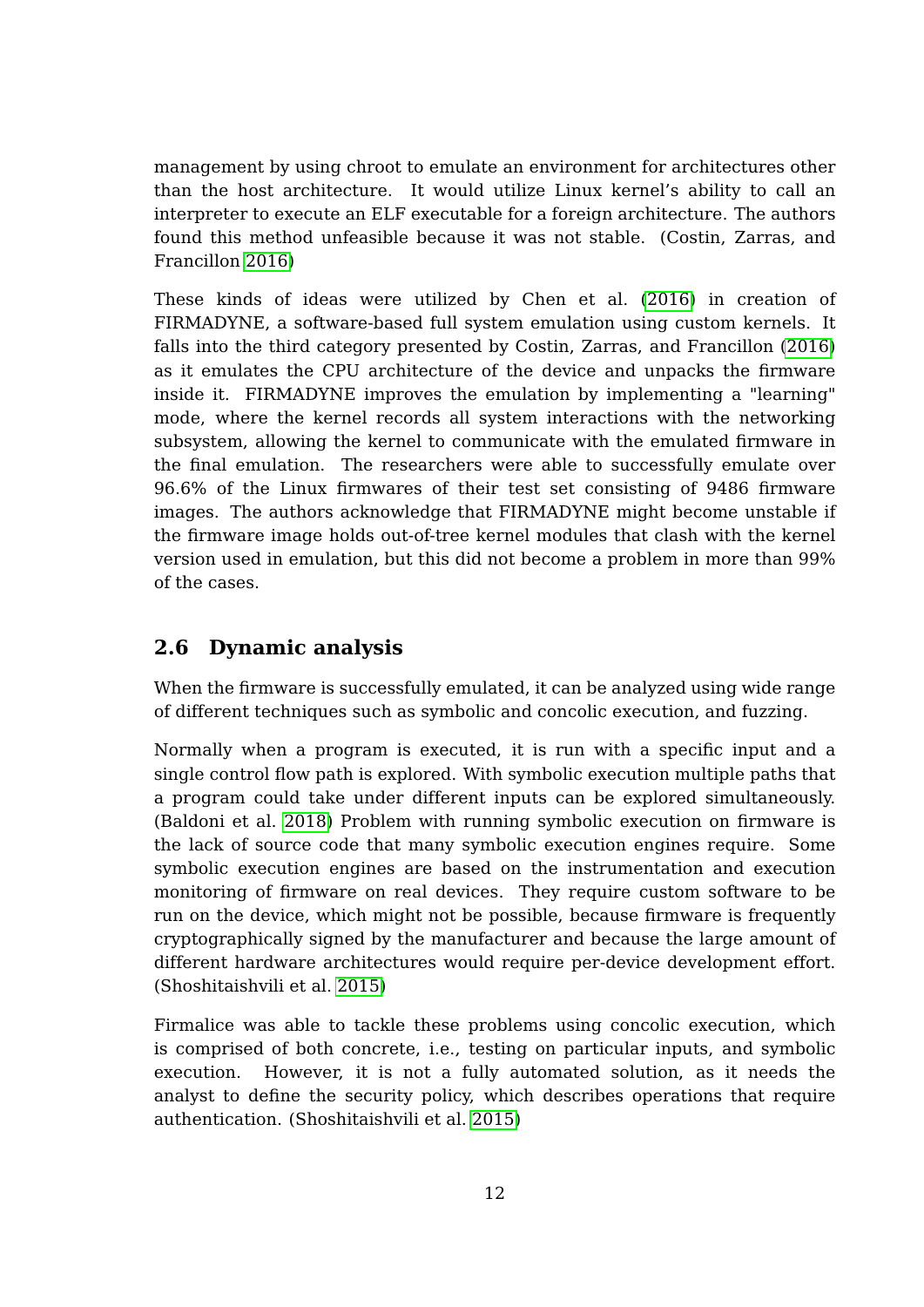Fuzzing is a type of dynamic analysis and can be defined as "a method for discovering faults in software by providing unexpected input and monitoring for exceptions" (Sutton, Greene, and Amini [2007\)](#page-69-3). It has become one of the most popular ways of finding vulnerabilities from programs and has been used to find critical security vulnerabilities such as Heartbleed which other analysis methods did not find. The OpenSSL code was too complex for static analysis and dynamic analysis methods are not designed to find vulnerabilities like Heartbleed, which required incorrect or unexpected input. (Wheeler [2014\)](#page-69-4). Fuzzers are given a set of known inputs, which they start their analysis from, and either mutate those inputs or learn the input format to generate new inputs (Rawat et al. [2017\)](#page-67-4).

Dynamic and static analysis can be used in combination to discover vulnerabilities from firmware. Costin, Zarras, and Francillon [\(2016\)](#page-63-4) used both static and dynamic analysis to find vulnerabilities from embedded web interfaces. They used static analysis to analyze the web document root for vulnerabilities in the web applications and then dynamic analysis to confirm these vulnerabilities as one of the disadvantages of static analysis tools is the high number of false positives.

### <span id="page-19-0"></span>**2.7 Domain-specific analysis**

Where static and dynamic analysis can find weird, unintended program states, i.e., vulnerabilities, the devices can also hold backdoors in them, which can manifest as explicit, intentional or even normal program functionality like debug functions, hard coded credentials or ways of automating software updates without the need of user interaction. Attackers with the knowledge of a backdoor or backdoors in a specific device could use them to bypass authentication, escalate privileges, or perform or access functionality that is not available to a normal, legitimate user. (Thomas and Francillon [2018\)](#page-69-5)

A backdoor is composed of four components: input source, trigger, payload and privileged state. A backdoor is activated by a trigger, which is waiting for satisfying the trigger condition. It could be a specific payload, e.g., hard coded password, input causing a buffer overflow or even a single UDP packet (Heffner [2013\)](#page-65-5), from a specific input source, e.g., socket or standard input. The successful activation of a trigger transitions the system state from normal to a backdoor-activated state, which is essentially a state of escalated privileges, i.e., a privileged state. (Thomas and Francillon [2018\)](#page-69-5)

In some cases, it can be hard to say if a backdoor was placed on a system intentionally, or if it is just a vulnerability. In some cases the backdoor is clearly intentional as the transition to the privileged state is explicit, for example when hard-coded credentials are used to bypass user authentication, but if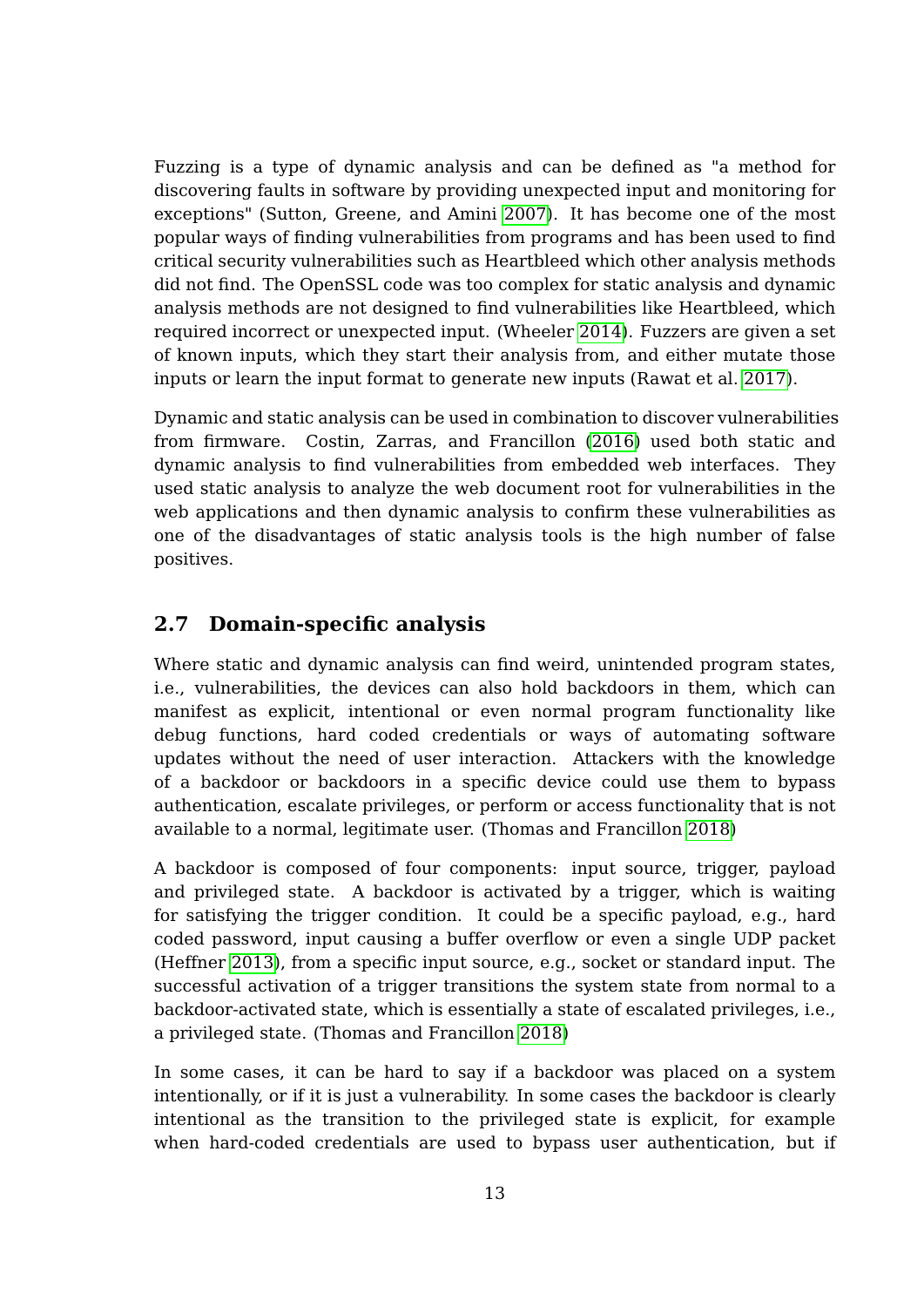the transition is non-explicit, i.e., based on a bug, it can be hard to say if it is intentional or not. An example of this is a buffer overflow vulnerability, which is a backdoor if it is was placed there deliberately, and just a vulnerability if not. From a technical point of view it is indistinguishable from an accidental vulnerability, but in some cases from a non-technical point of view could be argued as intentional. To get a sense of the intention, version control logs could be reviewed to see if there was a reason to change the software, or if the code is unreachable by normal program control-flow. (Thomas and Francillon [2018\)](#page-69-5)

Finding backdoors is still a manual process which is comprised of reverse engineering binaries and listening to system events for suspicious activity. Some semi-automated solutions exist such as Firmalice, (Shoshitaishvili et al. [2015\)](#page-68-0), which tries to find a path to a privileged state without proper credentials, HumIDIFy (Thomas, Garcia, and Chothia [2017\)](#page-69-6), which uses both machine learning and targeted static analysis to find abnormal behavior from services used in Linux-based embedded firmware, and Stringer (Thomas, Chothia, and Garcia [2017\)](#page-69-7), which looks for functionalities only executed by a successful comparison with static data. (Thomas and Francillon [2018\)](#page-69-5)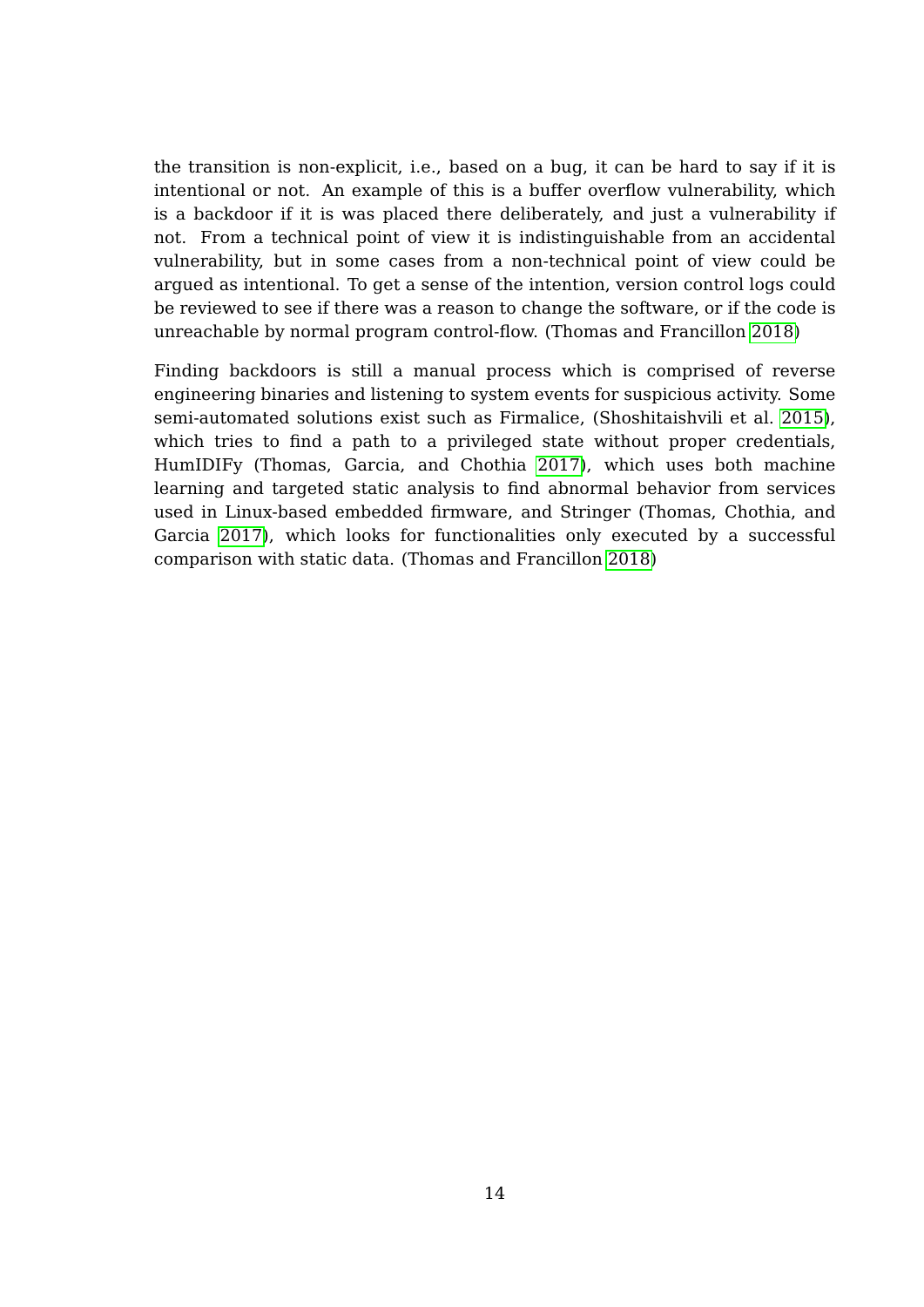## <span id="page-21-0"></span>**3 Machine learning**

This chapter reviews scientific literature and introduces main concepts of machine learning. It first explains the difference between machine learning, artificial intelligence and deep learning. It then goes into detail with machine learning explaining different kinds of classification tasks and techniques to find out what classification category architecture identification falls into, what metrics exist to measure classifier performance and how the performance of different classifiers can be evaluated.

## <span id="page-21-1"></span>**3.1 Overview of artificial intelligence and its subfields**

Many times, especially in media, terms Artificial Intelligence (AI), Machine Learning (ML) and Deep Learning (DL) are used interchangeably, while they represent different things. This section tries to define AI and ML, while a brief description of DL is given in Section [3.5.](#page-30-1)

AI is one of the newest fields in science. It made its appearance in 1956 and while there is no single formal definition of it, it could be seen as a field both trying to understand how humans perceive, predict and manipulate the world we live in, and also how to build intelligent entities. (Russell and Norvig [2016\)](#page-68-3)

It holds many different subfields, mainly Natural Language Processing (NLP), knowledge representation, automated reasoning, machine learning, Computer Vision (CV) and robotics. They focus on different problems in the vast field of AI. NLP seeks to enable communication through natural language like English while knowledge representation tries to store the knowledge, i.e., what it knows or hears. Automated reasoning uses the stored knowledge to both answer questions as well as to draw new conclusions from it. Machine learning tries to adapt to new circumstances and to detect patterns. Computer vision studies how entities could perceive objects and robotics seeks to interact with the objects by manipulating and moving them. (Russell and Norvig [2016\)](#page-68-3) While all of the different aspects of AI are equally important, this thesis focuses on machine learning as the objective is to find and utilize patterns from executable files.

Machine learning can be seen as a "set of methods that can automatically detect patterns in data, and then use the uncovered patterns to predict future data, or to perform other kinds of decision making under certainty" (Robert [2014\)](#page-68-4). It has many uses cases and has driven advances in many different fields, which can be explained by creation of more sophisticated machine learning models, large and available data sets and platforms that allow the use of large amounts of computing resources to be used to train models based on these large data sets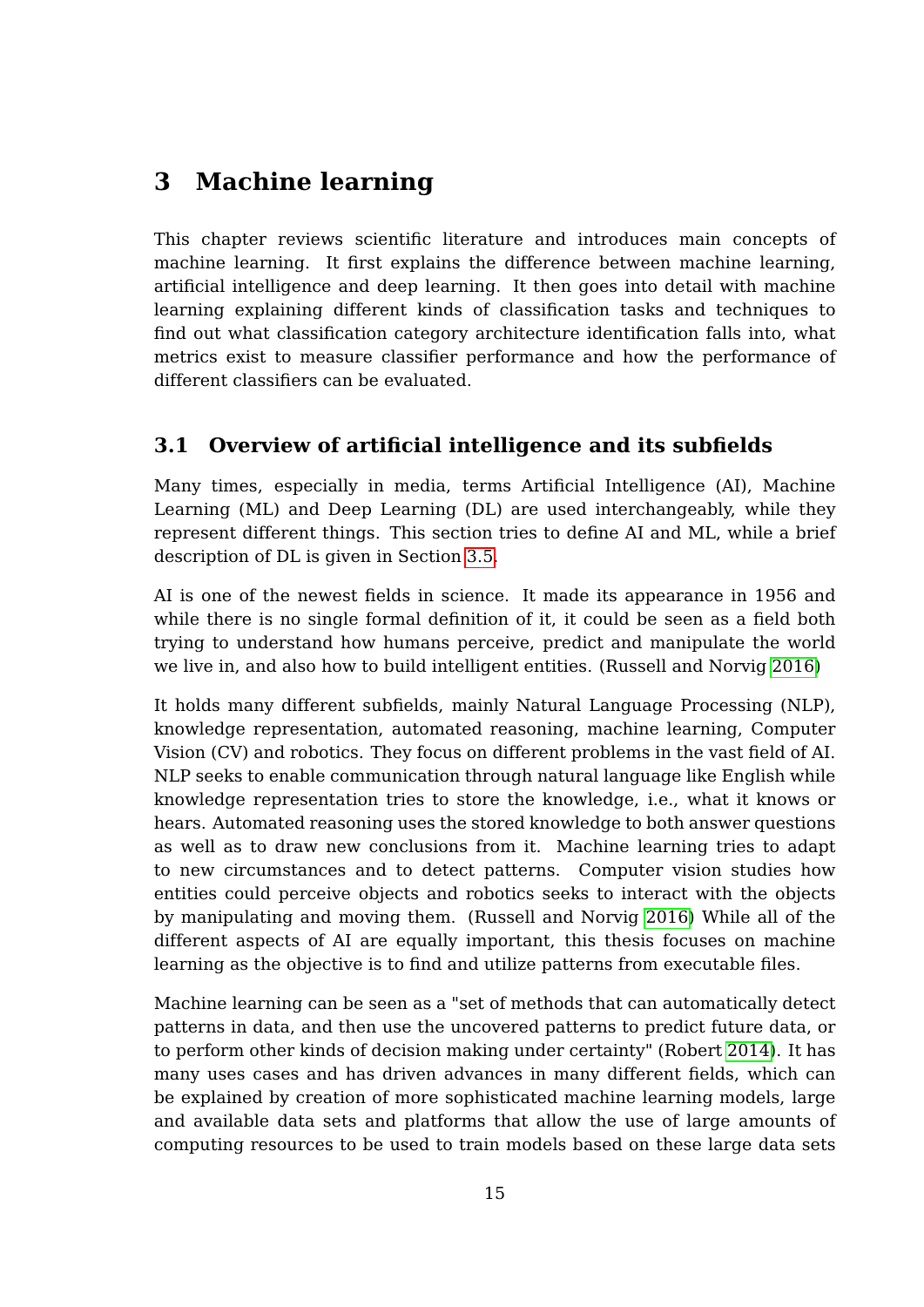(Abadi et al. [2016\)](#page-62-3). For example, challenges in data storage, organization and searching created a whole new field of research, data mining, while statistical and computational problems in biology and medicine created bioinformatics (Friedman, Hastie, and Tibshirani [2009\)](#page-64-2). In cyber security, machine learning is used in, for example, intrusion detection, identifying botnet traffic, firmware analysis and as in this thesis, architecture identification (Buczak and Guven [2016;](#page-62-4) Livadas et al. [2006;](#page-67-5) Costin, Zarras, and Francillon [2017\)](#page-63-6).

Machine learning can be divided into two main types: predictive or supervised learning, and descriptive or unsupervised learning. Supervised learning is done using data with known labels or classes (the corresponding correct output) while in unsupervised learning the data is unlabeled. (Kotsiantis, I. D. Zaharakis, and P. E. Pintelas [2006\)](#page-66-5) There is also a third type, reinforcement learning, that is discussed briefly in Section [3.4.](#page-30-0)

### <span id="page-22-0"></span>**3.2 Unsupervised learning**

The most noticeable difference between unsupervised and supervised learning is that unsupervised learning does not have a direct measure of success: the class labels in supervised learning are not present here. Heuristic arguments must be used to motivate the algorithm and to judge the quality of the results. (Hastie, Tibshirani, and Friedman [2009\)](#page-65-6) Classifying objects using unsupervised learning is called clustering. The main difference between clustering and classification is that classification has well-defined target classes defined by the training data, while clustering tries to define these classes based on the data and the similarity measures (Mukhopadhyay [2018\)](#page-67-6).

Cluster analysis is a way to perform clustering. It can be seen as a way of finding patterns from data that would be considered pure unstructured noise (Ghahramani [2004\)](#page-64-3). It uses distance or dissimilarity measures that are used to group similar objects together into clusters, so that those within the cluster are more closely related to one another than objects assigned to different clusters (Dy and Brodley [2004;](#page-64-4) Ghahramani [2004\)](#page-64-3).

#### <span id="page-22-1"></span>**3.3 Supervised learning**

Supervised learning is based on using input data, which is either measured or preset, to predict the values of the outputs. For example, in this thesis the object is to classify binaries based on their content (input) to match an architecture (output). The predictions supervised learning algorithms make can be categorized to classification if the predicted value is discrete, and regression if the predicted value is continuous. (Friedman, Hastie, and Tibshirani [2009\)](#page-64-2)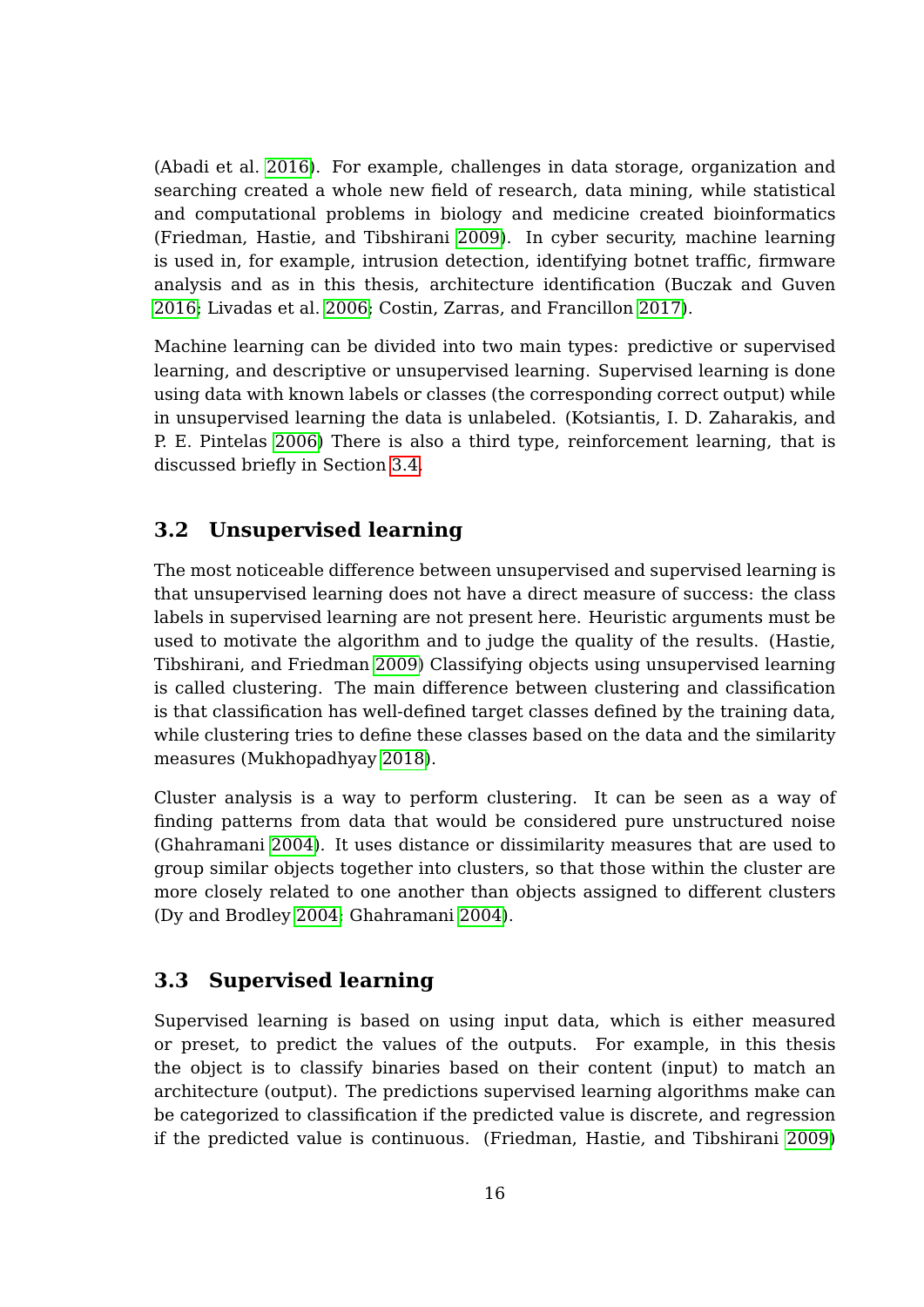Architecture identification falls into classification, as the output is a prediction of the class label. In case of regression, the output could be the byte frequency distribution of a binary for a different architecture.

This thesis explores different classifiers' ability to identify the architecture based on the binary file contents, i.e., classify binaries based on the architecture. Classification is a basic task that requires the construction of a classifier, which assigns a class label to instances described by a set of features. It can be divided into binary, multi-class, multi-label and hierarchical tasks. Binary classification is the most popular classification task and it tries to classify the input into one, and only one, of two non-overlapping classes. In multi-class classification the input is classified into one, and only one, of n non-overlapping classes. Multilabel classification classifies input into several of n non-overlapping classes. In hierarchical classification the input is classified into class, which are divided into subclasses or grouped into superclasses. (Sokolova and Lapalme [2009\)](#page-69-8) The hierarchical approach allows the problem to be decomposed into smaller problems which can be solved more efficiently. For example, the classifier can first classify the input into one of the top level classes and then into the class only within the top class. (Dumais and Chen [2000\)](#page-64-5) The identification of architecture falls into the multi-class classification as there is input (byte frequency distribution and signatures) which corresponds to one of the many different architectures.

Most of the times multi-class classification problems can be decomposed into many binary ones and sometimes this is needed to be able to use some classifiers (Li, Zhang, and Ogihara [2004\)](#page-66-6). For example, perceptron-like classifiers are binary, so to use them in multi-class problems, the problem must be reduced to a set of multiple binary classification problems (Kotsiantis, I. D. Zaharakis, and P. E. Pintelas [2006\)](#page-66-5). The decomposition is usually done either with "Onevs-One" (OVO) or "One-vs-All" (OVA) strategy. In OVO, the problem is divided into many binary problems and one classifier is trained to differentiate between two classes. The outputs of all the classifiers combined and used to predict the output class. In OVA, a classifier is trained for each class, so the classifier giving a positive answer indicates the output class. (Galar et al. [2011\)](#page-64-6) An example workflow of supervised learning can be seen in Figure [2.](#page-24-0) The following sections go through the different steps, as it is used as a basis for the practical part of this thesis.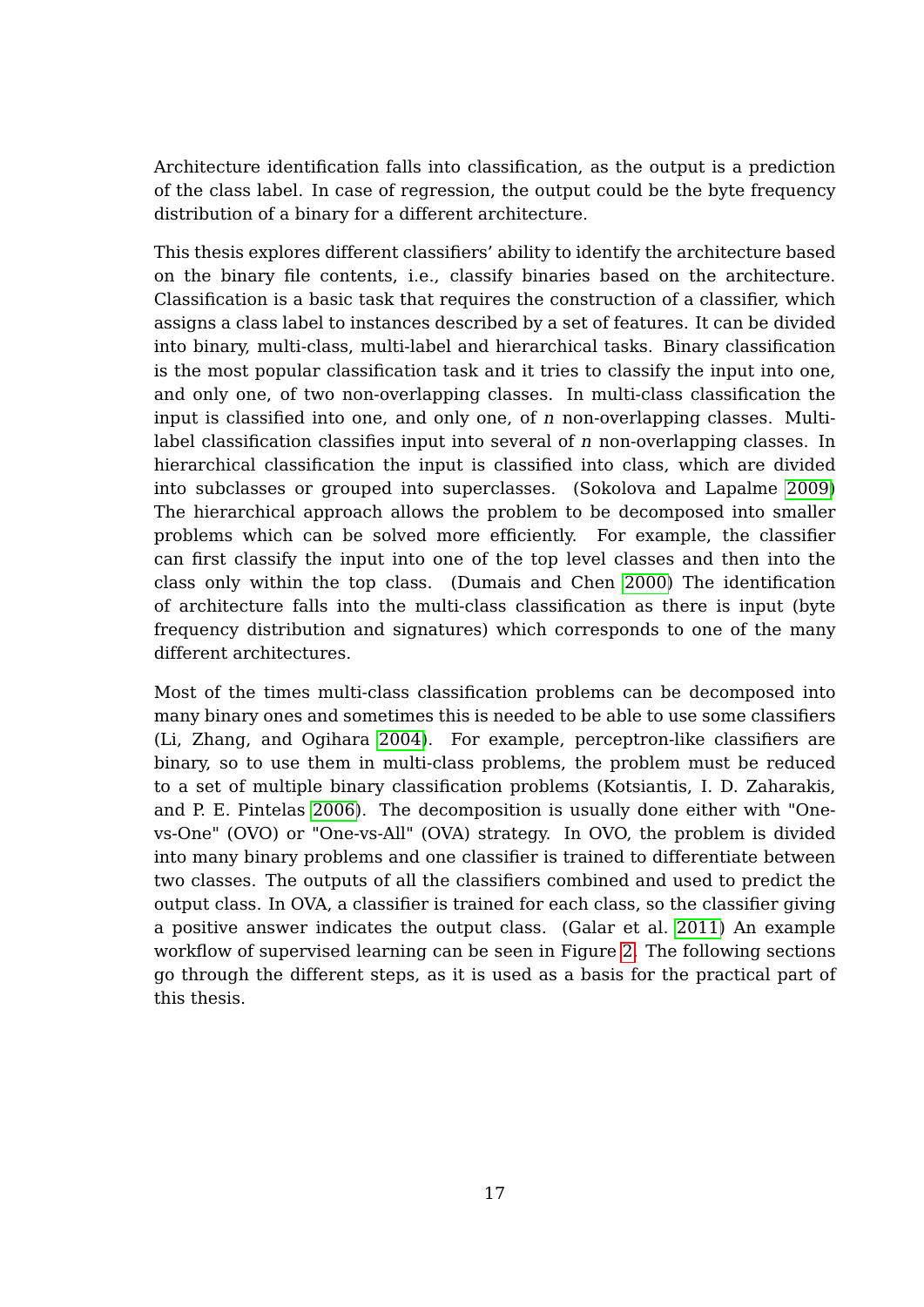

<span id="page-24-0"></span>Figure 2: Overview of steps in supervised learning (Kotsiantis, I. Zaharakis, and P. Pintelas [2007\)](#page-66-0)

#### <span id="page-24-1"></span>**3.3.1 Identification of required data**

To be able to test the classifier performance, a data set is needed. First, it needs to include as many architectures as possible, so the classifier's ability to differentiate between many different architectures can be seen. Second, the data set should be as big as possible. For example, Rahimi and Recht [\(2008\)](#page-67-7) were able to reduce testing error by up to 40% when doubling the data set size. Third, the data set acquisition should be automated to minimize the time needed to gather the data set, to be able to handle new architectures and to reduce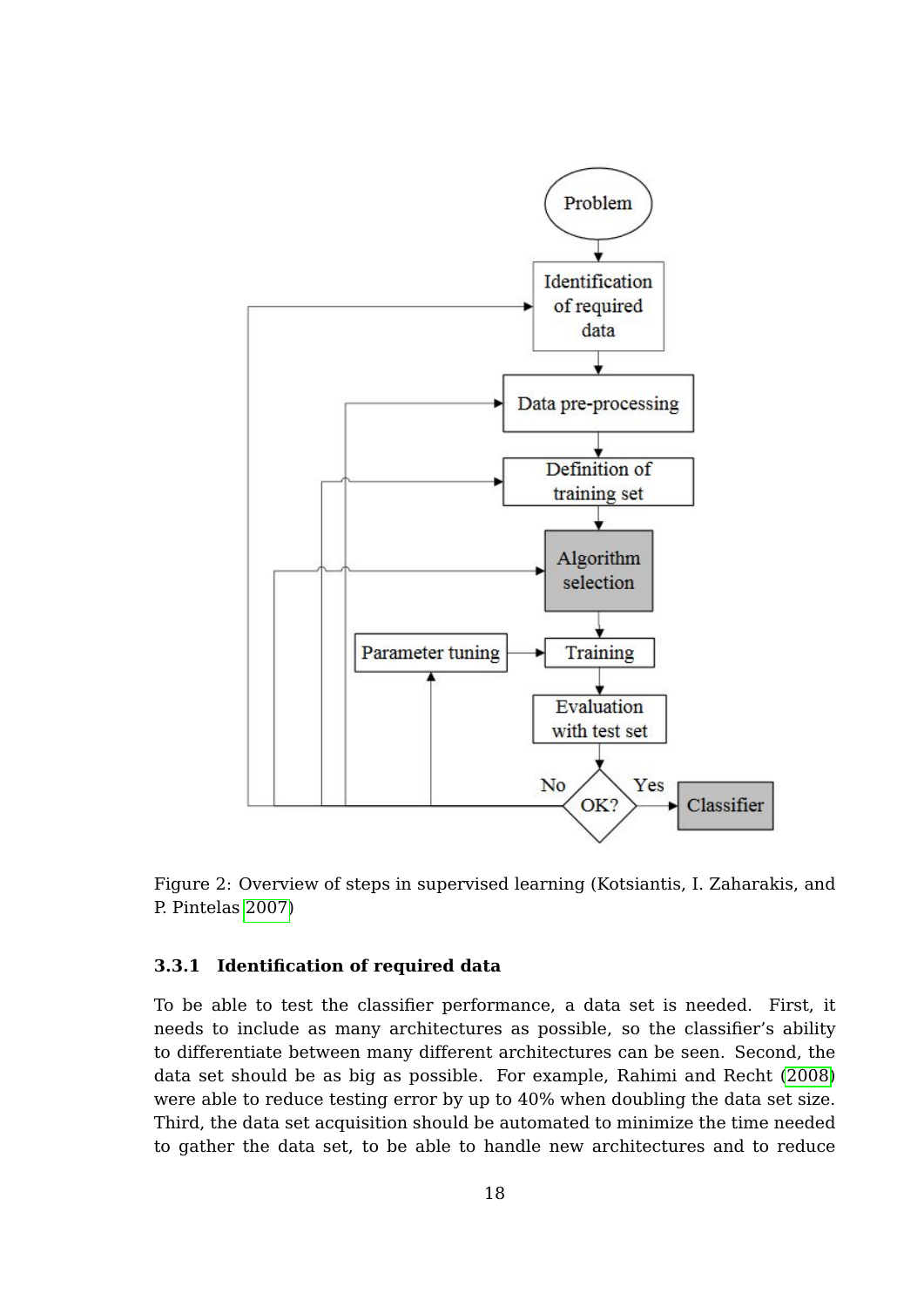errors from manual work. And last, because supervised learning is used, the data needs to contain the ground truth values, i.e., what architecture the binary file is made for.

The Debian repository was chosen as the data source for the data set for this thesis, because it contains Debian Linux installation medias for many different architectures. It is a trusted source and installation media downloaded from there can be assumed to contain only executables for the specific architecture. One full installation of Debian can contain up to 1300 files, which contain executable files for the specific architecture, which is used to train the classifiers (Clemens [2015\)](#page-63-1). Debian Linux distribution currently supports 10 architectures, but when combining architectures that are not supported any more, and architectures that have Debian ported to them, Debian installation media can be acquired for 24 architectures.

#### <span id="page-25-1"></span>**3.3.2 Data pre-processing and feature selection**

Before the data can be used to train a classifier, it needs to be pre-processed. The goal is to have a comma-separated list containing the features for each file in the data set. The Debian repository contains only the installation media, which needs to be downloaded and unpacked to access the binaries. Also, the code sections need to be extracted from the binaries, as using the whole binary can affect the byte frequency distribution.

To obtain a data set and to pre-process it, a toolset  $<sup>1</sup>$  $<sup>1</sup>$  $<sup>1</sup>$  was developed for this</sup> thesis, which first scrapes the Debian repository for Debian installation media. The workflow can be seen in Figure [3.](#page-25-0)



<span id="page-25-0"></span>Figure 3: Workflow of the tool to download data sets

Both "Debian CDs/DVDs archive" [\(2019\)](#page-63-7) and "Debian Ports" [\(2019\)](#page-63-8) repositories are crawled using "firmadyne scraper" [\(2018\)](#page-64-7) to obtain Jigdo files and Debian packages for a total of 23 architectures.

<span id="page-25-2"></span><sup>1.</sup> <https://github.com/kairis/>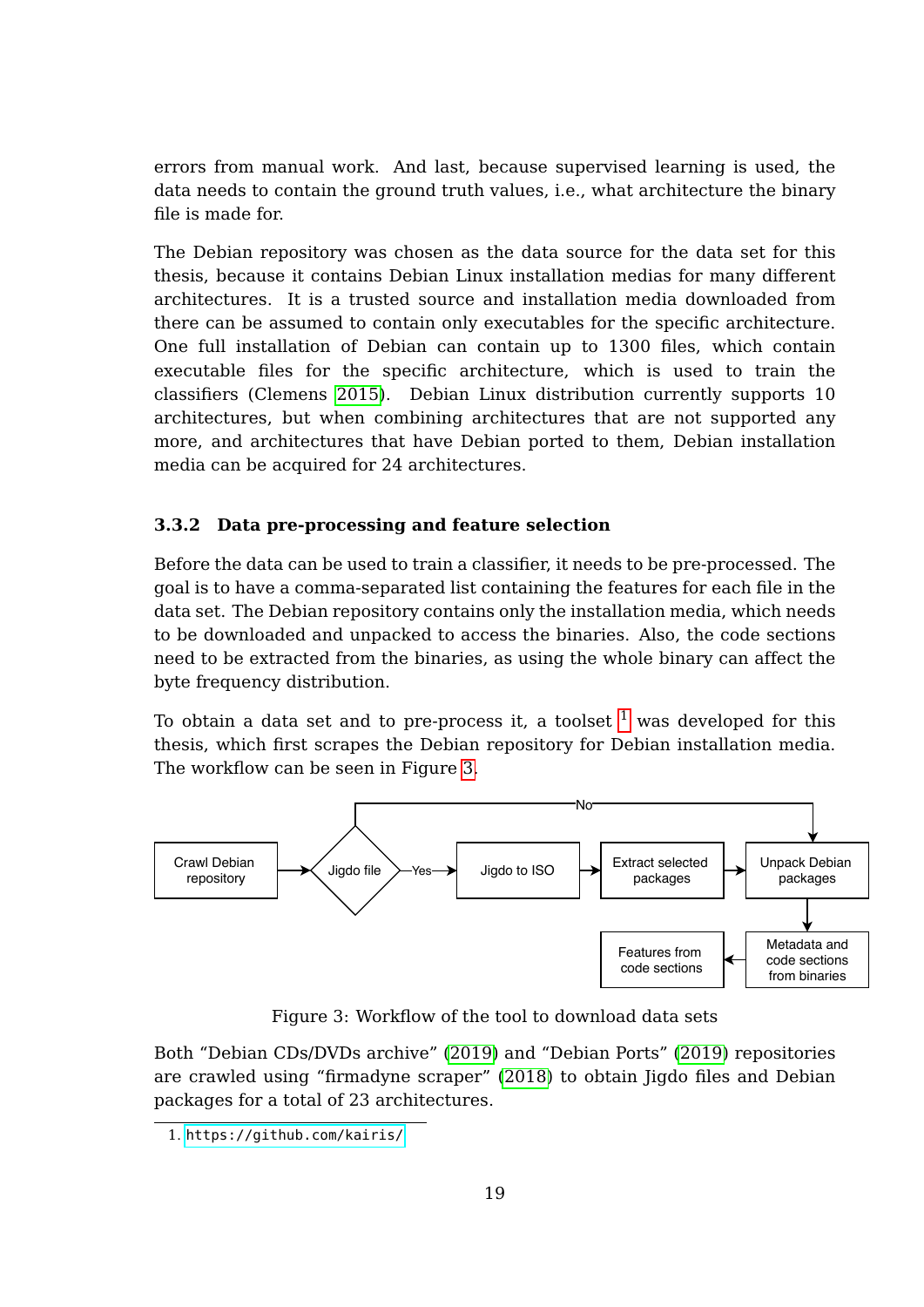In this part the execution of the workflow forks. If the file is a Jigdo file, the workflow continues normally, but in case of the Debian ports, they are downloaded straight as Debian packages and the steps where ISO files are downloaded and extracted can be skipped.

Jigdo (Jigsaw Download) is a way to download large files, such as Debian CDs and DVDs, which get updated often. It downloads all the Debian packages defined in the Jigdo file to assemble one ISO file, which ideally, i.e., no bugs, is supposed to be an exact copy of an officially released CD/DVD. ("jigdo" [2018\)](#page-65-7) The process continues until all the Jigdo files are converted into ISOs.

Next, the ISO files are mounted using fuseiso, which allows mounting as non-sudo user. To keep the storage requirements manageable, the framework extracts only the Debian packages specified by the user from the ISO files. To achieve this, "Debian packages" [\(2018\)](#page-63-9) is crawled to get a list of packages to be extracted. The configuration file of the framework lists categories of files to be downloaded from the site. For this thesis, only web servers, shells, utilities, embedded software, kernels, libraries and administration utilities were downloaded. It does not matter which categories are downloaded, but another student's thesis needed relevant software that could be found from IoT/embedded devices, so the categories were chosen for that purpose.

Next, the Debian packages are unpacked using dbkg-deb. The Debian package should include a control file, that holds a lot of metadata including the software name, version information, file listing and a MD5 sum of each file. All of this information is not used for this thesis, but could be useful in other types of research.

Executable files are located from the extracted Debian packages using Linux utility file and also metadata such as architecture and endianness is collected. The code sections are separated from the executables by first finding the code sections with objdump the same way Clemens [\(2015\)](#page-63-1) did: extracting only sections that are labeled as executable code, and then carving them from the executable using objcopy.

Every module in the toolset outputs a JSON file that contains relevant information for each step and it is used as an input for the next module in the workflow. The resulting JSON files are documented in Appendix [A](#page-71-1)

#### <span id="page-26-0"></span>**3.3.3 Algorithm selection**

To choose a fitting algorithm to the problem, different classifiers should be evaluated, as the performance of classifiers tends to vary depending on the data set. Kiang [\(2003\)](#page-66-7) reviews the performance of well-known classification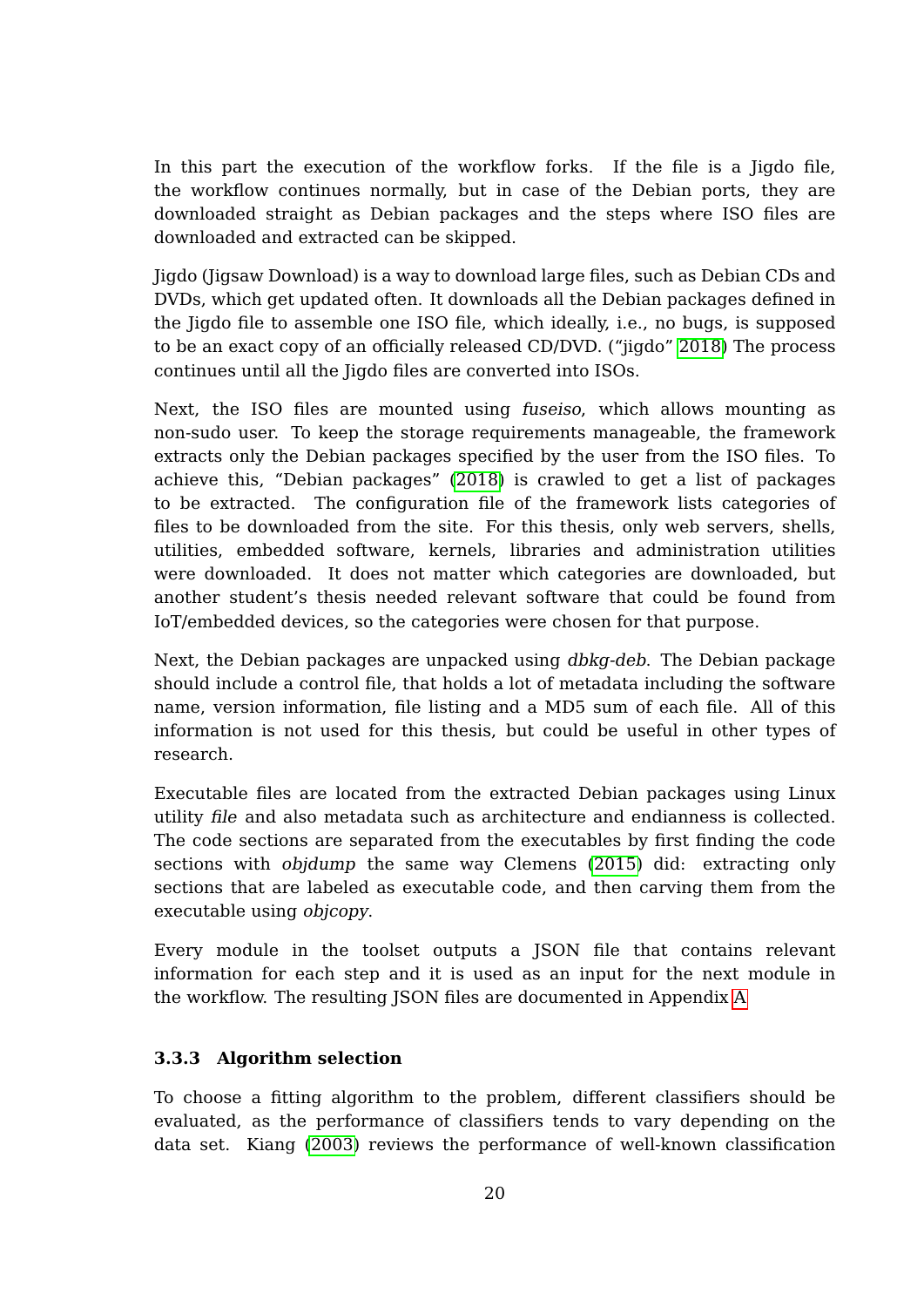methods based on statistical and AI techniques: neural networks, decision tree method (C4.5), linear discriminant analysis, logistic regression analysis and kth-nearest-neighbor models. They use synthetic data to perform a controlled experiment where the data can be manipulated to introduce imperfections to it, which is used to investigate how the classifiers perform when certain assumptions about the data characteristics are violated. The results showed that neural nets and logistic regression classifiers perform the best under most scenarios, but the authors recommended to employ a number of different classification algorithms as classifier performance may vary based on the data. Kotsiantis, I. Zaharakis, and P. Pintelas [\(2007\)](#page-66-0) came also to the conclusion that no single learning algorithm can uniformly outperform other algorithms over all data sets.

#### <span id="page-27-1"></span>**3.3.4 Evaluation**

There exist many commonly accepted performance evaluation measures for machine learning, mainly accuracy, precision, recall, F-measure (also known as F1 score or F score) and Area Under the Curve (AUC). They are based on values from confusion matrix, which shows the correctly and incorrectly recognized samples for each class as can be seen in Table [1.](#page-27-0) (Sokolova, Japkowicz, and Szpakowicz [2006\)](#page-69-1)

<span id="page-27-0"></span>Table 1: A confusion matrix for binary classification (Sokolova, Japkowicz, and Szpakowicz [2006\)](#page-69-1)

| Class / Recognized as Positive as Negative |    |     |
|--------------------------------------------|----|-----|
| Positive                                   | tp | f'n |
| Negative                                   | fp | tn  |

In multi-class situation, different average values can be taken to evaluate the performance over all classes. In macro-averaging, the evaluation measure is computed for each class within the data set and an average is taken over all of the classes. In micro-averaging, the measure is calculated globally, so large classes will dominate small ones having a bigger effect on the performance measure. (Uysal [2016\)](#page-69-9)

#### <span id="page-27-2"></span>**3.3.5 Evaluation metrics**

Accuracy is a good measure for practical analysis when the classes are balanced (Amancio et al. [2014;](#page-62-5) Buczak and Guven [2016\)](#page-62-4). It is defined as the the sum of true positives and true negatives divided by the total number of predictions (Amancio et al. [2014\)](#page-62-5) and it assesses the the overall effectiveness of the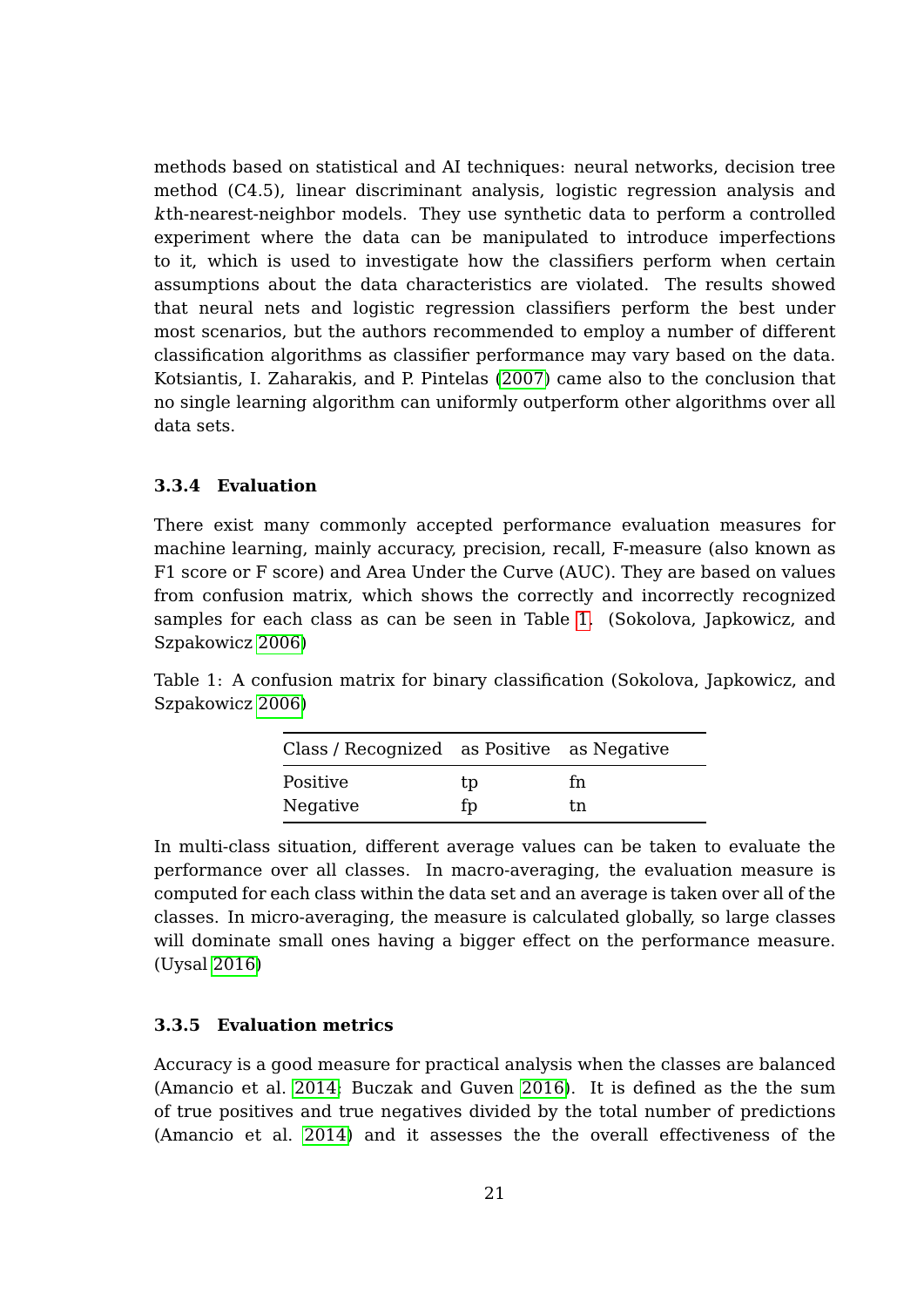algorithm (Sokolova, Japkowicz, and Szpakowicz [2006\)](#page-69-1).

$$
accuracy = \frac{tp + tn}{tp + tn + fp + fn}
$$
\n(3.1)

Precision is a function of correctly classified (true positives) divided by total number of samples predicted as positives (Sokolova and Lapalme [2009\)](#page-69-8). It estimates the predictive power of the algorithm. (Sokolova, Japkowicz, and Szpakowicz [2006\)](#page-69-1)

$$
precision = \frac{tp}{tp + fp}
$$
 (3.2)

Recall, or sensitivity, is defined as correctly classified positives divided by the number of positive samples in the data and it measures the effectiveness of the classifier to identify positive labels (Sokolova and Lapalme [2009\)](#page-69-8).

$$
recall = \frac{tp}{tp + fn} \tag{3.3}
$$

F-measure is a standard way of summarizing precision and recall (Castillo et al. [2007\)](#page-63-10). It favors precision when  $\beta > 1$  and recall otherwise (Sokolova, Japkowicz, and Szpakowicz [2006\)](#page-69-1).

$$
F-measure = \frac{(\beta^2 + 1) * precision * recall}{\beta^2 * precision + recall}
$$
 (3.4)

The F1-score is a special case of F-measure when  $\beta = 1$ . It simplifies the metric to a harmonic mean of precision and recall.

$$
F1-score = \frac{2*precision*recall}{precision+recall}
$$
 (3.5)

Receiver Operating Charasteristic (ROC) curves have been used in machine learning to evaluate classification performance between classifiers as they depict the trade-off between hit (true positive) and false alarm (false positive) rates. As ROC curve is a two-dimensional representation of classifier performance, AUC is used to represent the ROC performance in a single scalar value. (Fawcett [2006\)](#page-64-8) When AUC is calculated only using a single point on the ROC curve, it can be seen as balanced accuracy (Sokolova, Japkowicz, and Szpakowicz [2006\)](#page-69-1), representing classifier's ability to avoid false classification (Sokolova and Lapalme [2009\)](#page-69-8).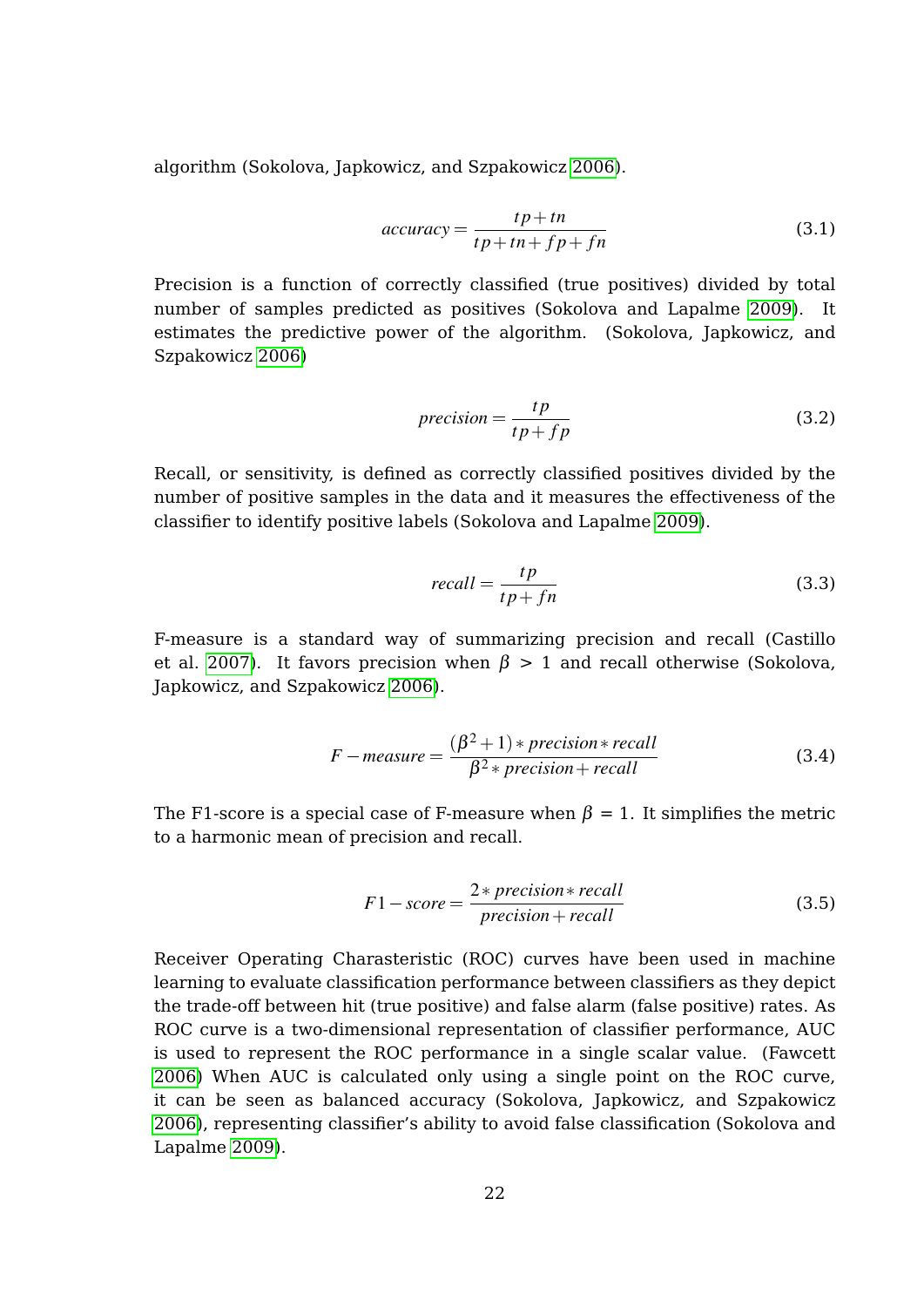$$
AUC_b = \frac{sensitivity + specificity}{2}
$$
 (3.6)

where

$$
specificity = \frac{tn}{fp + tn}
$$
\n(3.7)

Ferri, Hernández-Orallo, and Modroiu [\(2009\)](#page-64-9) showed that accuracy, F-score and AUC gave good results when evaluating classifier performance. Accuracy and F-score performed well under noisy data set and they handled data sets with concept drift or other strong changes in the data set. AUC is best when distortion is produced as a product of using a bad algorithm or too small training set.

(Sokolova, Japkowicz, and Szpakowicz [2006\)](#page-69-1) evaluated different performance measures and came to the conclusion that higher accuracy does not guarantee better overall performance of a classifier and that a combination of measures should be used, as they give a balanced evaluation of the classifier's performance.

#### <span id="page-29-0"></span>**3.3.6 Cross-validation**

To evaluate the generalization ability of the classifiers, i.e., the performance on previously unseen data, cross-validation is used. There exists a few variations of it: holdout method, k-fold cross-validation and leave-one-out (Cawley and Talbot [2003\)](#page-63-11). In the holdout method, the data set is split into two mutually exclusive subsets: a training set and a test set. For example, 2/3 of the data is used for training and the rest for testing. The weakness of this method is that it makes inefficient use of the data as a portion of the data set is not used for the training. (Kohavi et al. [1995\)](#page-66-8)

To use the data set more efficiently, k-fold cross-validation can be used to split the data into  $k$  mutually exclusive subsets, or folds. The classifier is trained  $k$ times and each time a different fold is used for testing and rest for training the classifier. Accuracy and other performance measures are calculated as the mean of the results obtained with different folds. In addition, stratified cross-validation can be used to ensure the fold contain approximately the same proportions of classes as the original data set. (Kohavi et al. [1995\)](#page-66-8) 10-fold cross-validation will be used in this thesis when evaluating classifier performance in the experiments.

Leave-one-out is a special case of k-fold cross validation, in which the number of folds equals the number of entries in the data set (Wong [2015\)](#page-70-5). It has less bias than 5-fold or 10-fold cross-validation, but adds computational cost and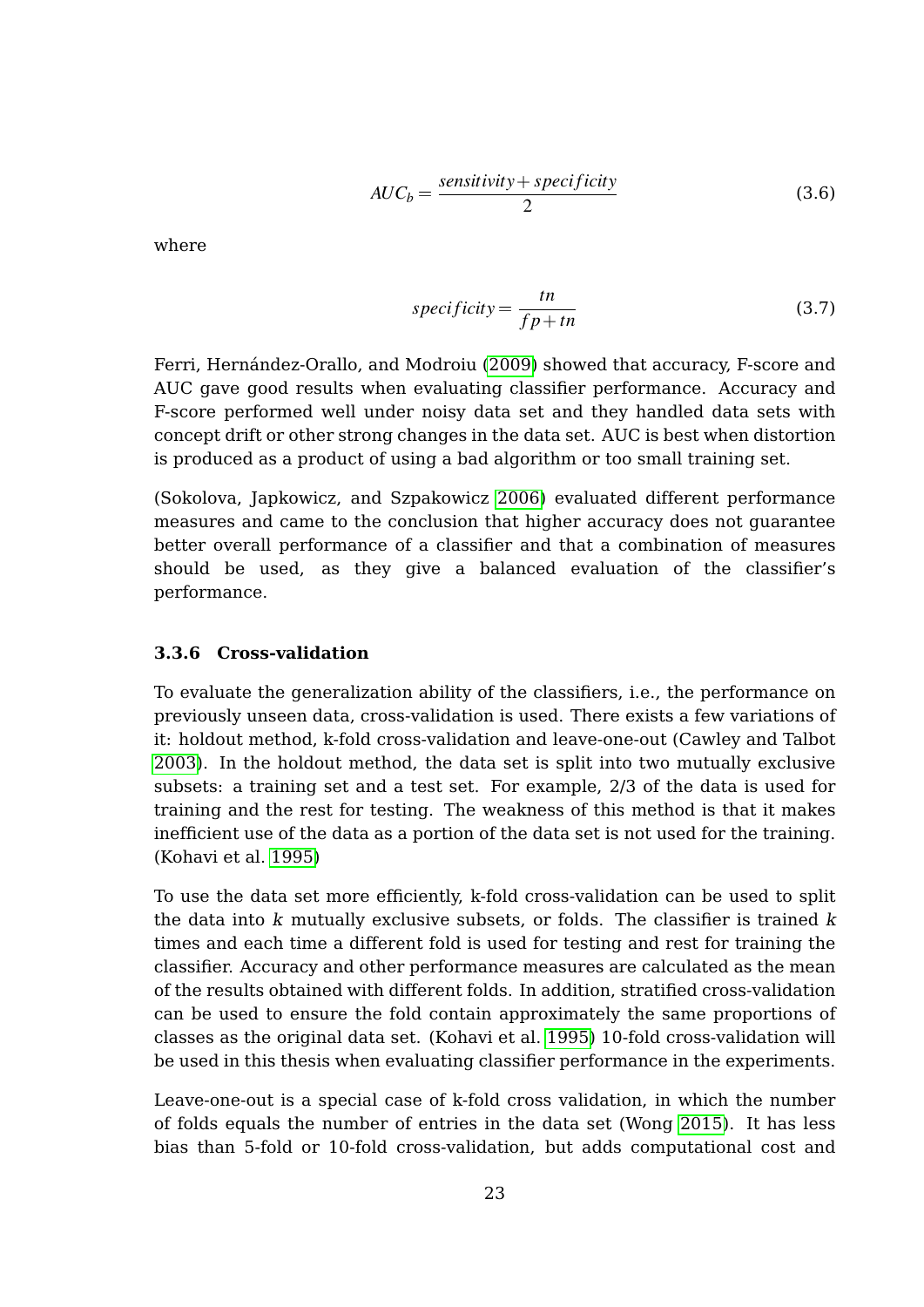is recommended to use only on smaller data sets where it is computationally feasible (Rodriguez, Perez, and Lozano [2010\)](#page-68-5).

If the classifier performance evaluated using cross-validation is unsatisfactory, one should return to a previous step in the workflow. Bad classifier performance could be explained by choosing either wrong features or using too many of them, using too small or imbalanced data set, or choosing the wrong algorithm for the problem. (Kotsiantis, I. Zaharakis, and P. Pintelas [2007\)](#page-66-0)

## <span id="page-30-0"></span>**3.4 Reinforcement learning**

Reinforcement learning is closest to the kind of learning humans and other animals do. It is based on goal-directed learning where the learner is not told what to do, but must instead discover which actions yield the most reward by trying them. To do this, a learning agent is deployed, that can sense the state of the environment to some extent, can make actions to affect the state, and which has a goal or goals set related to the state of the environment. (Sutton and Barto [2018\)](#page-69-10)

To achieve the maximum reward, the agent must tackle the trade-off between exploration and exploitation. The agent needs to exploit what it has already experienced, i.e., prefer actions that it has previously found effective at producing reward, but on the other hand it needs to explore in order to make better actions in the future. The agent needs to try different combinations of actions and through failures favor the actions that appear to be the best. It is a hard problem studied by mathematicians and remains yet to be solved. (Sutton and Barto [2018\)](#page-69-10)

Compared to supervised learning, reinforcement learning does not need labeled data, which might be hard or impossible to acquire for interactive problems. In these situations reinforcement learning is at its best as it has to learn from its own experiences. (Sutton and Barto [2018\)](#page-69-10)

Even though both unsupervised learning and reinforcement learning can work with unlabeled data, unsupervised learning tries to find hidden structures from unstructured data while reinforcement learning tries to maximize the reward. Finding structures might help the learning agent, but it is not the problem reinforcement learning tries to solve. (Sutton and Barto [2018\)](#page-69-10)

## <span id="page-30-1"></span>**3.5 Deep learning**

Conventional machine learning methods are limited in their ability to process natural data in its raw form. It might be hard to say what features should be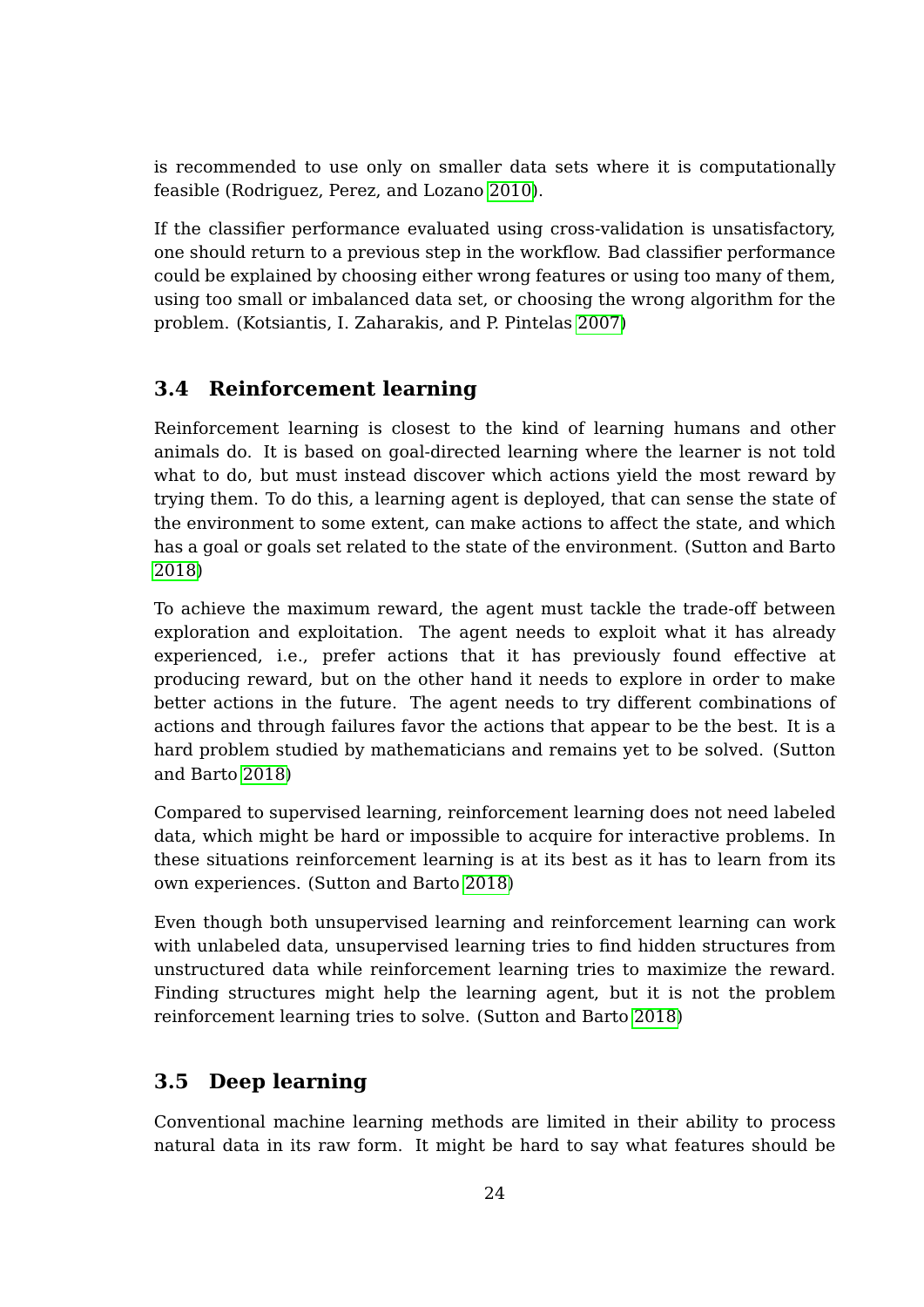extracted. For example, to train a program to identify cars from a picture, the presence of wheels could be used as a feature, but it is hard to describe to a machine what a wheel looks like when all the machine has available are the pixel values. The wheel has a simple geometric shape, but is affected by shadows, sun glares, different objects obscuring parts of the wheel and other variations. Representation learning was created to tackle this problem by allowing a machine to be fed with raw data, which would be used to automatically discover the features. (LeCun, Bengio, and Hinton [2015;](#page-66-9) Goodfellow, Bengio, and Courville [2016\)](#page-65-8)

Representation learning might still fail in real-world applications because of the variations explained. Deep learning tries to solve this problem by using many representations that are expressed in terms of other, simpler representations. For example, an image of a person can be imagined to be composed of corners and contours, which are in turn defined as edges. This allows building deep models with many simple layers, which achieves great power and flexibility to represent world as a nested hierarchy of concepts. (Goodfellow, Bengio, and Courville [2016\)](#page-65-8)

#### <span id="page-31-0"></span>**3.6 Classifiers**

Classifiers can be divided into Bayesian, lazy classifiers, trees and functions (Amancio et al. [2014\)](#page-62-5). The following sections go through the basics of some of the classifiers used in the following experiments and also give examples for what purposes they have been used in cyber security.

#### <span id="page-31-1"></span>**3.6.1 Bayesian classifiers**

Bayesian classifiers assign membership probabilities to classify new objects (Amancio et al. [2014\)](#page-62-5). They are based on the Bayes theorem states that given a hypothesis H of classes and data x, then

$$
P(H|x) = \frac{P(x|H)P(H)}{P(x)}
$$
\n(3.8)

where

P(H) represents the prior probability of each class without information about the variable x,

 $P(H|x)$  represents the conditional probability of H given the likelihood x and

 $P(x|H)$  represents the conditional probability of x given the likelihood H. (Dua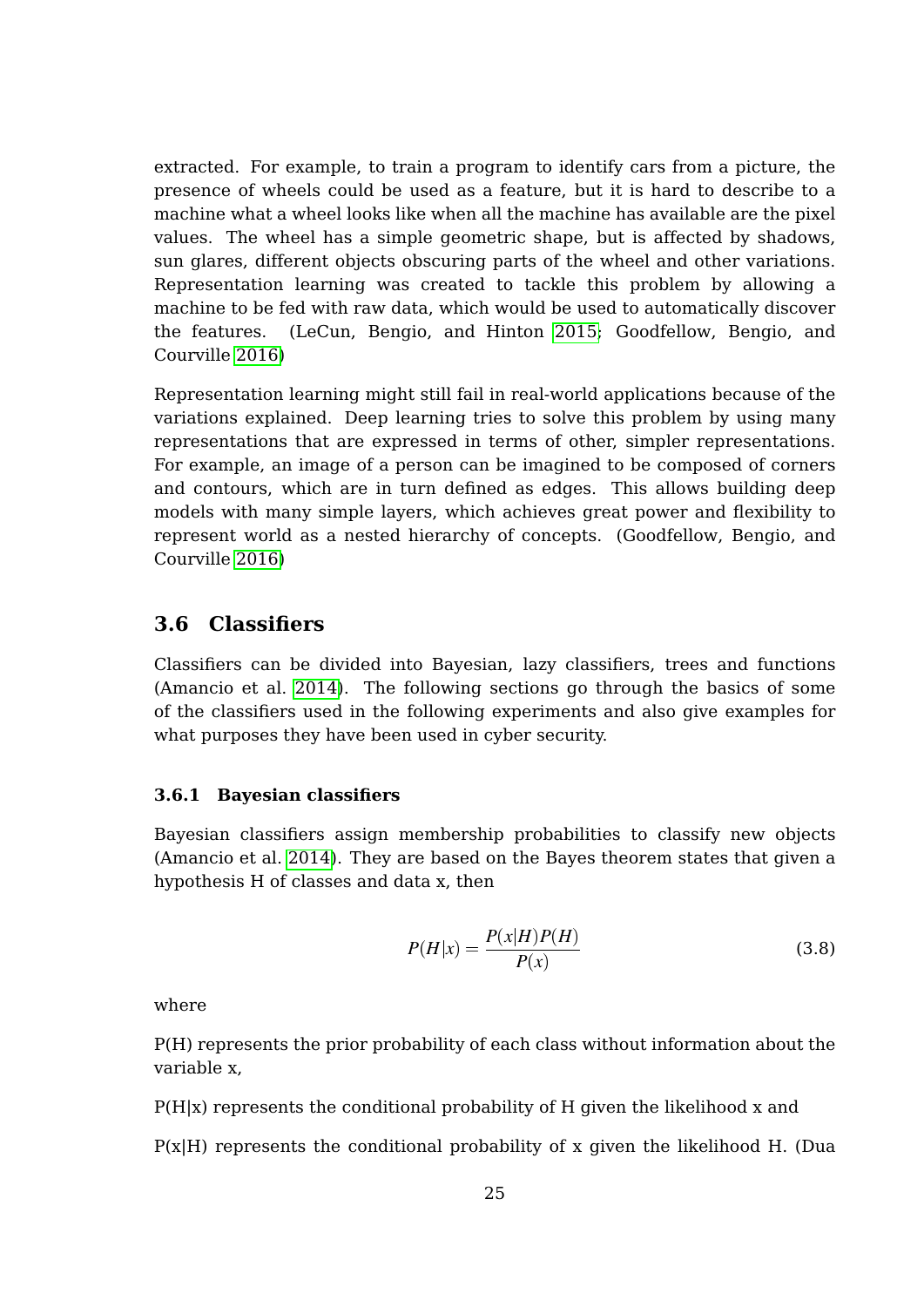and Du [2016\)](#page-64-0)

Bayesian network can be presented as a network where the nodes represent the variables and arcs represent the probabilistic dependencies between the variables. If two nodes are unconnected, they are said to be independent of each other. (Dua and Du [2016\)](#page-64-0) An example of how a Bayesian network could look like is shown in Figure [4.](#page-32-0)



<span id="page-32-0"></span>Figure 4: Bayesian network representation (Dua and Du [2016\)](#page-64-0)

Naive Bayes is a simple Bayesian network that assumes conditional independence and normal distribution for attributes in every class (Kotsiantis, I. D. Zaharakis, and P. E. Pintelas [2006\)](#page-66-5). In practice this means that the classifier assumes that the features are independent for each class. Even though this assumption rarely holds making the probability estimates inaccurate, it has given good classification results and has been proven effective in many practical applications such as text classification. Research has shown that naive Bayes performs the best when the features are completely independent, but also when there are functionally dependent features. (Rish et al. [2001\)](#page-68-6) The good classification results have also been explained to be caused by dependencies either canceling each other out or working together to support a certain classification (Zhang [2004\)](#page-70-6)

Even though naive Bayes is a simple method, it has been able to outperform more complex algorithms. Yousefi-Azar et al. [\(2017\)](#page-70-7) studied the performance of different classifiers using features generated with autoencoder in both malware classification and intrusion detection. Out of the four classifiers used, naive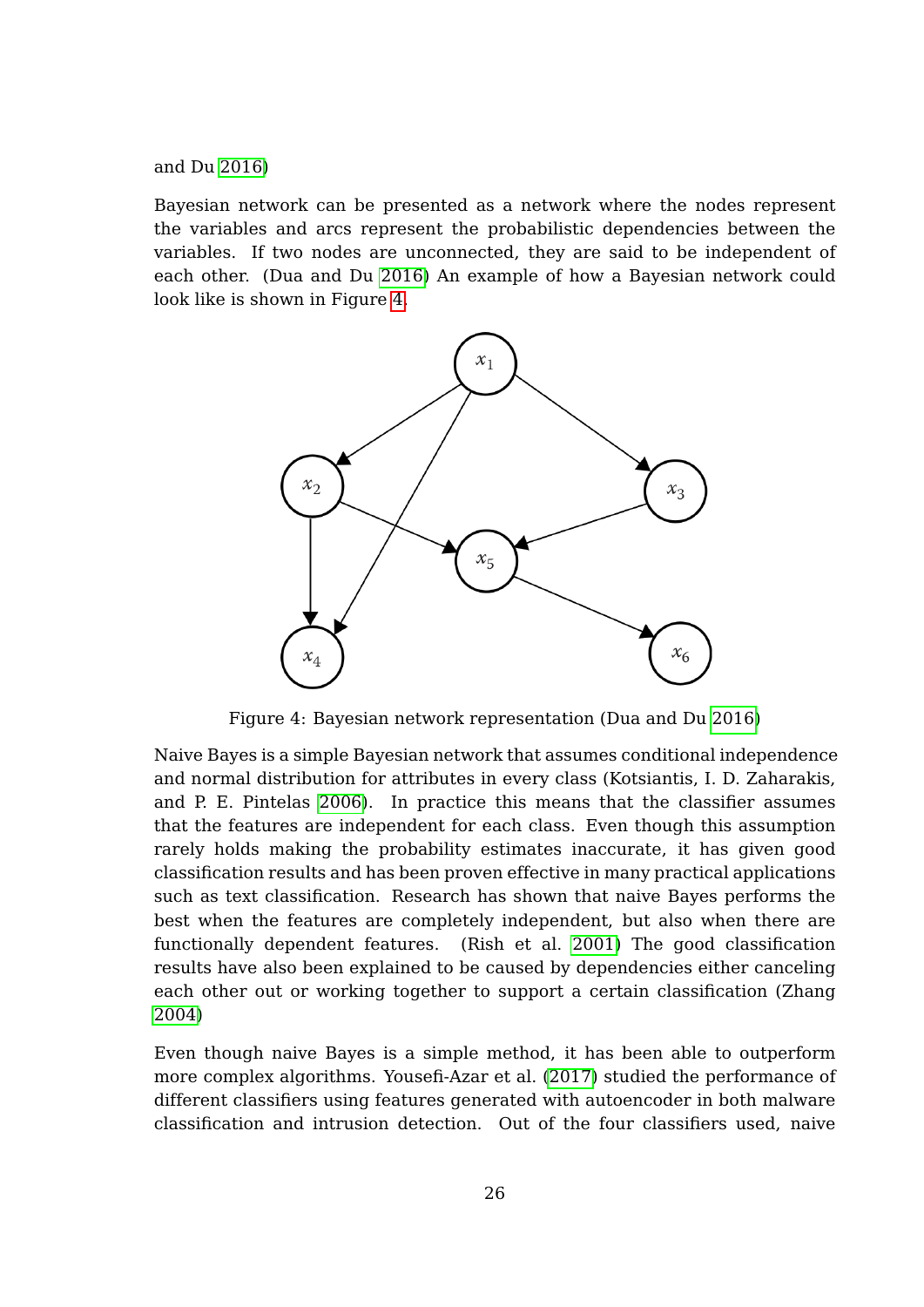Bayes performed the best in detecting intrusions, achieving 83.3% accuracy compared to the second best, Xgboost at 78%.

#### <span id="page-33-1"></span>**3.6.2 Lazy classifiers**

Lazy, or instance-based classifiers store the training data and only build the model when the data needs to be classified. Other classifiers introduced in this section are eager classifiers, which generalize the training data before attempting to classify (Amancio et al. [2014\)](#page-62-5). This makes lazy classifiers fast to train, but increases classification time and required storage space. (Dua and Du [2016\)](#page-64-0)

k-Nearest Neighbor (kNN) is a lazy classifier, that uses a simple technique which has been proved effective in the field of pattern recognition, but which on the other hand has a high memory requirement and computational complexity (Bhatia et al. [2010\)](#page-62-6). It classifies a data point based on the k data points nearest to it. As seen in Figure [5,](#page-33-0) from the five nearest data points, three are negative points, so the data point *Xquery* would be classified as negative with a confidence of 3/5. (Dua and Du [2016\)](#page-64-0)



<span id="page-33-0"></span>Figure 5: Example of a kNN where k=5 (Dua and Du [2016\)](#page-64-0)

There are many different metrics to calculate the distance between the data points such as Euclidean, cosine, Chi square, and Minkowsky distances (Hu et al. [2016\)](#page-65-9). The most employed distance metric is the Euclidean distance (Dua and Du [2016\)](#page-64-0): if the distance between two data points  $x_1$  and  $x_2$  needs to be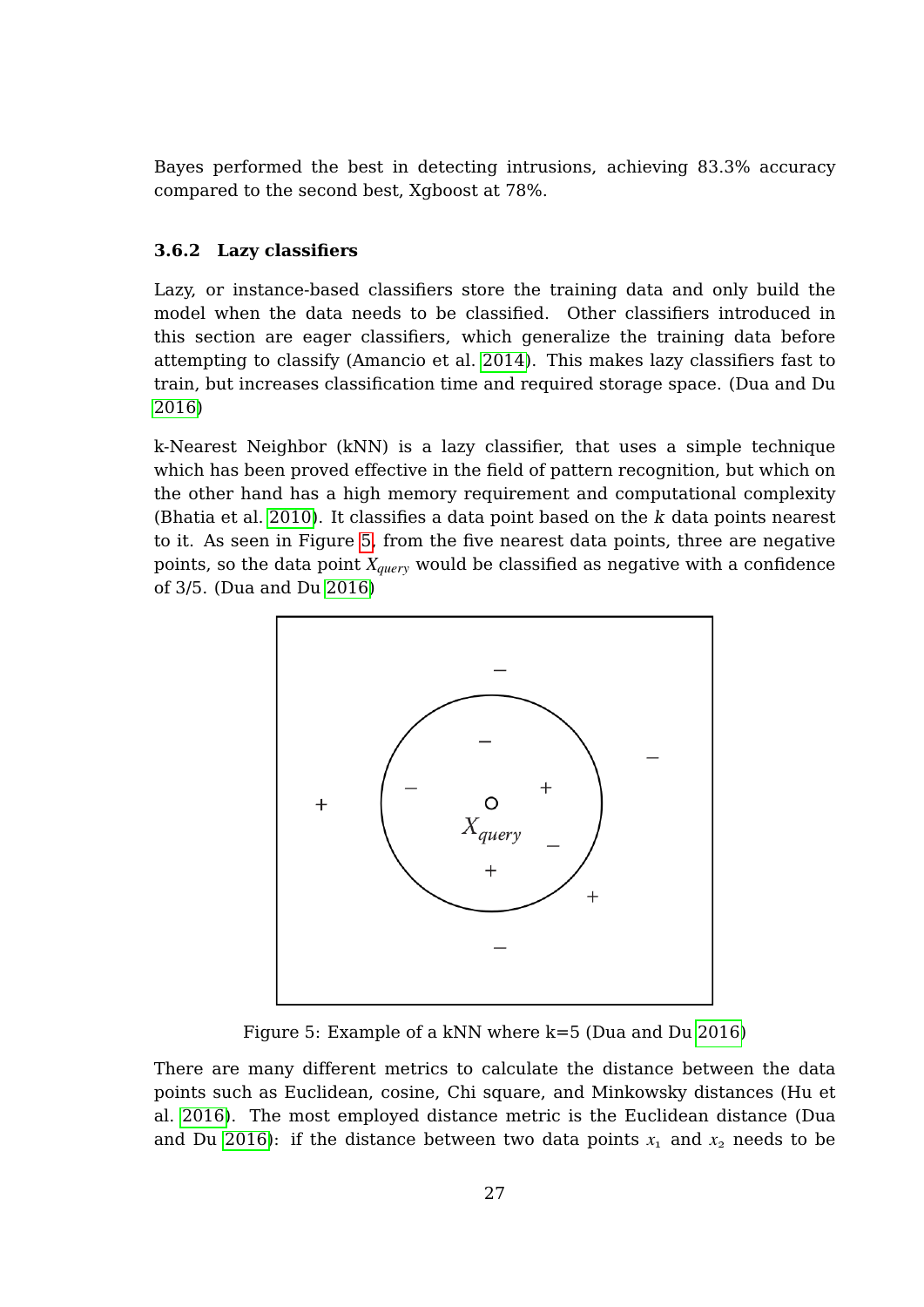calculated in a n dimensional feature space, it can be calculated as

$$
dist(x_1, x_2) = \left(\sum_{i=1}^{n} (x_{1i} - x_{2i})^2\right)^{0.5}
$$
\n(3.9)

kNN has many use cases in cyber security. It has been successfully used in classifying malware by using image processing techniques to analyze gray-scale representations of malware binaries. The researchers were able to achieve 97.18% classification accuracy in a data set consisting of 9458 malware samples from 25 different malware families. (Nataraj et al. [2011\)](#page-67-8) kNN has also been used in classifying emails to automatically detect spam and scam emails. It was one of the three algorithms used to vote if the email is legitimate or not. It achieved an accuracy of 91.5% with a data set consisting of 4500 spam emails, 1500 legitimate emails and 529 scam emails. Because the data set was not balanced, the accuracy got worse as the number of neighbors was raised, and 1-NN achieved the best results. (Saberi, Vahidi, and Bidgoli [2007\)](#page-68-7)

kNN has also performed well in detecting anomalies. The performance of kNN was tested using a data set consisting of normal traffic and four types of different malicious traffic: probing, denial of service, remote to local and user to root. There were 494 020 samples consisting of 41 features. kNN had the worst performance when only six features were used, but increasing the number of features to 19 made kNN perform the best achieving 99.89% accuracy. The high computational complexity of kNN can be seen from the training time. The time needed for training increased from 46 hours to 71 hours when the number of features were increased, while the second best parameter required only 27 hours and 30 hours respectively. (Lin, Ke, and Tsai [2015\)](#page-66-10)

#### <span id="page-34-0"></span>**3.6.3 Trees**

Decision trees use a tree-like graph of where the leaves represent decisions and classifications, and branches represent the conjunction of features that lead to those classifications (Mena [2016;](#page-67-9) Dua and Du [2016\)](#page-64-0). An example of a decision tree is shown in Figure [6.](#page-35-0)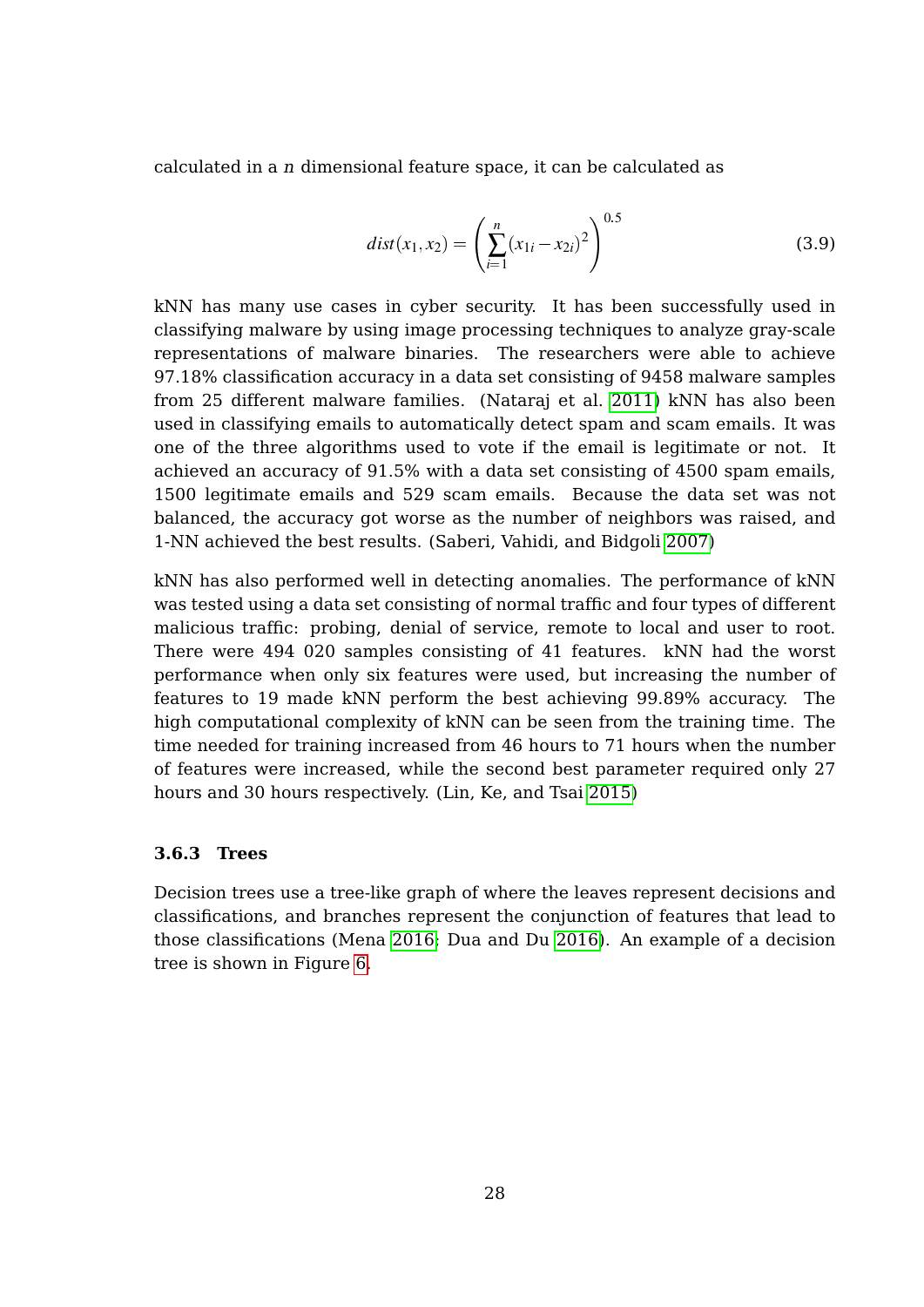

<span id="page-35-0"></span>Figure 6: Example of a decision tree (Dua and Du [2016\)](#page-64-0)

When doing classification using a decision tree, the traversing starts from the top of the tree and ends at one of the leaves, which represents one class. Each node computes an inequality, which may depend on one or more of the input variables depending if it is a binary or linear decision tree. (Dua and Du [2016\)](#page-64-0)

Decision trees can handle missing values and noisy data and are able to solve multi-type attribute problems, but can't guarantee the optimal accuracy other classifiers can. Decision trees are not popular on their own, but they are used in other classifiers, such as random forest. This could be explained because seeking smallest decision tree is known to be NP-hard. (Dua and Du [2016\)](#page-64-0)

Random forest improves the predictive accuracy of decision trees (Kononenko and Kukar [2007\)](#page-66-1). It is based on generating a series of decision trees by taking n bootstrap samples from the data set, and for each sample grow an unpruned decision tree. To classify using random forest, the data is ran through each one of the n decision trees, which all give a classification result. Finally, the random forest votes based on the classification results of each tree, i.e., which class got the most votes. (Liaw, Wiener, et al. [2002\)](#page-66-11) Random forest works well with a large number features but can also handle missing features. It also usually doesn't overfit the data, can be trivially parallelized to scale with increasing data and it can handle unbalanced data sets. (Amin, Ryan, and Dorp [2012\)](#page-62-7)

With increasing data, the number of nodes in decision trees will grow exponentially with depth. In some instances the depth needs to be limited to restrict memory usage, but this will limit the potential accuracy. Decision jungles were introduced to increase the efficiency of decision trees by enabling multiple paths from the root to each leaf. Researched showed decision jungles improving memory efficiency while improving generalization in several tasks compared to random forest. (Shotton et al. [2013\)](#page-68-8)

Random forest has been utilized frequently in network intrusion detection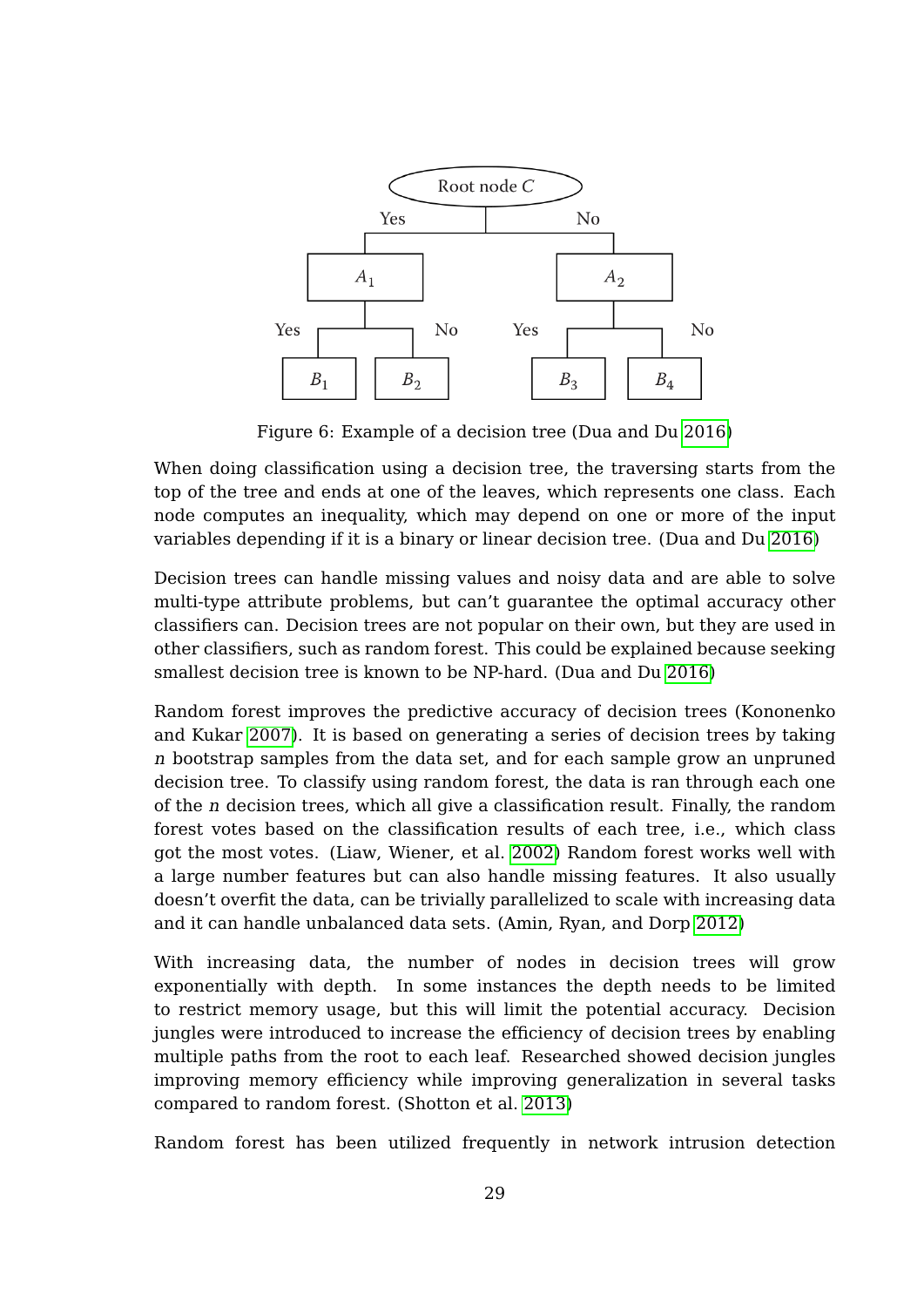(Resende and Drummond [2018\)](#page-67-0). For example, Shafieian, Zulkernine, and Haque [\(2015\)](#page-68-0) used random forest to detect slow-read denial of service attacks at the destination. The data set consisted of about 250 000 attack and 250 000 benign TCP packets. An accuracy of 99.37% was resulted. Research found two drawbacks in the method: it is hard to tell how the classification was done and the computational requirements rose as the number of decision trees is increased. (Shafieian, Zulkernine, and Haque [2015\)](#page-68-0)

Random forest classifier also performed well in a study investigating classification accuracies of six classifiers on a phishing email data set. The data set consisted of 44 features and a total of 2889 emails, of which 59.5% were legitimate. Random forest outperformed classifiers such as neural network, logistic regression and support vector machine. (Abu-Nimeh et al. [2007\)](#page-62-0)

#### <span id="page-36-1"></span>**3.6.4 Functions**

This class of methods includes non-probabilistic classifiers like in lazy classifiers, but the training data is generalized before classifying. These classifiers are based on optimization theory and statistical estimation. (Amancio et al. [2014\)](#page-62-1) For example, in logistic regression, the goal is to find a model that best describes the relationship between the outcome (classification result) and a set of independent variables (features). (Hosmer Jr, Lemeshow, and Sturdivant [2013\)](#page-65-0) An example of a logistic regression graph can be seen in Figure [7.](#page-36-0)



<span id="page-36-0"></span>Figure 7: Example of a logistic regression

As can be seen in Figure [7,](#page-36-0) it is not possible to fit a linear line between the observations to achieve a good fit, so a logistic model is needed. To make classifications with logistic regression, a decision boundary must be defined. For example, in Figure [7,](#page-36-0) it could be the gray line at  $y = 0.5$ . All the data points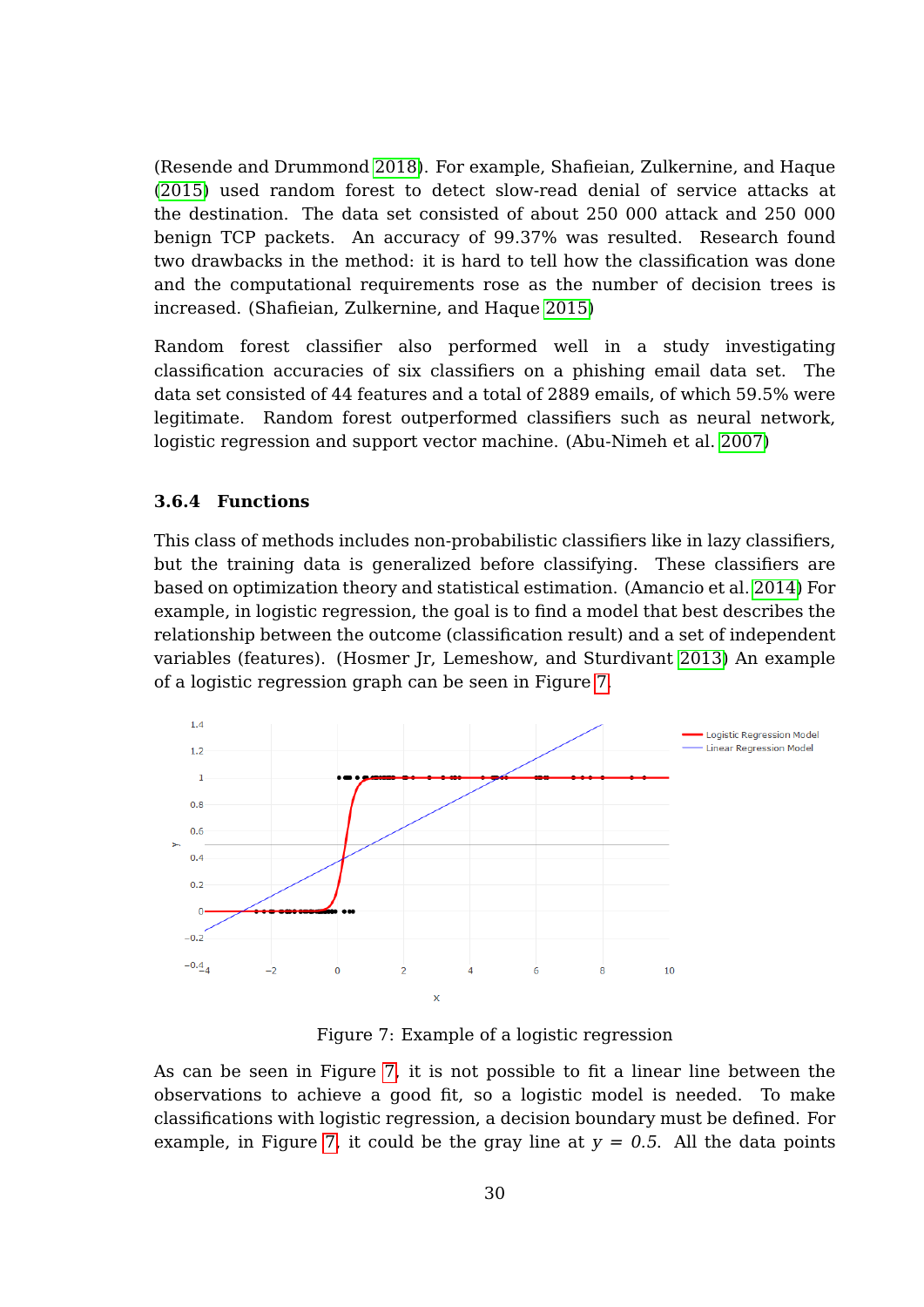above it would be classified belonging to the same class and everything under it to another class.

Logistic regression was successfully used to detect botnet traffic and was chosen because of it being light-weight, easy to implement and interpret, and not requiring a lot of computing resources. The data set consisted of eight different botnet families and had over 10 000 flows of malicious traffic and the same number of benign traffic. Logistic regression achieved over 95% accuracy, AUC of 98.5% and recall of 96.7%. (Bapat et al. [2018\)](#page-62-2)

Neural networks are an effective alternative for statistical functions like logistic regression, which are affected by the data distribution. Neural network is composed of interconnected neurons, where each neuron is connected to every other neuron in the same layer by weight. These layers are called hidden layers. Together, these hidden layers map the input vector (features) to an output vector (classification result) through non-linear information processing. During training the weights of the network are adjusted to match the desired output by calculating an error calculated based on the difference of actual and desired output. (Gardner and Dorling [1998;](#page-64-0) Dua and Du [2016\)](#page-64-1) An example of an artificial network can be seen in Figure [8.](#page-37-0) It is called a multilayer perceptron as it holds multiple hidden layers.



<span id="page-37-0"></span>Figure 8: Example of a multilayer perceptron. It is composed of input neurons  $X_1...X_N$ , N number of neurons H in m hidden layers, and output neurons  $Y_1...Y_N$ (Kononenko and Kukar [2007\)](#page-66-0)

There exists many variations of neural networks apart from multi-layer perceptrons. A Long Short Term Memory (LSTM) recurrent neural network was used for intrusion detection and the performance was compared against six other classifiers. The long short term memory recurrent neural network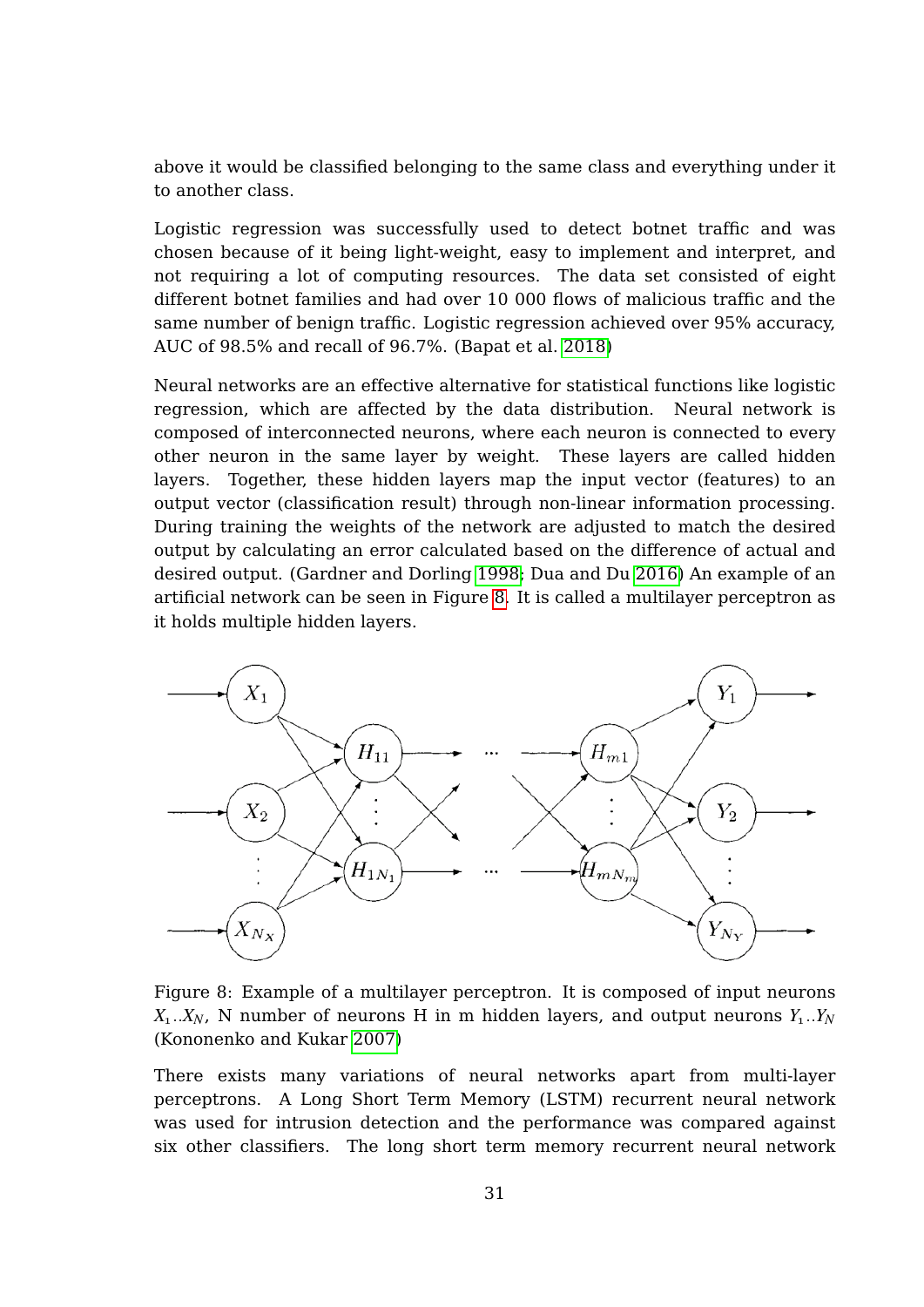performed the best with 96.63% accuracy. (Kim et al. [2016\)](#page-66-1) In other research the same neural network was used to classify malware and its performance was compared against seven other classifiers. LSTM achieved a 94% accuracy using op codes as features from a data set of 280 malware and 271 benign files. (HaddadPajouh et al. [2018\)](#page-65-1)

Along logistic regression and neural networks, Support Vector Machines (SVM) have had success in solving both regression and classification problems. Unlike other classifiers, SVMs don't try to minimize the number of used attributes, but use all the available features to create a higher dimensional input space, and the objective is to create an optimal separating hyperplane into the space. (Kononenko and Kukar [2007;](#page-66-0) Suykens and Vandewalle [1999\)](#page-69-0). The optimal hyperplane has the highest distance to the nearest data points on each side. Figure [9](#page-38-0) shows an example of a support vector machine. Figure [9a](#page-38-0) shows the hyperlane separating the two classes and Figure [9b](#page-38-0) shows the support vectors, which are the closest data points to the hyperplane. (Dua and Du [2016\)](#page-64-1)



<span id="page-38-0"></span>Figure 9: Example of SVM classifier (Dua and Du [2016\)](#page-64-1)

SVM performs better in controlling the overfitting problem than neural nets and can perform well even with small training sets. (Dua and Du [2016\)](#page-64-1) It has also said to have good generalization performance and learning ability with high dimensional or noisy data (Enache and Sgarciu [2014\)](#page-64-2). SVM can also scale better than neural networks as the amount of samples or features grow: it can handle a large number of features which would take a long time for neural network to train. (Mukkamala, Sung, and Abraham [2005\)](#page-67-1)

In a recent study, SVM was chosen to classify Android malware, because of its guaranteed performance in high-dimensional data, fast convergence rate and good generalization performance. It performed well in practice, achieving an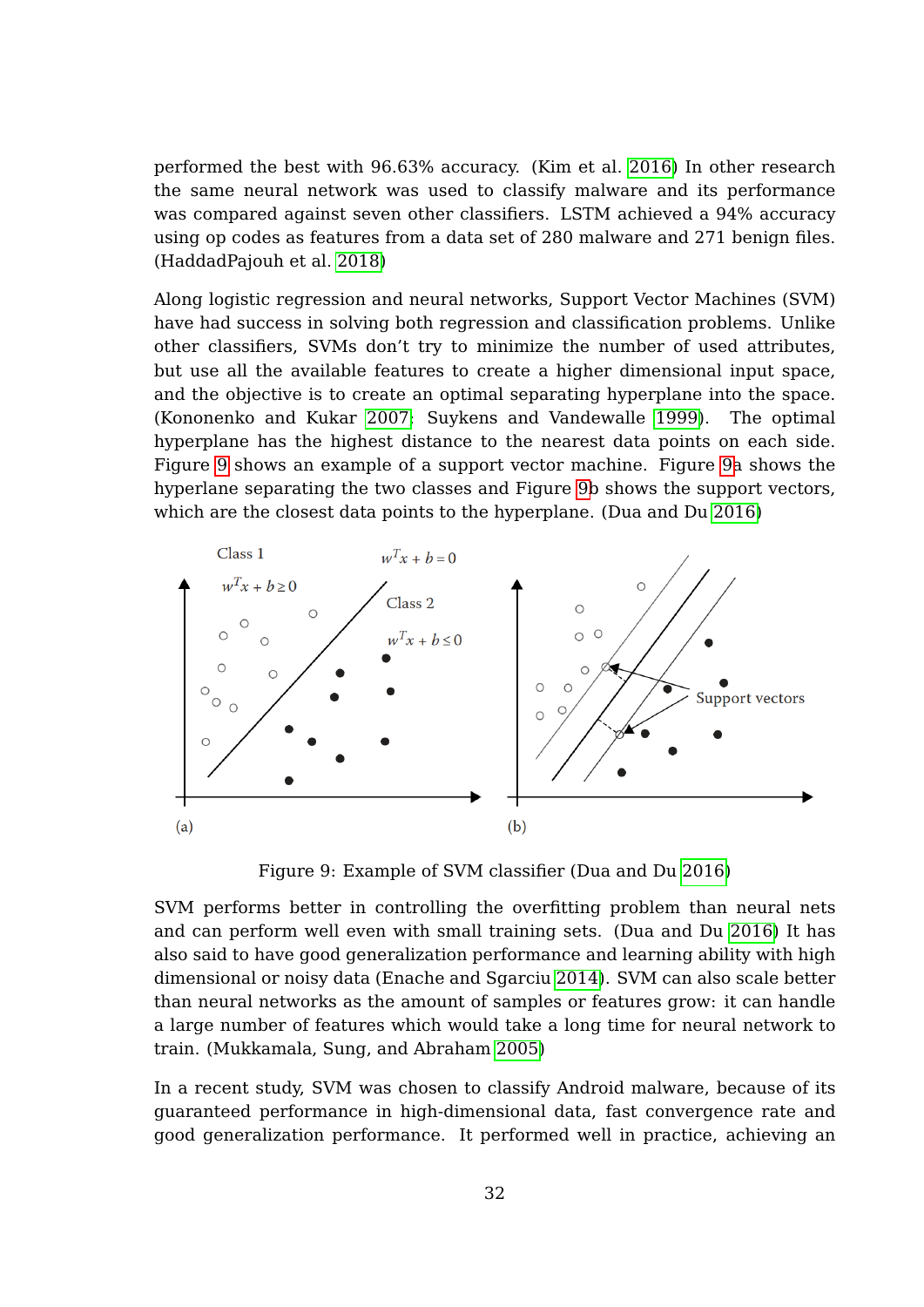accuracy of 94.15%. The performance was evaluated against DroidRisk, which classifies Android applications based on applications permission requests. Using DroidRisk, only an accuracy of 85.63% was achieved. (Sikos [2018\)](#page-69-1)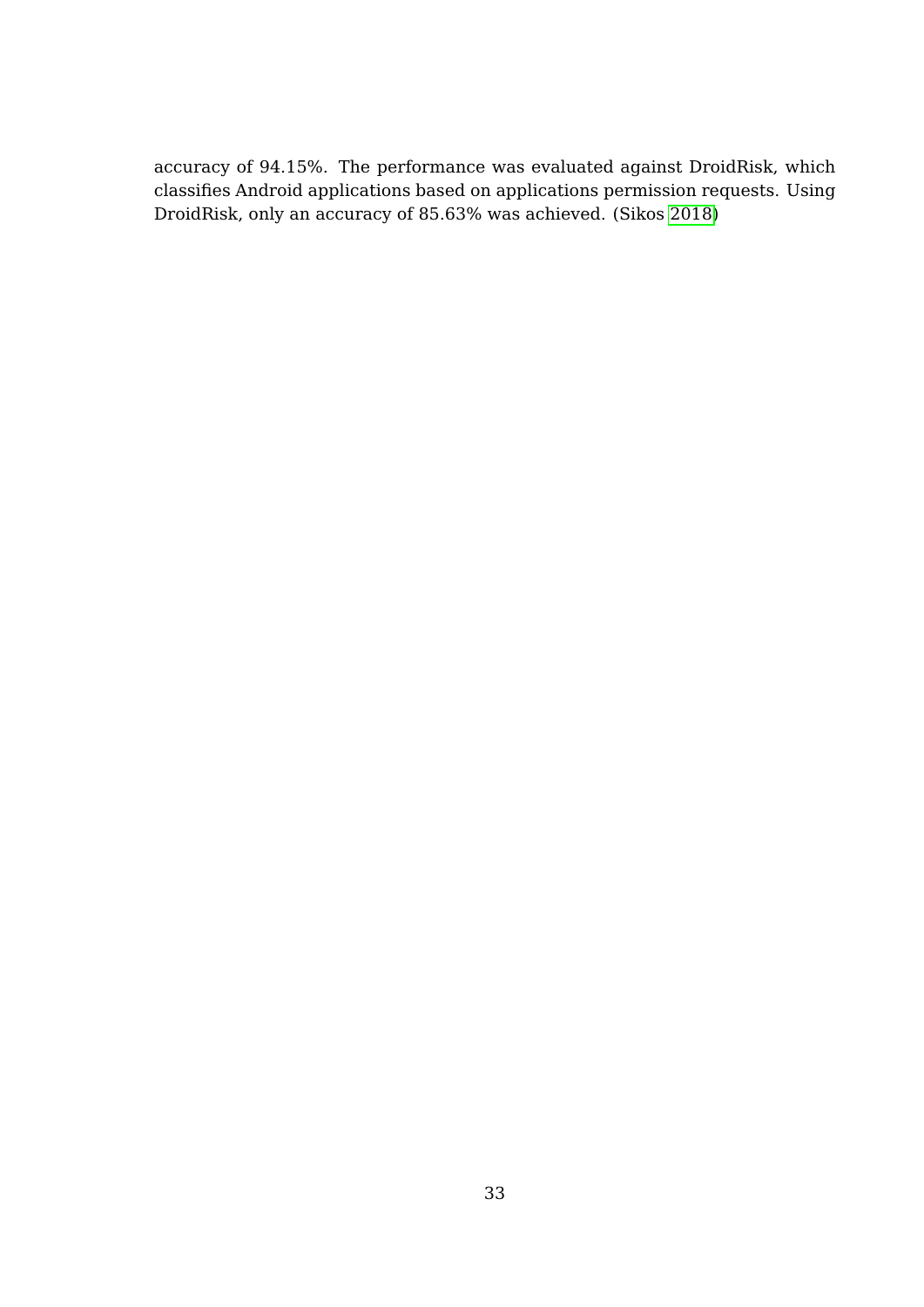## **4 Methodology**

This chapter introduces the methods used to evaluate and compare classifier performance as well as how the data set was obtained.

#### **4.1 Choosing the research methodology**

The object of the practical part of this thesis is to evaluate and compare classifier performance on different situations. In previous research, classifiers have been trained using a data set and classifier performance has been evaluated using different performance measures (Clemens [2015;](#page-63-0) De Nicolao et al. [2018\)](#page-63-1). To help with choosing the methodology for this thesis, the graph depicted in Figure [10](#page-40-0) was used. It gives many different choices for methodology and it represents the focus different methods have: the closer to the circle's center a method is, the broader the focus is. The arrows show the path that was taken for this thesis to go from a broad method to a narrow method that can actually be used to conduct research.



<span id="page-40-0"></span>

In the broad context, this thesis falls under empirical research, as the research is not only based on theory and ideas that are purely analytical, but is based on evidence from the real world (Balnaves and Caputi [2001\)](#page-62-3). Next, because we are interested in comparing and displaying the classifier performance using data in numerical instead of narrative form, quantitative research is the logical option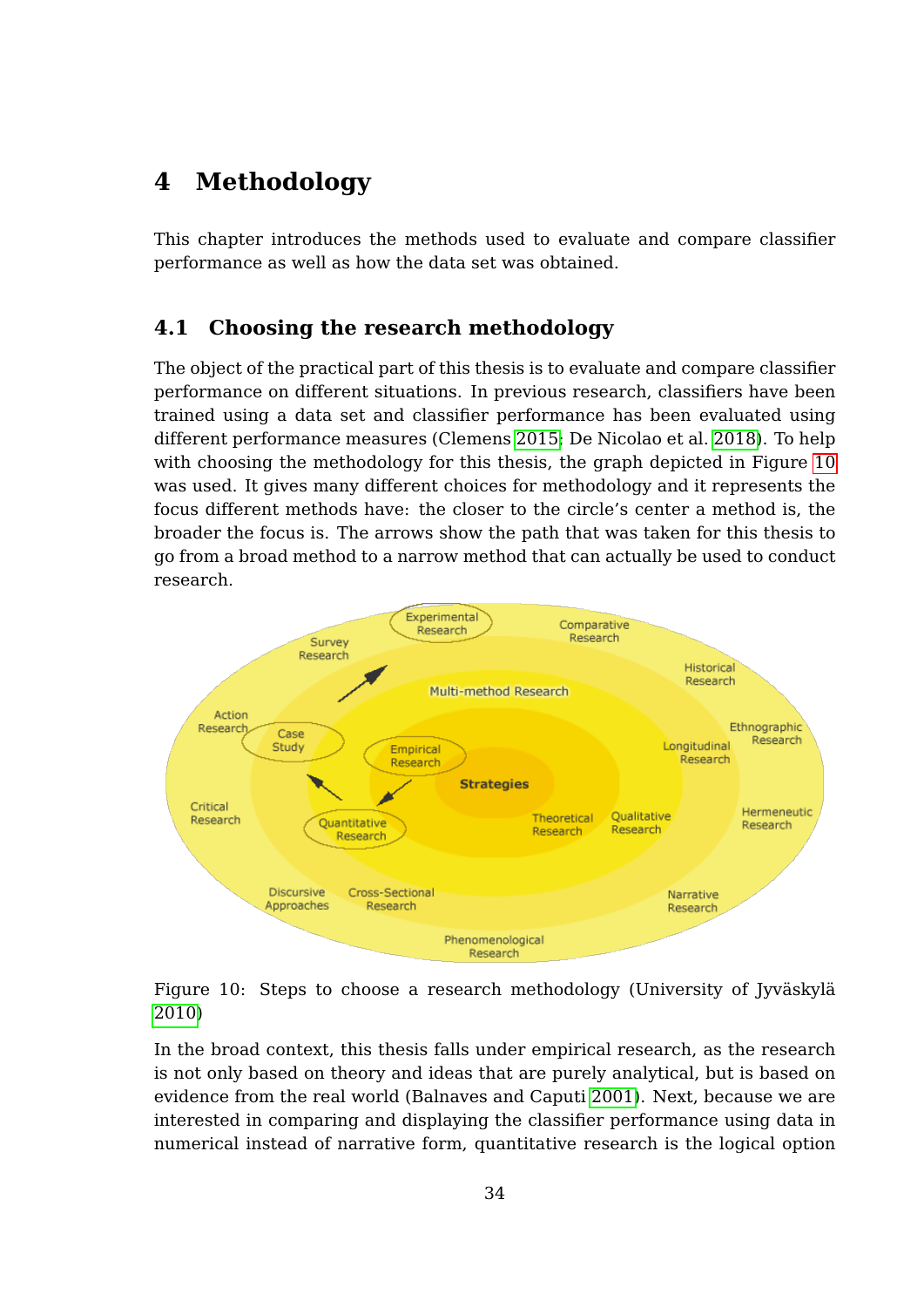(Given [2008\)](#page-65-2).

This thesis could be a case study, as the intention is to study the case in depth, with only a portion of the population. The case could be a binary file, but as the classifiers need a lot of samples for training, there might be too many cases for a case study. The boundary for the number of cases is not clear, but some research has suggested an upper limit of 10 to 60 cases. (Given [2008\)](#page-65-2) In this thesis the number of cases would be in tens of thousands.

Exploring the research methods in the outer ring of Figure [10,](#page-40-0) experimental research was found the most fitting. It composes of things to be measured (in this case, classifiers), a hypothesis to be tested (which classifier performs the best) and a systematic analysis of the data (evaluation of classifier performance) (Denning [1980\)](#page-64-3). The following sections will cover how the experiment will be executed.

### **4.2 Experimental environment**

The complete feature set consists of 293 features: the byte frequencies (256 features), endianness signatures made by Clemens [\(2015\)](#page-63-0) (4), 31 function epilog and prolog signatures from angr framework Shoshitaishvili et al. [\(2016\)](#page-68-1) for amd64, arm, armel, mips32, powerpc, powerpc64, s390x and x86 that De Nicolao et al. [\(2018\)](#page-63-1) also used, and two signatures for powerpcspe made for this thesis. These features are extracted from only the code sections of the binary, and saved to a CSV file. The full binary is not used, because data sections can alter the byte frequencies or include byte sequences that match a signature for another architecture, which can lead into false classifications (De Nicolao et al. [2018\)](#page-63-1). The possible negative effect of using full binary for training is tested as a part of this thesis.

The acquired data set consists of 23 architectures and about 105 000 executables. Hurd-i386 architecture was left out, as it uses i386 architecture and is considered a port because of the different kernel it utilizes. AVR and Cuda samples were left out as well as there was no source for sufficiently reliable and representative set of binary files for the architectures. Not every Debian version available for every architecture was downloaded due to resource constraints. Also, only about 67 000 executables were used to train and test the classifier due to resource constraints. The summarized details of the data set are presented in Tables [2](#page-42-0) and [3.](#page-42-1) The data set was downloaded to a server provided by the University of Jyväskylä<sup>[1](#page-41-0)</sup> because of the amount of disk space required. The

<span id="page-41-0"></span><sup>1.</sup> We acknowledge grants of computer capacity from the Finnish Grid and Cloud Infrastructure (persistent identifier urn:nbn:fi:research-infras-2016072533)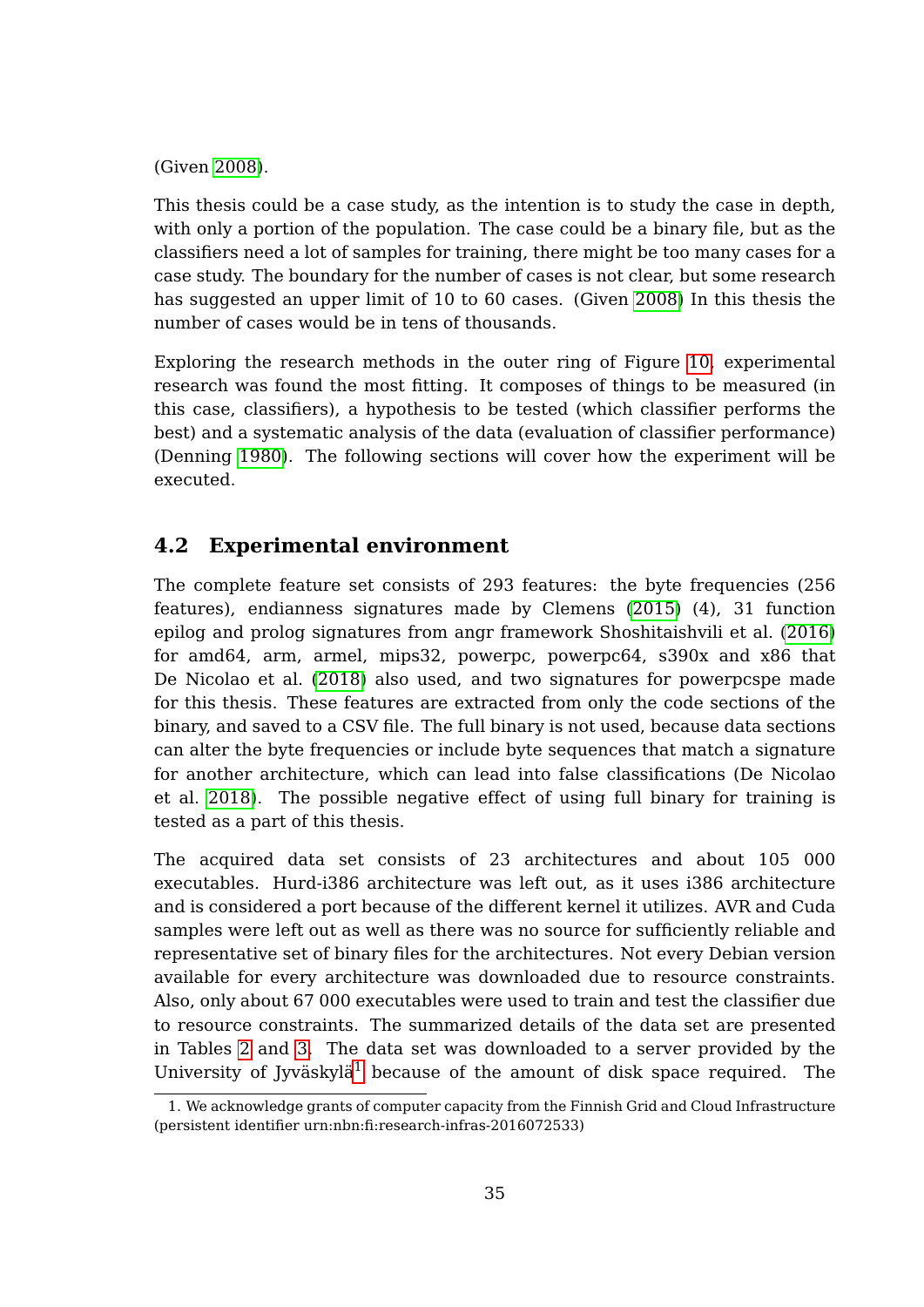server had a four core CPU (Intel(R) Xeon(R) CPU E7- 8837 2.67GHz) and 16 GB of DDR3 and was running CentOS 7.4 (kernel 3.10.0-957.5.1.el7.x86\_64).

| Type         |         | # of files Total size |
|--------------|---------|-----------------------|
| .iso         | 1600    | 1.8 TB                |
| .deb         | 79 000  | 36 GB                 |
| executable   | 105 000 | 28 GB                 |
| code section | 105 000 | 17 GB                 |
|              |         |                       |

<span id="page-42-0"></span>Table 2: Cumulative data set statistics

<span id="page-42-1"></span>Table 3: Data set statistics

| Architecture | # of samples | Wordsize | Endianness | File info                                                    |
|--------------|--------------|----------|------------|--------------------------------------------------------------|
| alpha        | 3000         | 64       | Little     | ELF 64-bit LSB executable, Alpha (unofficial)                |
| amd64        | 2994         | 64       | Little     | ELF 64-bit LSB executable, x86-64                            |
| arm64        | 2997         | 64       | Little     | ELF 64-bit LSB executable, ARM aarch64                       |
| armel        | 2994         | 32       | Little     | ELF 32-bit LSB executable, ARM                               |
| armhf        | 2994         | 32       | Little     | ELF 32-bit LSB executable, ARM                               |
| hppa         | 3000         | 32       | Big        | ELF 32-bit MSB executable, PA-RISC (LP64)                    |
| i386         | 2994         | 32       | Little     | ELF 32-bit LSB executable, Intel 80386                       |
| ia64         | 3000         | 64       | Little     | ELF 64-bit LSB executable, IA-64                             |
| m68k         | 3000         | 32       | Big        | ELF 32-bit MSB executable, Motorola 68020                    |
| mips         | 2997         | 32       | Big        | ELF 32-bit MSB executable, MIPS, MIPS-II                     |
| mips64el     | 2998         | 64       | Little     | ELF 64-bit LSB executable, MIPS, MIPS64 rel2                 |
| mipsel       | 2994         | 32       | Little     | ELF 32-bit LSB executable, MIPS, MIPS-II                     |
| powerpc      | 2110         | 32       | Big        | ELF 32-bit MSB executable, PowerPC or cisco 4500             |
| powerpcspe   | 3000         | 32       | Big        | ELF 32-bit MSB executable, PowerPC or cisco 4500             |
| ppc64        | 2552         | 64       | Big        | ELF 64-bit MSB executable, 64-bit PowerPC or cisco 7500      |
| ppc64el      | 2997         | 64       | Little     | ELF 64-bit LSB executable, 64-bit PowerPC or cisco 7500      |
| riscy64      | 3000         | 64       | Little     | ELF 64-bit LSB executable                                    |
| s390         | 2997         | 32       | Big        | ELF 32-bit MSB executable, IBM S/390                         |
| s390x        | 2994         | 64       | Big        | ELF 64-bit MSB executable, IBM S/390                         |
| sh4          | 3000         | 32       | Little     | ELF 32-bit LSB executable, Renesas SH                        |
| sparc        | 2997         | 32       | Big        | ELF 32-bit MSB executable, SPARC32PLUS, V8+ Required         |
| sparc64      | 2676         | 64       | Big        | ELF 64-bit MSB executable, SPARC V9, relaxed memory ordering |
| x32          | 3000         | 32       | Little     | ELF 32-bit LSB executable, x86-64                            |

The number of samples used is higher than Clemens [\(2015\)](#page-63-0) and De Nicolao et al. [\(2018\)](#page-63-1) used and is more evenly distributed. Therefore it should give more accurate results when evaluating classifier performance, as imbalance of classes in the data set can cause suboptimal classification performance (Japkowicz [2003\)](#page-65-3). Also, only code sections over 4000 bytes were selected to eliminate the negative effect of too small sample, even though Clemens [\(2015\)](#page-63-0) opted to not use this method. He acknowledged it would avoid many of the features having close to zero matches, but argued it is a more realistic scenario in the field. Regardless, only large enough samples were used to train the classifiers in this thesis as there was enough data to do so and because as seen in Clemens [\(2015\)](#page-63-0) results, all classifiers are near 90% accuracy at that point, so it removes one random variable when evaluating the classifiers.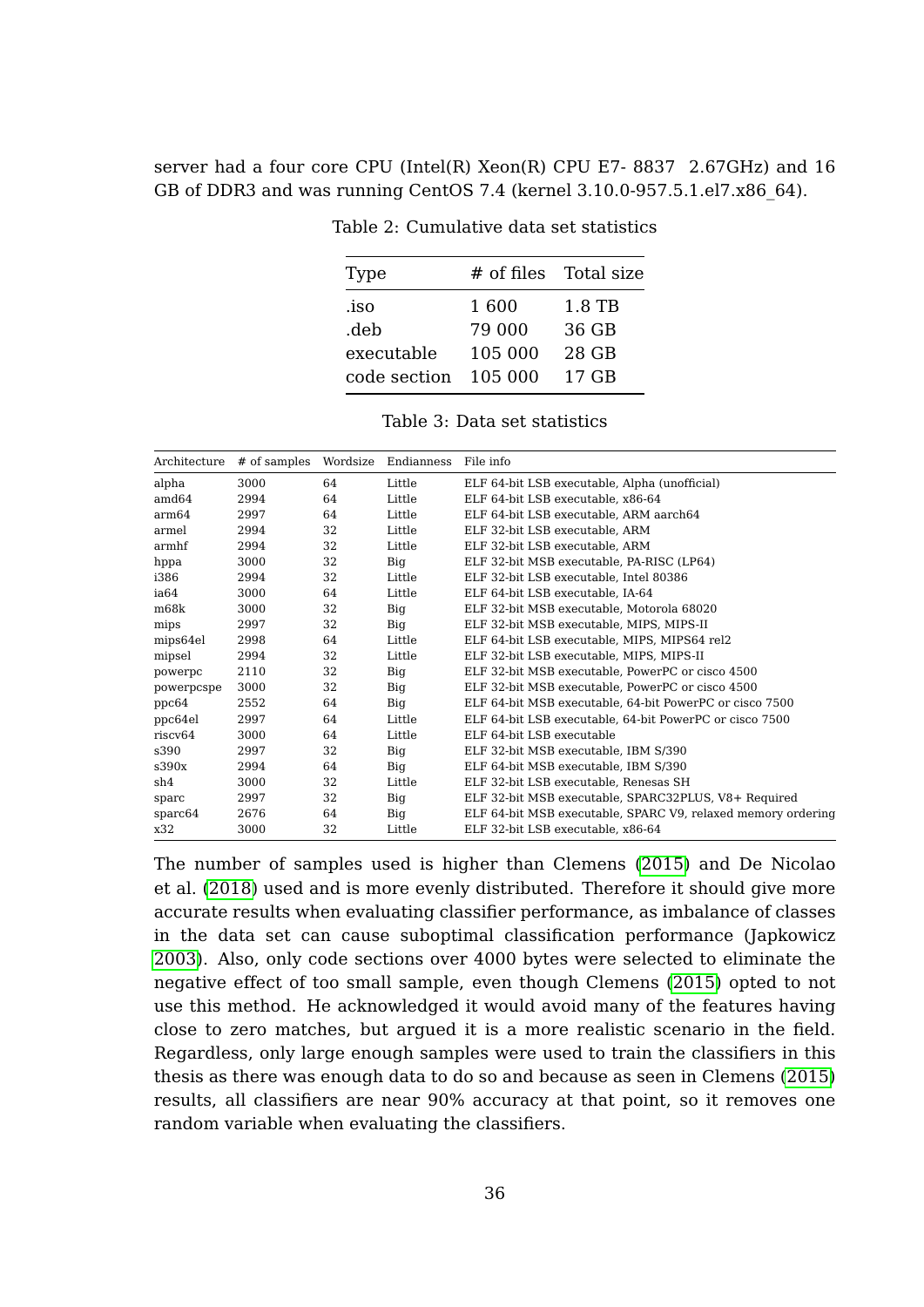To validate Clemens [\(2015\)](#page-63-0) results, Weka framework was used with only the architectures and features used by the author. The list of classifiers and their settings can be seen in Table [4.](#page-43-0)

| Model                      | Weka name         | Parameters                                                                                               |
|----------------------------|-------------------|----------------------------------------------------------------------------------------------------------|
| 1 nearest neighbor (1-NN)  | IBk               | -K 1 -W 0 -A "weka.core.neighboursearch.-LinearNNSearch -A "weka.core.-EuclideanDistance -R first-last"" |
| 3 Nearest neighbors (3-NN) | IBk               | -K 3 -W 0 -A "weka.core.neighboursearch.-LinearNNSearch -A "weka.core.-EuclideanDistance -R first-last"" |
| Decision tree              | <b>148</b>        | $-C.0.25$ -M 2                                                                                           |
| Random tree                | <b>RandomTree</b> | $-K$ 0 -M 1.0 -V 0.001 -S 1                                                                              |
| Random forest              | Random Forest     | $-1100 - K_0 - S_1 - num-slots 1$                                                                        |
| Naive Baves                | NaiveBaves        | N/A                                                                                                      |
|                            |                   | -D -O weka.classifiers.bayes.net.-search.local.K2 - -P 1                                                 |
| BayesNet                   | Bayesnet          | -S BAYES -E weka.classifiers.bayes.net.-estimate.SimpleEstimator - -A 0.5                                |
| SVM (SMO)                  | <b>SMO</b>        | -C 1.0 -L 0.001 -P 1.0E-12 -N 0 -V -1 -W 1 -K "weka.classifiers.functions.-supportVector.PolyKernel      |
|                            |                   | $-E1.0 - C250007"$                                                                                       |
| Logistic regression        | SimpleLogistic    | $-10 - M$ 500 $-H$ 50 $-W$ 0.0                                                                           |
| Neural net                 |                   | MultilaverPerceptron -L 0.3 -M 0.2 -N 100 -V 0 -S 0 -E 20 -H 66                                          |

<span id="page-43-0"></span>Table 4: Classifiers and settings used by Clemens [\(2015\)](#page-63-0)

Default values were used for most of the classifiers in Weka, as our experiment's iterations have shown the tweaking of the parameters did not have a significant effect on most of the classifiers (Amancio et al. [2014\)](#page-62-1). Different parameters were used for neural net when training the classifier on the complete data set of this thesis, because the parameters used by Clemens [\(2015\)](#page-63-0) were specific to his data set. The parameters used to train the neural network for this data set were "-L 0.3 -M 0.2 -N 100 -V 20 -S 0 -E 20 -H 66 -C -I -num-decimal-places 10", which were acquired by manual parameter tuning.

To validate De Nicolao et al. [\(2018\)](#page-63-1) results, scikit-learn by Pedregosa et al. [\(2011\)](#page-67-2) was used. De Nicolao et al. [\(2018\)](#page-63-1) used only logistic regression classifier but compared to the Clemens [\(2015\)](#page-63-0) logistic regression, they added L1 regularization. In this thesis the logistic regression classifier will be implemented in both scikit-learn and Keras, a high-level neural networks API by Chollet et al. [\(2015\)](#page-63-2) to see if the used framework has an effect on the classification accuracy. The version used for Keras was 2.2.4, scikit-learn version 0.20.0 and Weka version 3.8.3. Both scikit-learn and Keras use Tensorflow as the back end. The machine used to train the classifiers is a standard computer with a six-core Intel(R) Core(TM) i7-8700k 5.00GHz CPU with 12 threads, GTX 970 graphics card, 16 GB of DDR4 and a Windows 10 operating system.

In addition, Azure Machine Learning was used to test the classification performance on full binaries. It provides several classifiers for both multi-class classification as well as binary classifiers, which can be used in multi-class cases with "One-vs-All" plugin provided by Azure. The classifiers will be chosen based on what classifiers will perform the best on other frameworks. An example of the workflow in Azure is presented in Figure [11.](#page-44-0) In the example, the classifier is trained on all of the training data and tested against a separate test set containing 500 full binaries for each architecture.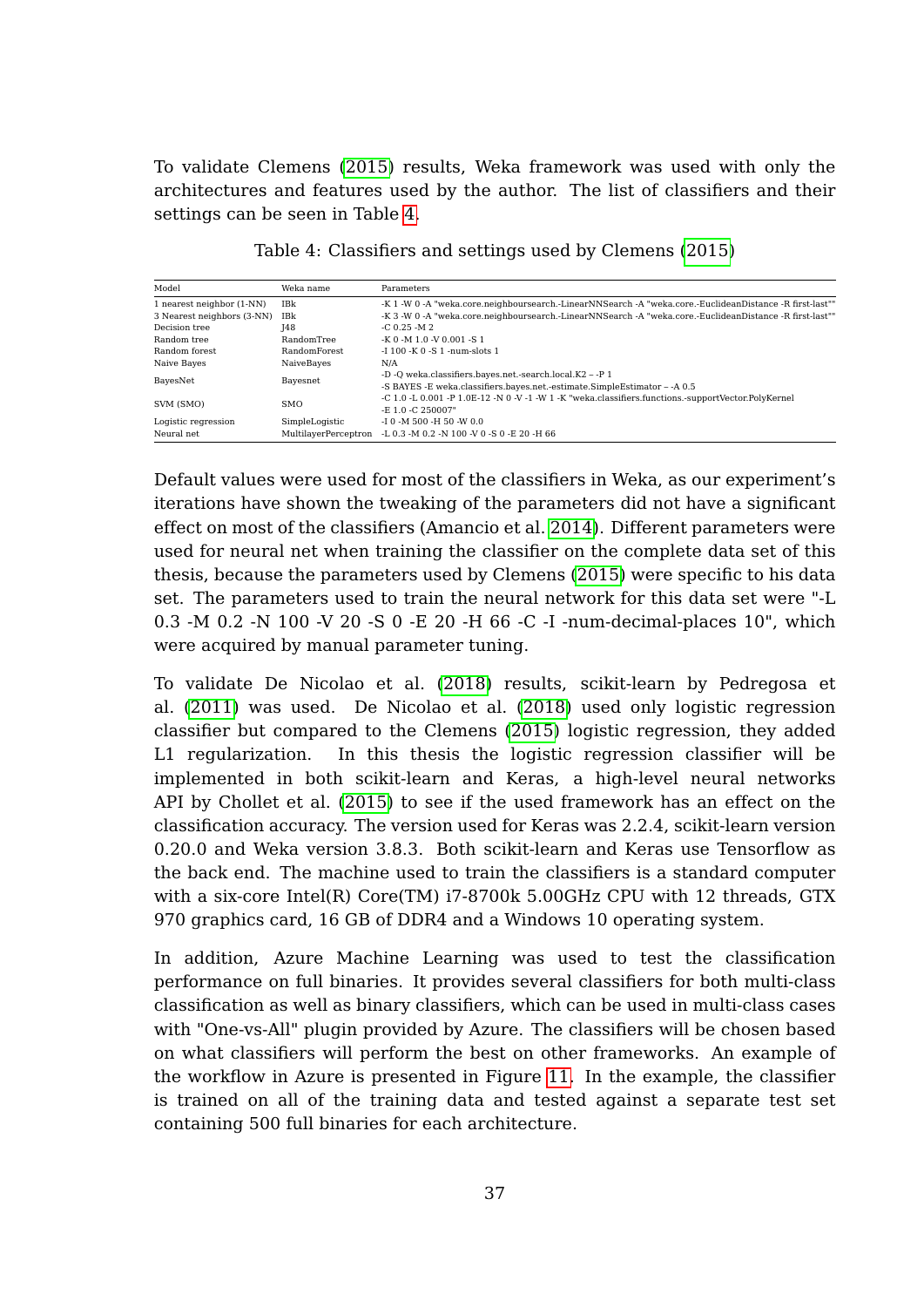

<span id="page-44-0"></span>Figure 11: Classifier and dataflow setup used in Azure Machine Learning

In this thesis, the performance of classifiers will be evaluated in different environments. First, classifiers' performance is compared with 10-fold cross validation using only the features extracted from code sections. Also, the effect of features on classification performance is evaluated by calculating performance measures with the whole feature set, BFD and endianness signatures and BFD only. These results are compared to the ones presented by Clemens [\(2015\)](#page-63-0).

Next, to see if the sample size has an effect, the classifiers will be tested against a test set of code sections with varying size as done by Clemens [\(2015\)](#page-63-0) and De Nicolao et al. [\(2018\)](#page-63-1). If the performance is good with only the fragments of the executables, same classifiers could be used in environments where only a part of the executable is present, such as forensics. The code fragments were taken with random sampling to remove any bias that could come from using only the beginning of the code sections (Clemens [2015\)](#page-63-0). On the other hand, this will decrease reliability as acquiring exactly the same data is unlikely to happen.

To see how well classifiers perform classifying full binaries, the classifiers trained with only code sections of binaries are tested against a separate test set consisting of 500 full binaries per architecture. The addition of data sections in the full binaries will have an effect on the byte frequency distribution, but according to De Nicolao et al. [\(2018\)](#page-63-1), it did not have an effect on classification accuracy. In real life case, it might not always be possible to extract code sections from binaries, so this could reflect on how well the classifiers would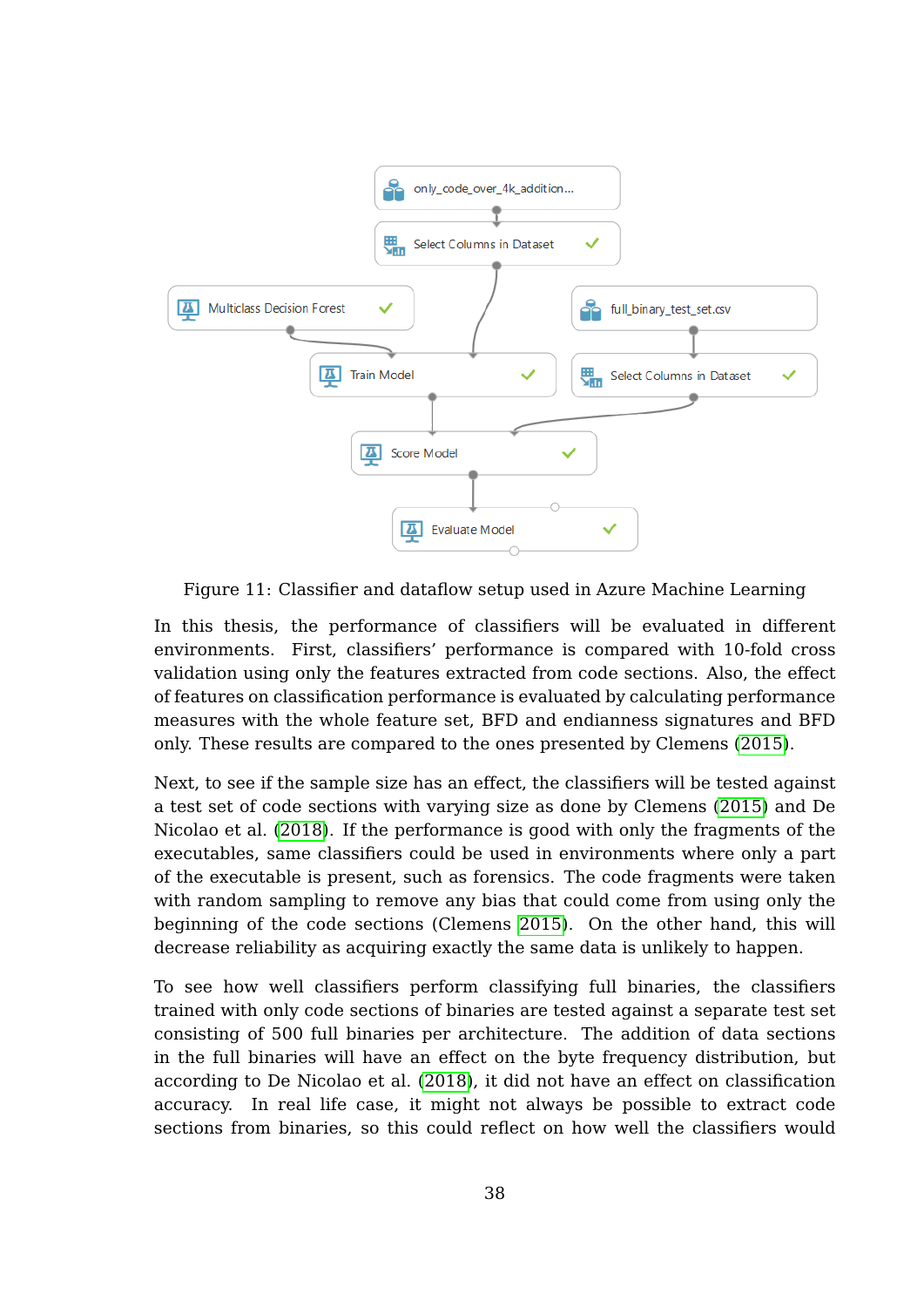perform in real life situations. Finally, the classifiers are trained using full binaries to see if they perform better or worse compared to classifiers trained with only code sections when classifying full binaries.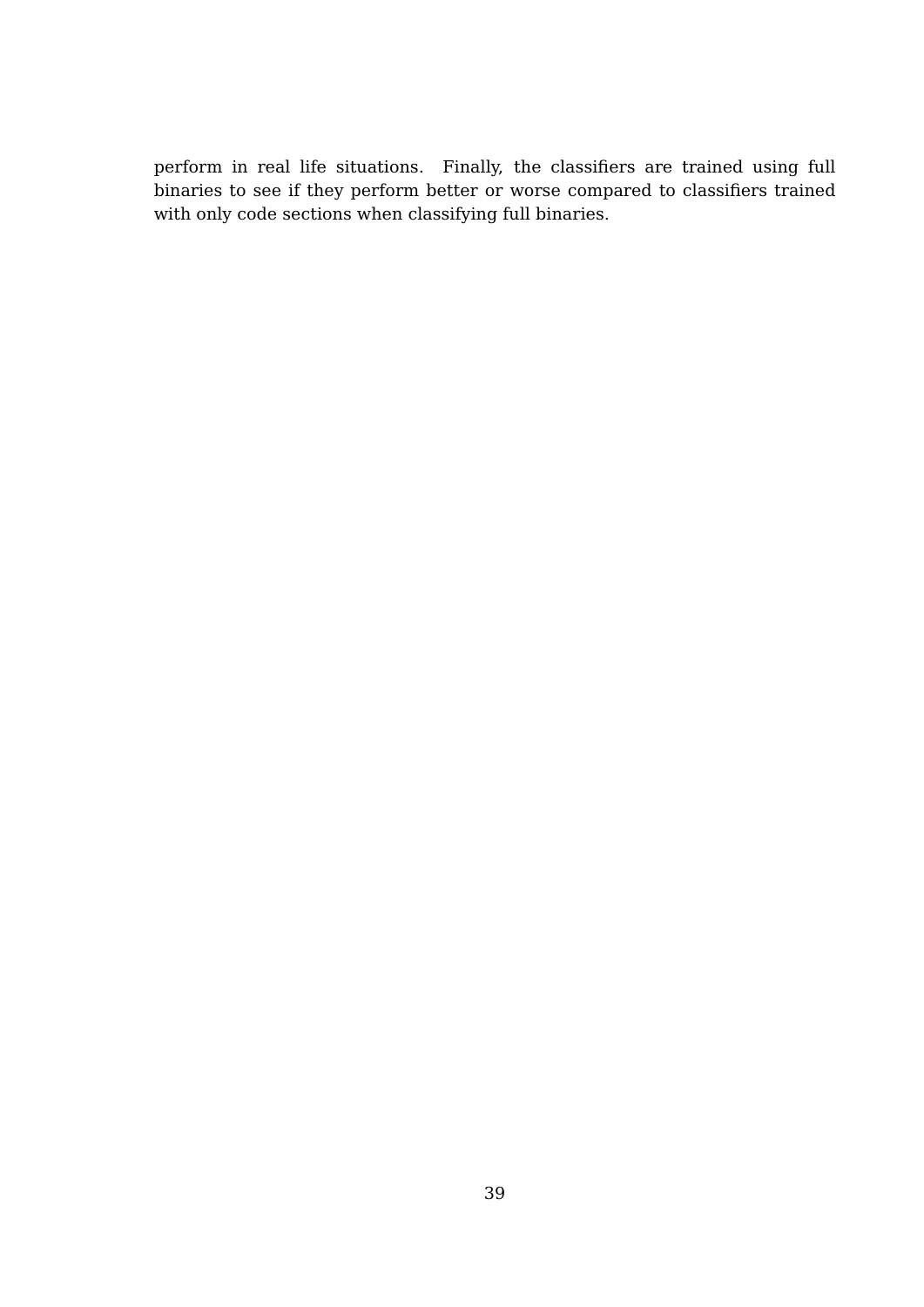# **5 Results**

This chapter goes through the results of the experimental evaluation. Classifier performance is tested in different situations, including training and testing with only code sections of the binaries, testing with different sample sizes as well as testing performance of classifying full binaries. Also, classifiers are trained and tested with full binaries to see if it has an effect on classifier performance.

### **5.1 Creation of new signatures**

During the testing of classifier performance, few architectures caused the classifiers the most false matches. For example, the binary code for powerpc an powerpcspe are essentially the same, the only difference being the presence of SPE instructions in powerpcspe. Therefore, custom signatures had to be created to be able to accurately distinguish between the powerpc and powerpcspe architectures. The signatures were created by comparing the instructions between the two architectures and finding unique values that only appear in one of the architectures. The two signatures composed of many floating point and integer operations that appeared only in powerpcspe architecture. The many different floating point operations were so similar in byte representation, that it was possible to create a single signature for them. The same applied to the integer operations. The results can be seen in Table [5.](#page-46-0)

Table 5: F1 score with random forest trained and tested with full binaries in Weka with and without powerpcspe signatures

<span id="page-46-0"></span>

| Architecture F1 score |                                                      |                              |
|-----------------------|------------------------------------------------------|------------------------------|
| powerpc<br>powerpcspe | Without signature With Improvement<br>0.868<br>0.888 | 0.894 2.99%<br>$0.906$ 2.02% |

The two additional powerpcspe signatures increased the F1 score of random forest implemented in Weka by about two percentage units, which corresponds to about two to three percentages performance increase. The data set consisted of thousand full binaries for each architecture for training and the same amount for testing. The confusion matrix with only powerpc and powerpcspe architectures without the additional signatures can be seen in Figure [5.1](#page-46-0) and confusion matrix with the additional signatures can be seen in [5.1.](#page-47-0)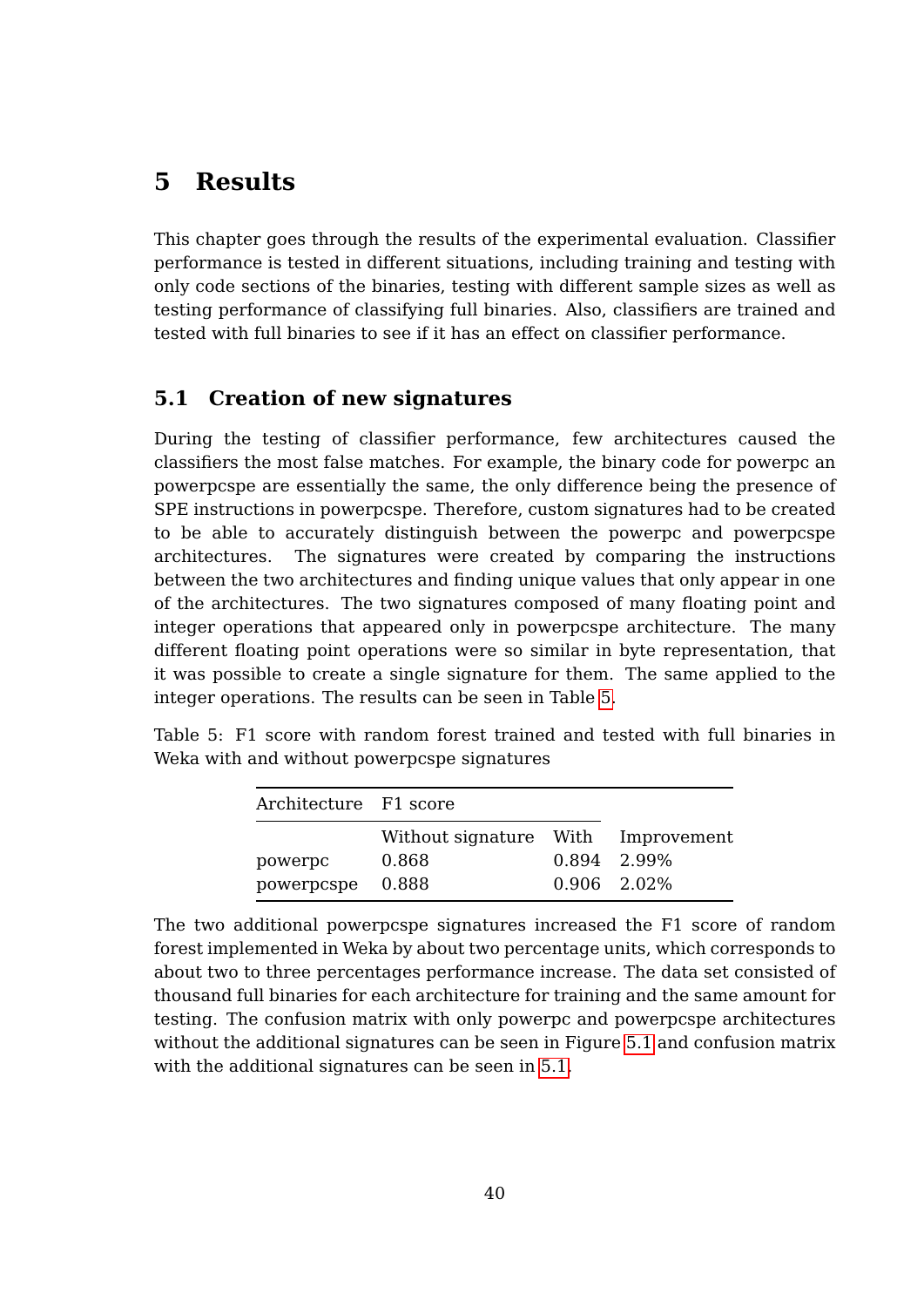<span id="page-47-0"></span>

|                       |     | Predicted: powerpc Predicted: powerpcspe |
|-----------------------|-----|------------------------------------------|
| Actual: powerpc       | 802 | 200                                      |
| Actual: powerpcspe 39 |     | 963                                      |

Table 6: Confusion matrix of powerpc and powerpcspe architectures without the additional signatures

Table 7: Confusion matrix of powerpc and powerpcspe architectures with the additional signatures

|                       |     | Predicted: powerpc Predicted: powerpcspe |
|-----------------------|-----|------------------------------------------|
| Actual: powerpc       | 843 | 160                                      |
| Actual: powerpcspe 36 |     | 965                                      |

The additional signature helped to to correctly classify about 40 more powerpc samples. The effect of the signatures can be also seen by running the same data set on a logistic regression classifier and inspecting the coefficients for powerpc and powerpcspe. They are presented in Figure [12.](#page-48-0)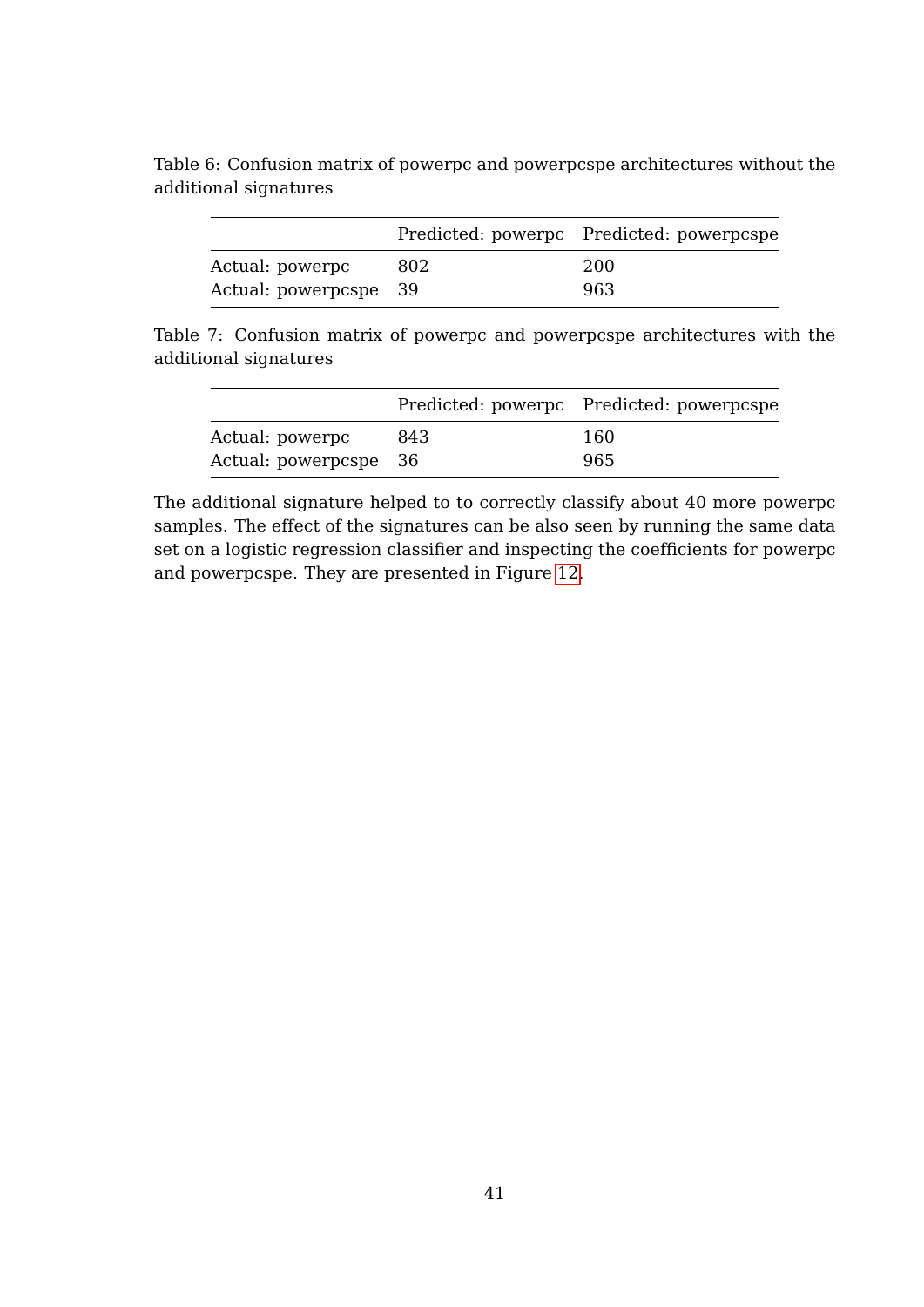```
Class 13 :
-4.19 +[0] * 3.43 +
[12] * 206.15 +
[19] * -1518.62 +
[21] * -403.15 +
[32] * -29.77 +
[96] * 91.98 +
[108] * 190.09 +
[129] * 181.37 +
[137] * -233.17 +
[146] * 470.42 +
[156] * 468.66 +
[159] * 299.71 +
[166] * 215.27 +
[201] * 767 +
[206] * 643.91 +
[222] * 429.81 +
[232] * -238.23 +
[252] * 286.71 +
[powerpcspe_spe_instruction_evl] * -1715.15 +
[powerpospe spe instruction isel] * -10623.28 +
[ppc32 prolog 1] * 3278.87
Class 14 :
-0.37 +[56] * 187.03 +
[60] * 225.37 +
[66] * -293.72 +
[71] * -424.57 +
[96] * -1166.37 +
[103] * -287.79 +
[126] * 292.92 +
[128] * 75.92 +
[129] * 72.72 +
[158] * 169.66 +
[190] * 777 +
[194] * -744.14 +
[198] * 365.96 +
[208] * -637.72 +
[powerpcspe_spe_instruction_isel] * 3680.29 +
[ppc32_prolog_1] * 6936.25
```
<span id="page-48-0"></span>Figure 12: Coefficients in logistic regression when using the additional powerpcspe signatures. Class 13 is powerpc while class 14 is powerpcspe.

The negative coefficients in powerpc (class 13) means the relationship between the class and the feature is negative, i.e., if the two signatures are found from a binary, it is less likely to be a powerpc binary. Looking at class 14 representing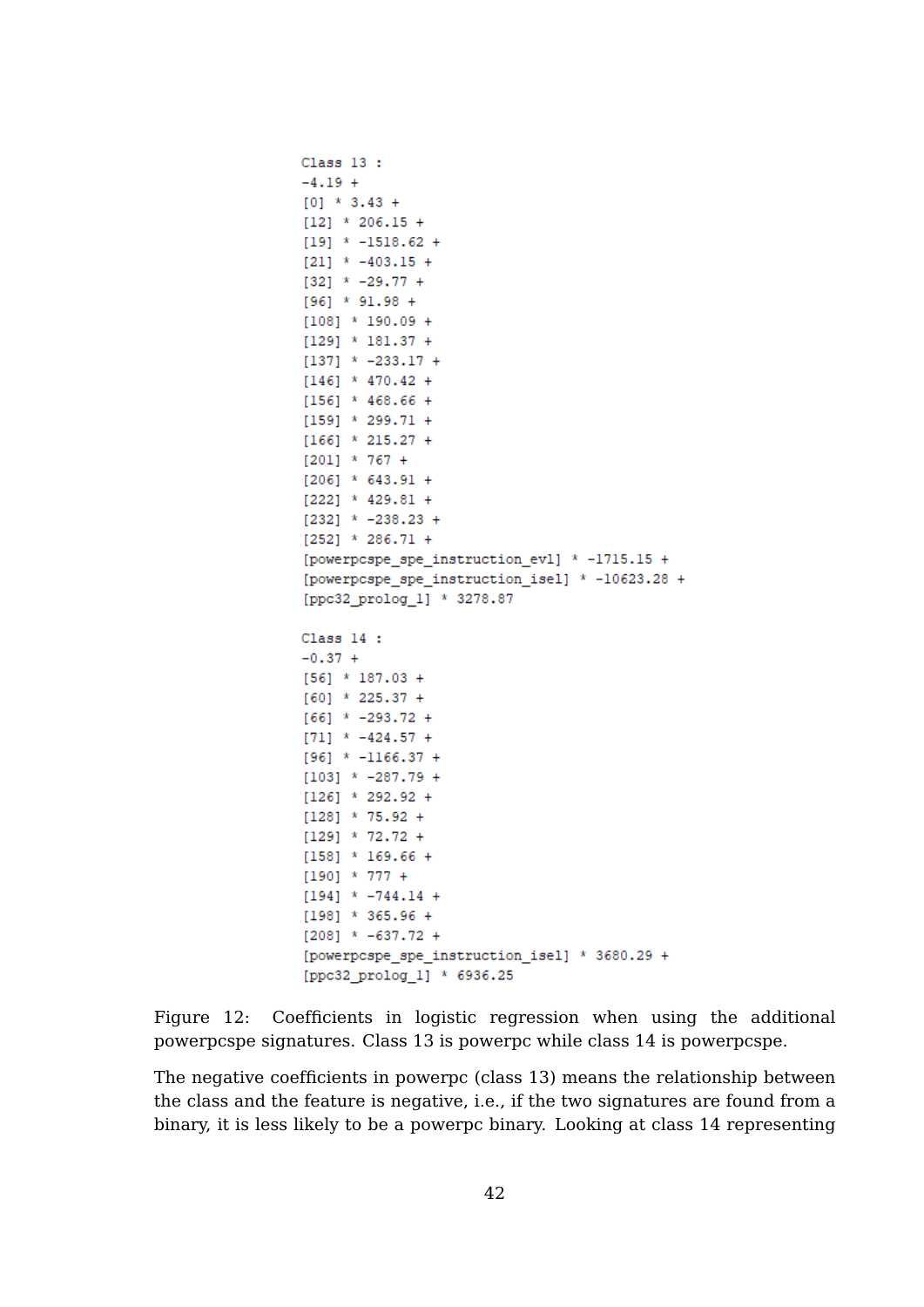powerpcspe, one of the signatures correlates positively on it, meaning that if the signature is found from a binary, it is more likely to be a powerpcspe binary.

#### **5.2 Classifier performance using code sections**

Different classifiers were trained and tested using different feature sets in Weka using the settings presented in Table [4.](#page-43-0) BFD corresponds to using only byte frequency distribution, while BFD+endian adds the endian fingerprints introduced by Clemens [\(2015\)](#page-63-0). The complete data set includes the new architectures as well as the new signatures for powerpcspe. The performance metrics are weighted averages, i.e., sum of the metric through all the classes, weighted by the number of instances in the specific class. The results are compared to the results presented by Clemens [\(2015\)](#page-63-0). The results can be seen in Table [8.](#page-49-0) The results obtained with different parameters than Clemens [\(2015\)](#page-63-0) used are marked with an asterisk.

<span id="page-49-0"></span>Table 8: Classifier performance with different feature sets, also compared with some metrics presented by Clemens [\(2015\)](#page-63-0)

| Classifier          | Precision | Recall   | <b>AUC</b> | F1 measure | Accuracy |            |                                |            |                                |
|---------------------|-----------|----------|------------|------------|----------|------------|--------------------------------|------------|--------------------------------|
|                     |           |          |            |            | Complete | BFD+endian | BFD+endian<br>Clemens $(2015)$ | <b>BFD</b> | <b>BFD</b><br>Clemens $(2015)$ |
| $1-NN$              | 0.983     | 0.983    | 0.991      | 0.983      | 0.983    | 0.911      | 0.927                          | 0.895      | 0.893                          |
| $3-NN$              | 0.994     | 0.994    | 0.999      | 0.994      | 0.993    | 0.957      | 0.949                          | 0.902      | 0.898                          |
| Decision tree       | 0.992     | 0.992    | 0.998      | 0.992      | 0.992    | 0.993      | 0.980                          | 0.936      | 0.932                          |
| Random tree         | 0.966     | 0.966    | 0.982      | 0.966      | 0.965    | 0.953      | 0.929                          | 0.899      | 0.878                          |
| Random forest       | 0.996     | 0.996    | 1.000      | 0.996      | 0.996    | 0.992      | 0.964                          | 0.904      | 0.904                          |
| Naive Bayes         | 0.991     | 0.991    | 0.999      | 0.991      | 0.990    | 0.990      | 0.958                          | 0.932      | 0.925                          |
| BayesNet            | 0.992     | 0.992    | 1.000      | 0.992      | 0.991    | 0.994      | 0.922                          | 0.917      | 0.895                          |
| SVM (SMO)           | 0.997     | 0.997    | 1.000      | 0.997      | 0.997    | 0.997      | 0.983                          | 0.931      | 0.927                          |
| Logistic regression | 0.989     | 0.988    | 0.998      | 0.989      | 0.988    | 0.997      | 0.979                          | 0.939      | 0.930                          |
| Neural net          | $0.995*$  | $0.994*$ | $1.000*$   | $0.994*$   | $0.994*$ | 0.919      | 0.979                          | 0.940      | 0.940                          |

The results are inline with the results presented by Clemens [\(2015\)](#page-63-0) even with the different data set. The largest differences to the results presented by Clemens [\(2015\)](#page-63-0) were BayesNet's sensibly higher accuracy of 99.4% compared to the accuracy reported by Clemens [\(2015\)](#page-63-0) of 92.2% and neural net's sensibly lower accuracy of 91.9% compared to 97.9% when using both BFD and endianness features. However, in our experiments the complete data set with added architectures and signature increased the accuracy of all classifiers when compared to the results presented by Clemens [\(2015\)](#page-63-0).

#### **5.3 Effect of test sample size on classification performance**

To see the effect of the size of the classified binary, samples of code sections of varying sizes were taken and the classifiers trained using the whole code sections were tested against them. Small (128 bytes or less) sample sizes could be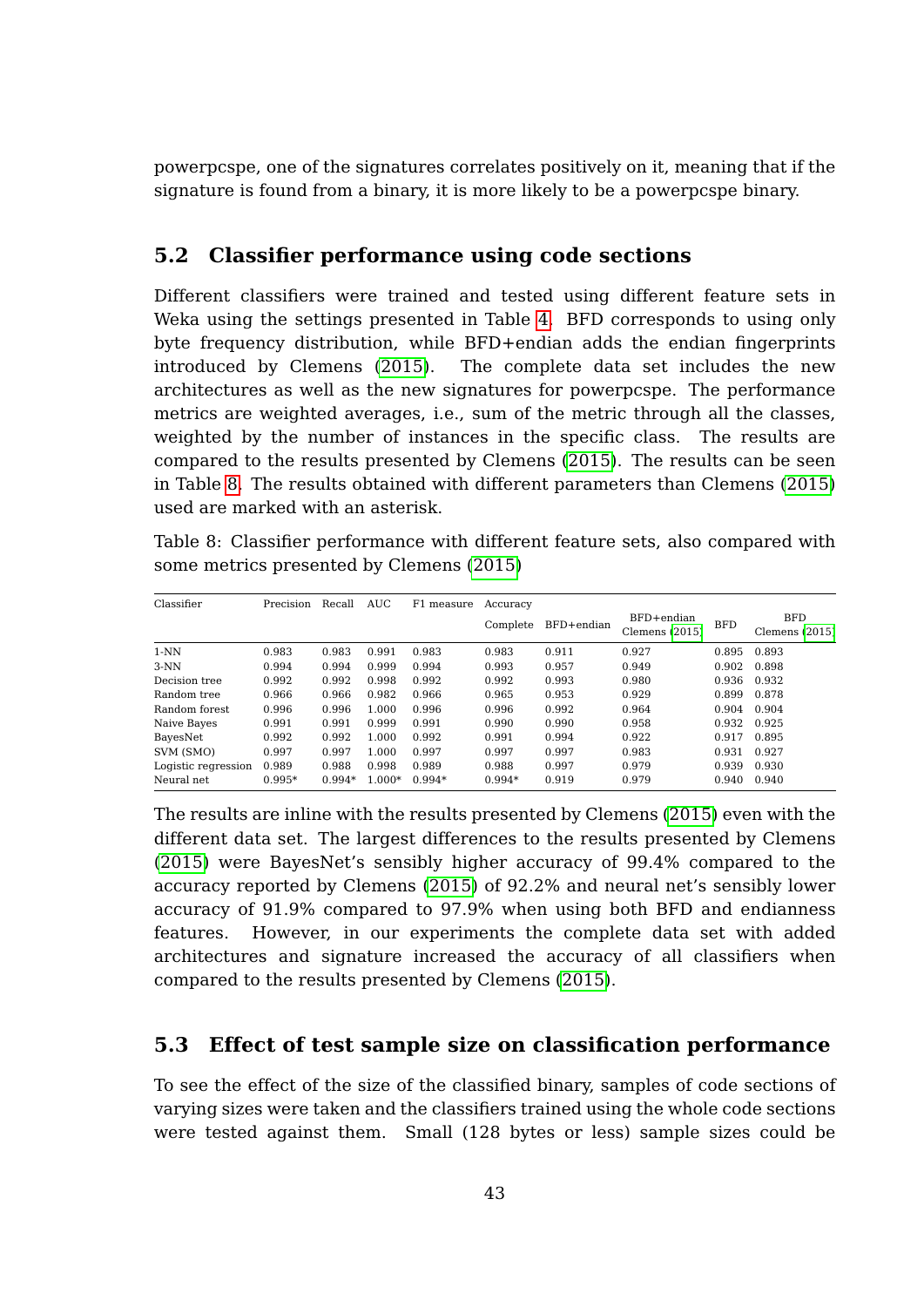encountered in forensics, where, for example, only a portion of malware code is successfully extracted from a smartphone or an IoT device while bigger samples of thousands of bytes could already be full binaries encountered in IoT device firmware images. The results can be seen in Figure [13](#page-50-0)



<span id="page-50-0"></span>Figure 13: Impact of the sample size on classifier performance

SVM performed the best with almost 50% accuracy even with the smallest sample size of 8 bytes and achieving 90% accuracy at 128 bytes along with 3 nearest neighbors. Logistic regression implemented in scikit-learn and Keras were close in performance achieving 90% accuracy at 256 bytes. Logistic regression implemented in Weka falls off compared to them requiring 2048 bytes to reach 90% accuracy. Compared to the results presented by Clemens [\(2015\)](#page-63-0), the classifiers that performed the best in the experiments of this thesis also performed well in Clemens [\(2015\)](#page-63-0) research. Also, in our experiment not all the classifiers achieved 90% accuracy at 4000 bytes as Clemens [\(2015\)](#page-63-0) measured, with decision tree and random tree achieving 85% and 75% accuracies at 4000 bytes.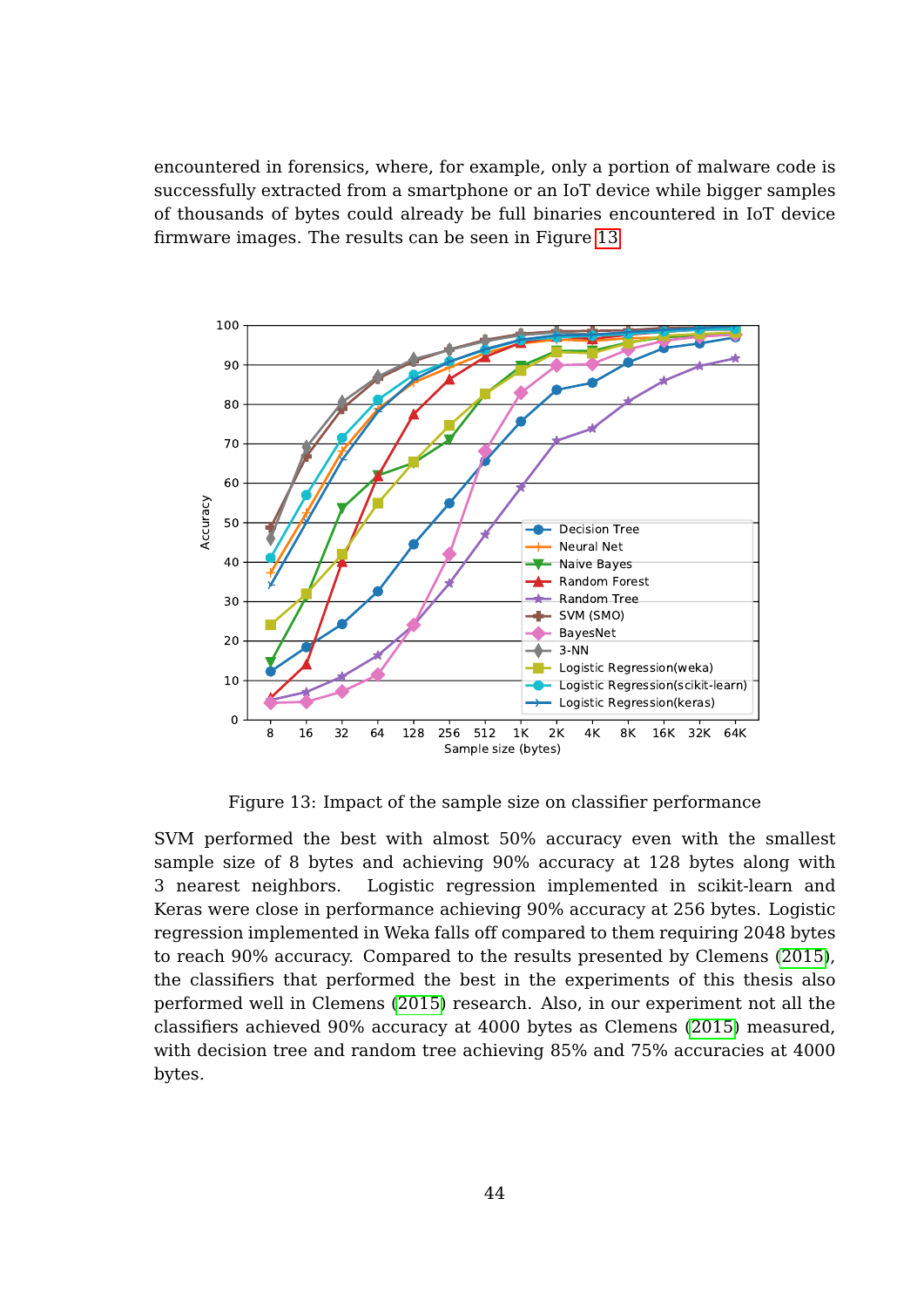### **5.4 Logistic regression on different frameworks**

De Nicolao et al. [\(2018\)](#page-63-1) chose logistic regression from all the different classifiers available. It has couple of parameters that affect the classification performance. De Nicolao et al. [\(2018\)](#page-63-1) used grid search to identify the best value for C, which stands for inverse of regularization strength and found 10000 to give the best results. The data set affects the results, so grid search was ran on the scikitlearn model on the data set introduced for this thesis. C values of 10000, 1000, 100, 10, 1, 0.1 were tested and 1000 gave the best results. Using Keras, C value of 0.0000001 provided the best accuracy. Table [9](#page-51-0) shows the results of logistic regression 10-fold cross-validation on code sections on all three different platforms.

Table 9: Logistic regression 10-fold cross validation performance on different platforms

<span id="page-51-0"></span>

| Classifier         |       |       |                   | Precision Recall AUC F1 measure Accuracy |       |
|--------------------|-------|-------|-------------------|------------------------------------------|-------|
| Weka               | 0.989 |       | 0.988 0.998 0.989 |                                          | 0.988 |
| scikit-learn 0.998 |       | 0.998 | 0.998 0.998       |                                          | 0.996 |
| Keras              | 0.998 | 0.998 | 0.998 0.998       |                                          | 0.997 |

Logistic regression implemented in scikit-learn and Keras give better results compared to Weka with F1 measures of 0.998 compared to 0.989 in Weka. Scikit-learn and Keras give similar results except Keras giving 99.7% accuracy compared to scikit-learn's 99.6%.

### **5.5 Classifier performance on full binaries**

De Nicolao et al. [\(2018\)](#page-63-1) tested their classifier performance on full binaries with both code and data sections. In this thesis all the different classifiers used by Clemens [\(2015\)](#page-63-0) and De Nicolao et al. [\(2018\)](#page-63-1) will be tested against full binaries using a separate test set consisting of 500 binaries for each architecture. The classifiers are still trained using only the code sections, while in Section [5.6](#page-54-0) the classifiers are also trained using the full binaries. The results can be seen in Table [10.](#page-52-0)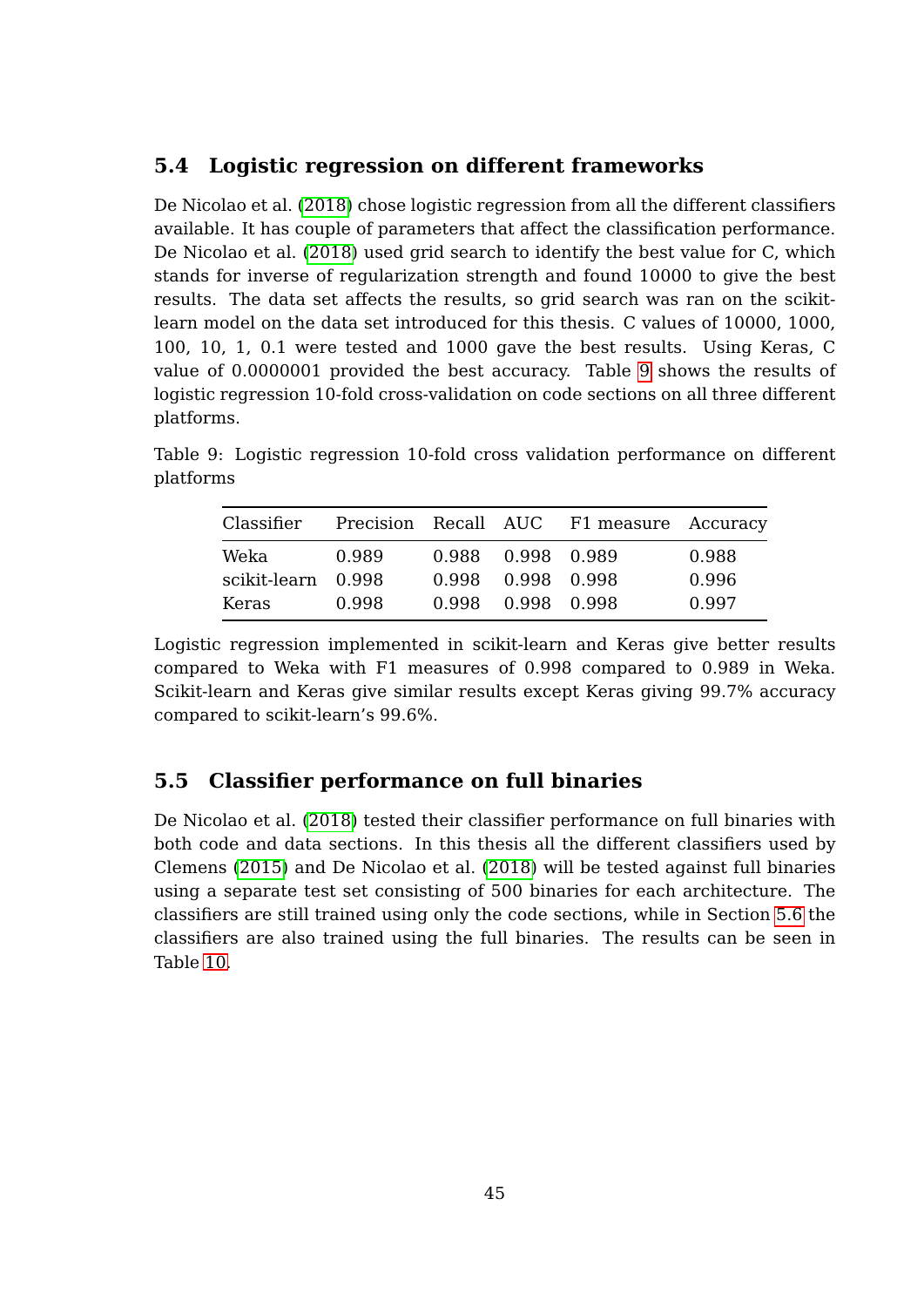| Classifier                   | Precision | Recall | AUC   | F1 measure | Accuracy |
|------------------------------|-----------|--------|-------|------------|----------|
| $1-NN$                       | 0.871     | 0.742  | 0.867 | 0.772      | 0.741    |
| $3-NN$                       | 0.876     | 0.749  | 0.892 | 0.773      | 0.749    |
| Decision tree                | 0.845     | 0.717  | 0.865 | 0.733      | 0.716    |
| Random tree                  | 0.679     | 0.613  | 0.798 | 0.619      | 0.613    |
| Random forest                | 0.912     | 0.902  | 0.995 | 0.892      | 0.901    |
| Naive Bayes                  | 0.807     | 0.420  | 0.727 | 0.419      | 0.420    |
| Bayes net                    | 0.886     | 0.844  | 0.987 | 0.840      | 0.844    |
| SVM (SMO)                    | 0.883     | 0.733  | 0.971 | 0.766      | 0.732    |
| Logistic regression (Weka)   | 0.875     | 0.718  | 0.978 | 0.728      | 0.718    |
| Logistic regression (scikit) | 0.913     | 0.780  | 0.780 | 0.794      | 0.579    |
| Logistic regression (Keras)  | 0.921     | 0.831  | 0.831 | 0.839      | 0.676    |
| Neural net                   | 0.841     | 0.452  | 0.875 | 0.515      | 0.451    |
| (De Nicolao et al. 2018)     | 0.996     | 0.996  | 0.998 | 0.996      |          |

<span id="page-52-0"></span>Table 10: Classifier performance on full binaries

Random forest performed the best having the highest performance measures achieving 0.901 accuracy and 0.995 AUC. The logistic regression implemented in scikit-learn did not perform as well as evaluated by De Nicolao et al. [\(2018\)](#page-63-1) with reported averages of 0.99 in all performance measures except accuracy that was not presented. The time to classify all the binaries in the test set took only a couple of seconds on all algorithms except the Nearest Neighbor algorithms, which took approximately 15 minutes. This is because Nearest Neighbor is a lazy classifier and the model is only built when data needs to be classified, as explained in Section [3.6.2.](#page-33-0)

Figure [14](#page-53-0) shows the confusion matrix of the best performing classifier, random forest. The columns represent the class frequencies predicted by the model while the rows present the true class frequencies. Everything off from the diagonal is a misclassification. The alphabets represent the 23 classes in the alphabetical order seen in Table [3.](#page-42-1) Looking at the confusion matrix, i386 (g) and m68k (i) caused over 70% of the misclassifications.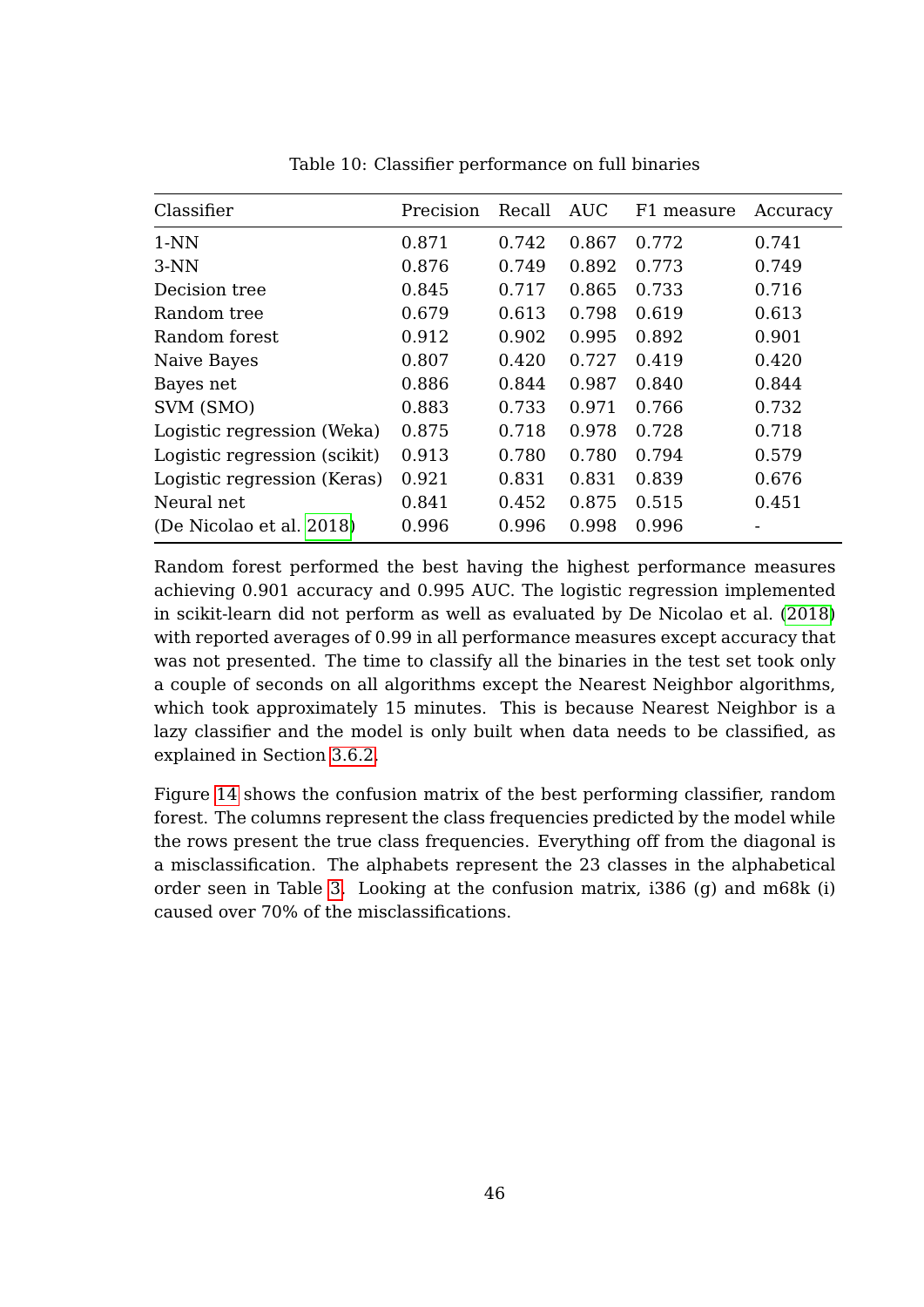| a   | b     | с     | d     | е     | f     | a       | h            | 1     | ٦      | ĸ          | ı     | m         | n          | ۰     | р     | q     | r     | s     | τ          | u          | v      | w              |         | <-- classified as |  |
|-----|-------|-------|-------|-------|-------|---------|--------------|-------|--------|------------|-------|-----------|------------|-------|-------|-------|-------|-------|------------|------------|--------|----------------|---------|-------------------|--|
| 579 | 2     | ٥     | ٥     | 0.    | ٥     | 4       | 0.           | 13    | ٥      | 0          | ٥     | ٥         | 0          | ٥     | 0     | ٥     | ٥     | ٥     | 2          | ٥          | 0      | 0 <sub>1</sub> | $a = 1$ |                   |  |
|     | 0.596 | o     | 0     | 0     | 0     | 0       | 0            | 1     | 0      | 0          | 0     | 0         | 0          | 0     | 0     | 0.    | 0     | 0     | 0          | 0          | 0      | 3 I            | $b = 2$ |                   |  |
| 0   |       | 1 588 | ٥     | ٥     | 0     | 1       | 0            | 5     | ٥      | ٥          | ٥     | ٥         | ٥          | ٥     | ٥     | 1     | ٥     | ٥     | 3          | 0          | 0      | 0 <sub>1</sub> | $c = 3$ |                   |  |
| ٥   | 2     |       | 0.594 | 1     | 0     | 1       | 0            | 0     | 0      | 0          | 0     | 0         | 0          | 0     | 0     | 1     | 0     | 0     | 1.         | 0          | 0      | 0 <sub>1</sub> | $d = 4$ |                   |  |
| ٥   | Т.    | 0     |       | 0.561 | 0     | 1       | 0            | 34    | ٥      | 0          | 0     | 0         | 0          | ٥     | 0     | 0     | ٥     | ٥     | 2          | 0          | 0      | 0 <sub>1</sub> | $e = 5$ |                   |  |
| ٥   | 0     | ٥     | 0     |       | 2 586 | 2       | 0            | 7     | ٥      | ٥          | ٥     | ٥         | 0          | ٥     | ٥     | 2     | ٥     | ٥     | 1          | ٥          | 0      | 0 <sub>1</sub> | $f = 6$ |                   |  |
| ٥   | 1     | 0     | 0     | 0     |       | 0.592   | $^{\circ}$   | 2     | 0      | 0          | 0     | 0         | 0          | 0     | 0     | 0     | 0     | 0     | 3          | 0          | 0      | 1 <sub>1</sub> | $q = 7$ |                   |  |
| ٥   | п.    | ٥     | 0     | Т.    | o     |         | 0.593        | 3     | 0      | 0          | ٥     | 0         | 0          | ٥     | 0     | ٥     | ٥     | 0     | 2          | ٥          | 0      | 0 <sub>1</sub> | $h = 8$ |                   |  |
| ٥   | 0     | ٥     | 0     | 0     | 0     | 0       |              | 0.598 | 0      | 0          | 0     | 0         | 0          | 0     | 0     | 2     | 0     | 0     | 0.         | 0          | 0      | 0 <sub>1</sub> | $i = 9$ |                   |  |
| ٥   | 0     | ٥     | ٥     | 0     | 0     | 0       | $^{\circ}$   |       | 18 581 | $^{\circ}$ | ٥     | 0         | 0          | ٥     | 0     | 0     | ٥     | 0     | 1          | 0          | 0      | 0 <sub>1</sub> |         | $1 = 10$          |  |
| ٥   | 1     | ٥     | ٥     | ٥     | ٥     | 0       | 0            | 15    |        | 0.582      | ٥     | ٥         | $^{\circ}$ | ٥     | 0     | ٥     | ٥     | ٥     | 1          | ٥          | 0      | 0 <sub>1</sub> |         | $k = 11$          |  |
| ٥   | 0     | ٥     | 0     |       | 0     | 1       | 0            | 8     | 0      |            | 6 583 | 0         | 0          | 0     | 0     | 0     | ٥     | ٥     | 0          | 0          | 0      | 0 <sub>1</sub> |         | $1 = 12$          |  |
| ٥   | 67    | 2     | ٥     | 0     |       | 0,184   | 2            | 26    | ٥      | $^{\circ}$ |       | 0 210 101 |            | 5     | ٥     | 2     | ٥     | ٥     | 1          | ٥          | 0      | 0 <sub>1</sub> |         | $m = 13$          |  |
| 0.  | 28    | ٥     | 0     | 0.    |       | 1 1 1 3 | $\mathbf{1}$ | 28    | 0      | 0          | 0     |           | 32 367     | 7     | 0.    | 15    | 0     | 0     | 8          | 0          | 0      | 0 <sub>1</sub> |         | $n = 14$          |  |
| 0   | 24    | ٥     | 0     | 2     | ٥     | 98      | 2            | 14    | 0      | ٥          | 0     | 0.        |            | 1 433 | ٥     | 3     | ٥     | 1.    | 1          | 0          | 0      | 0 <sub>1</sub> |         | $o = 15$          |  |
| ٥   | ٥     | 1     | ٥     | 0.    | 1     | 1       | $\mathbf{1}$ | з     | ٥      | ٥          | 0     | 0         | 0          |       | 0.593 | 0     | 0     | ٥     | 0          | ٥          | 0      | 0 <sub>1</sub> |         | $p = 16$          |  |
| 0.  | 0.    | 10    | 0     | 0     | 0     | 1       |              | 2 103 | 0      | 0          | 0     | 0         | 0          | 0     |       | 0.483 | ٥     | 0     | 0          | 0          | 1      | 0 <sub>1</sub> |         | $q = 17$          |  |
| ٥   | 1.    | ٥     | ٥     | ٥     | ٥     | ٥       | ٥            | 9     | ٥      | 0          | ٥     | ٥         | 0          | 0     | 0     |       | 0.588 | ٥     | 2          | ٥          | 0      | 0 <sub>1</sub> |         | $r = 18$          |  |
| 0   | ٥     | ٥     | ٥     | 2     | 0     | 0       | 0.           | 20    | ٥      | ٥          | ٥     | 0         | 0          | ٥     | 0     | 0     |       | 0.577 | $^{\circ}$ | 0          | 0      | 0 <sub>1</sub> |         | $s = 19$          |  |
| ٥   | 0     | ٥     | o     | 1     | 0     | ٥       | т.           | 3     | ٥      | ٥          | ٥     | 0         | 0          | ٥     | ٥     | ٥     | ٥     |       | 0 5 9 5    | ٥          | 0      | 0 <sub>1</sub> |         | $t = 20$          |  |
| ٥   | 0     | ٥     | 0     | 1.    | o     | 1       | 0            | 19    | ٥      | 0          | ٥     | 0         | 0          | ٥     | 0     | 0     | 0     | 0.    |            | 0.576      | 2      | 0 <sub>1</sub> |         | $u = 21$          |  |
| ٥   | 0     | ı     | 0     | 3     | 0     | 8       | 5            | 45    | ٥      | 0          | 0     | 0         | 0          | 0     | 0     | 8     | 0     | 0     | 3.         |            | 13 514 | 0 <sub>1</sub> |         | $v = 22$          |  |
| 0.  | 50    | ı     | ٥     | 1.    | ٥     | 4       | 1.           | 8     | 0      | ٥          | ٥     | ٥         | 0          | ٥     | 0     | 1     | ٥     | ٥     | 5.         | $^{\circ}$ |        | $0.529$ $\pm$  |         | $w = 23$          |  |

<span id="page-53-0"></span>Figure 14: Confusion matrix of random forest classification results on full binaries. Columns show the predicted class frequencies while rows show the true class frequencies.

To test if the classifier implementation has an effect, random forest was also trained in Azure Machine Learning platform. The used parameters were "Number of decision trees: 100, Maximum depth of the decision trees: 32, Number of random splits per node: 128, Minimum number of samples per leaf node: 1". The classifier was trained using the whole data set, and tested against the full binary test set. Also, decision jungle was tested as it is closely related to random forest as explained in Section [3.6.3.](#page-34-0) The parameters used to train decision jungle were: "Number of decision DAGs: 100, Maximum depth of the decision DAGs: 32, Maximum width of the decision DAGs: 128, Number of optimization steps per decision DAG layer: 2048". All the parameters were empirically tested and selected. Increasing the number of decision trees or DAGs increased the accuracy to some point. Other research has seen same kind of behavior with random forest (Shafieian, Zulkernine, and Haque [2015\)](#page-68-0). The results can be seen in Table [11.](#page-54-1) Results from Weka were added to make it easier to compare the results.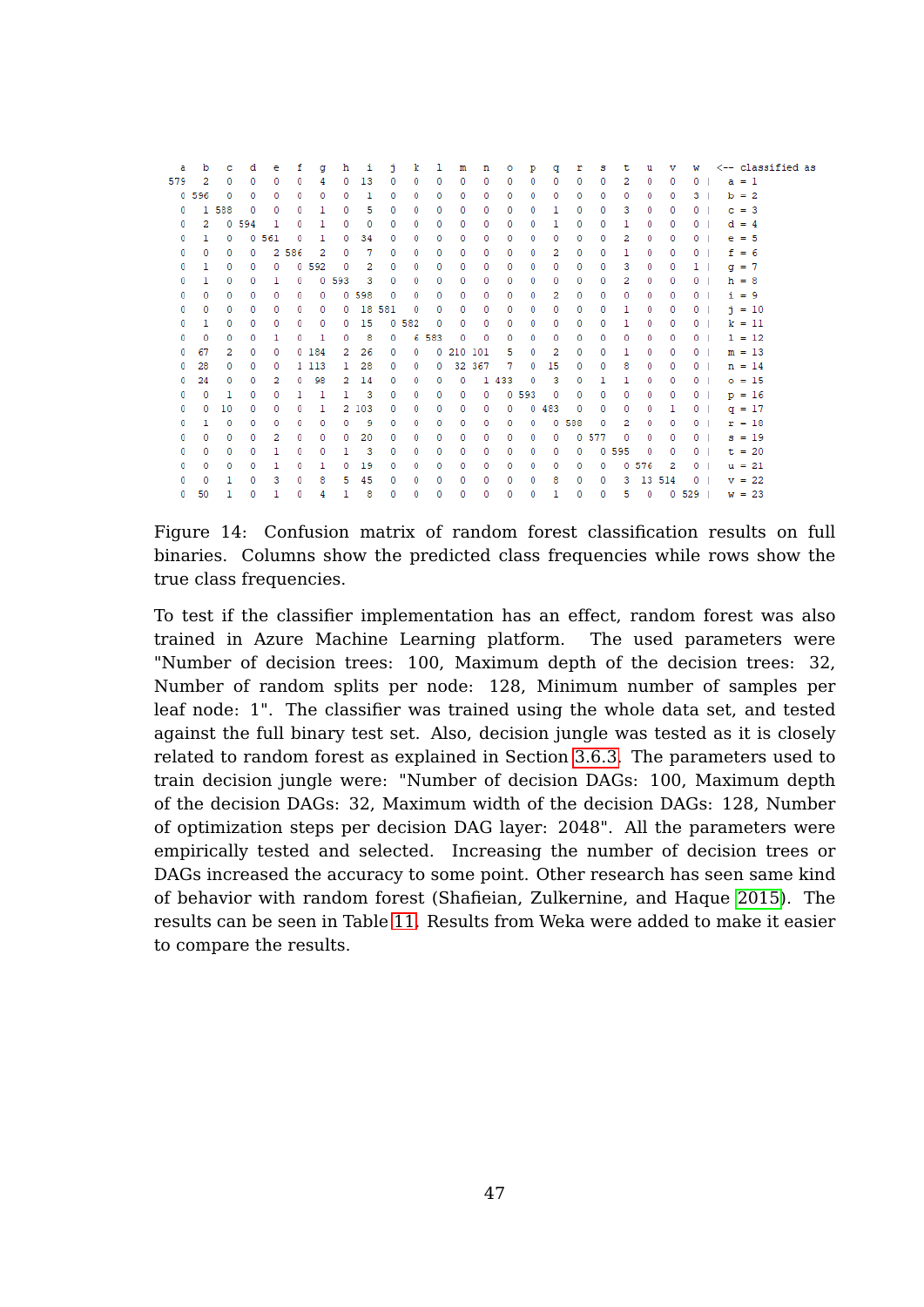<span id="page-54-1"></span>Table 11: Accuracy, precision and recall for random forest and decision jungle classifiers trained in Azure Machine Learning platform. Performance results from random forest implemented in Weka added for comparison.

| Classifier              |       | Accuracy Precision Recall |       |
|-------------------------|-------|---------------------------|-------|
| Random forest (Azure)   | 0.974 | 0.974                     | 0.974 |
| Random forest (Weka)    | 0.901 | 0.912                     | 0.902 |
| Decision jungle (Azure) | 0.964 | 0.964                     | 0.964 |

Random forest classifier implemented in Azure performed much better compared to the Weka implementation. Random forest in Azure had over 6 percentage units better accuracy, precision and recall than Weka implementation.

#### <span id="page-54-0"></span>**5.6 Training classifiers with full binaries**

To see how the training of classifiers with full binaries affects the classifier performance on full binaries, some of the best performing classifiers from previous experiments were chosen and trained with a training set consisting of 1000 full binaries for each architecture and tested against a test set of 1000 full binaries for each architecture. The results can be seen in Table [12.](#page-54-2) The accuracies measured classifying full binaries with classifiers trained with code sections are presented for easier comparison.

<span id="page-54-2"></span>Table 12: Classifier performance on full binaries trained with full binaries. Random forest and random jungle missing AUC and F1 measures as Azure platform does not provide them. Accuracies achieved in classifying full binaries with classifiers trained with code sections added for comparison.

| Classifier                   | Precision | Recall | AUC                      | F1 measure               | Accuracy | Accuracies from<br>Table 10 and 11 |
|------------------------------|-----------|--------|--------------------------|--------------------------|----------|------------------------------------|
| Random forest (Weka)         | 0.987     | 0.987  | 1.000                    | 0.987                    | 0.986    | 0.901                              |
| Random forest (Azure)        | 0.992     | 0.992  | $\blacksquare$           |                          | 0.992    | 0.974                              |
| Decision jungle (Azure)      | 0.989     | 0.989  | $\overline{\phantom{a}}$ | $\overline{\phantom{0}}$ | 0.989    | 0.964                              |
| Logistic regression (Weka)   | 0.983     | 0.983  | 0.999                    | 0.983                    | 0.982    | 0.718                              |
| Logistic regression (scikit) | 0.985     | 0.984  | 0.984                    | 0.984                    | 0.971    | 0.579                              |
| Logistic regression (Keras)  | 0.990     | 0.989  | 0.989                    | 0.989                    | 0.980    | 0.676                              |
| SVM (SMO)                    | 0.975     | 0.975  | 0.997                    | 0.975                    | 0.974    | 0.732                              |

Classifiers haven't been trained with full binaries in previous research (Clemens [2015;](#page-63-0) De Nicolao et al. [2018\)](#page-63-1) and the results look very good compared to the performance of classifiers trained with only code sections when classifying full binaries. All the tested classifiers achieved over 97% accuracy with random forest implemented in Azure performed the best with 99.2% accuracy. The accuracy increased compared to the results presented earlier, with logistic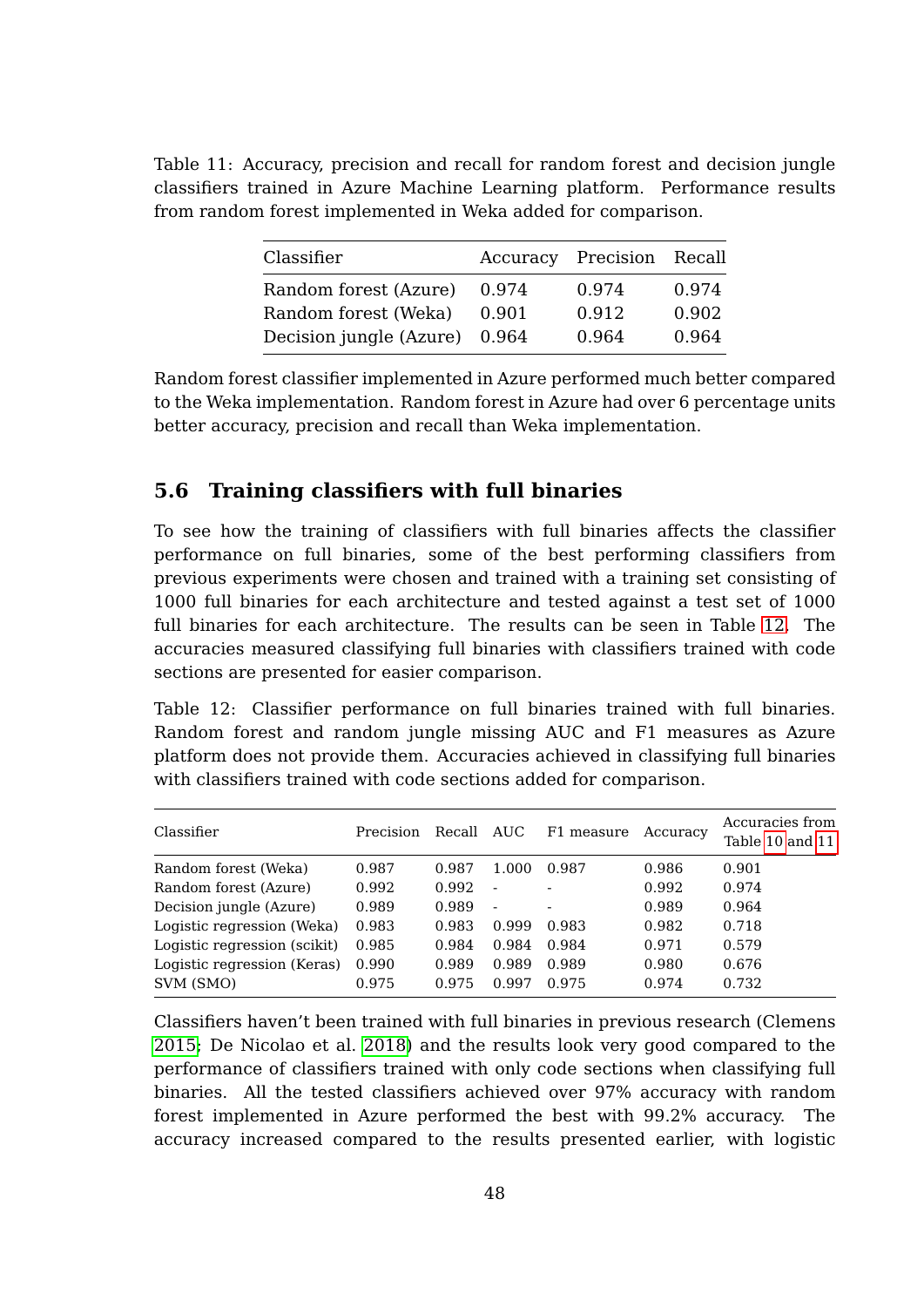regression implemented in scikit-learn achieving over 40 percentage units better accuracy.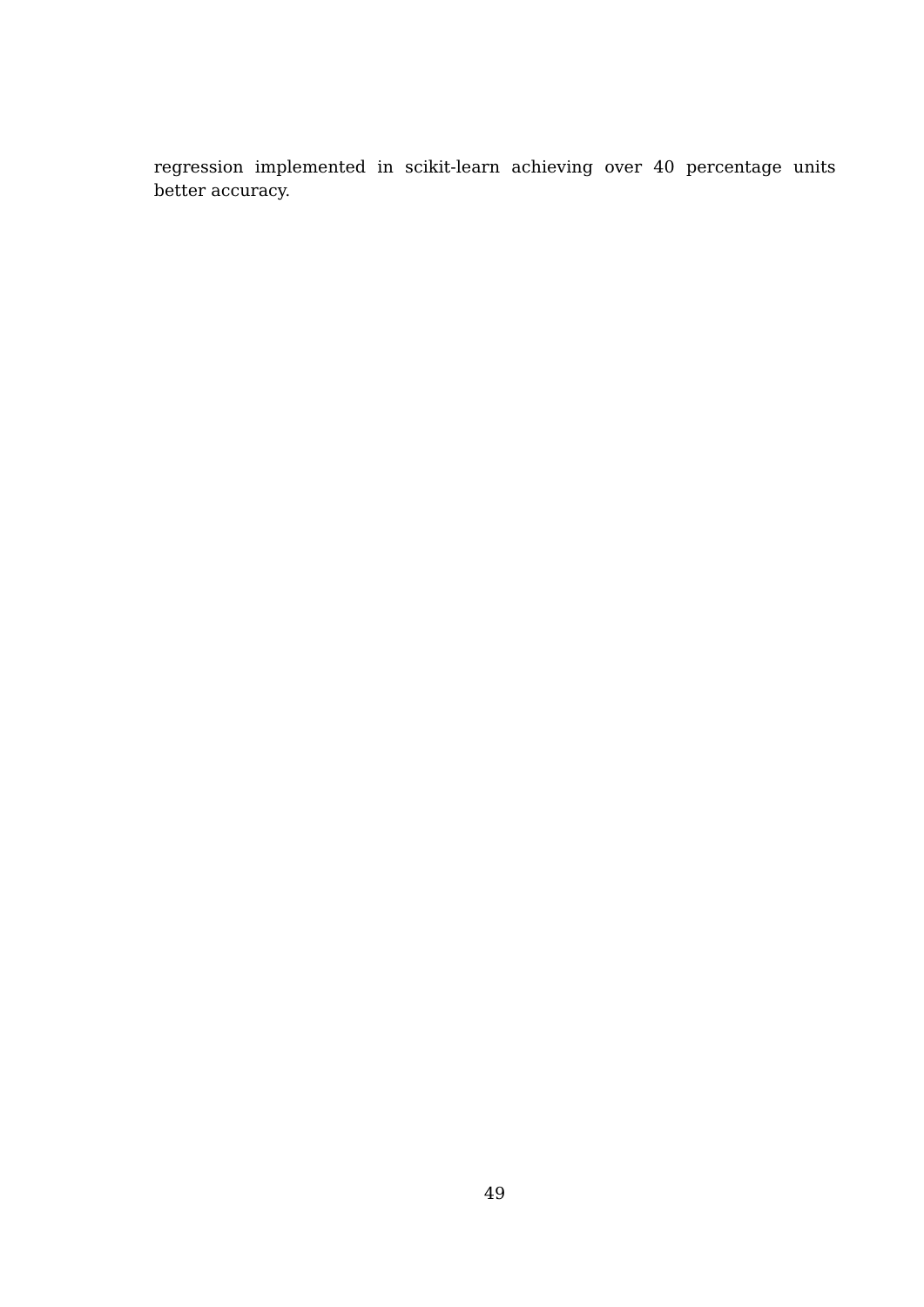# **6 Discussion**

This chapter discusses the results presented in the previous chapters as well as the limitations and possible future research ideas. It also answers the third research question, namely "RQ3: What method for identifying architecture and endianness has the best performance overall and in which cases existing methods outperform the others?".

### **6.1 Classification performance**

When evaluating classifier performance using only the code sections and the complete data and feature sets, all the classifiers achieved over 98% accuracy and no significant differences could be observed from the results. Support vector machine achieved the best accuracy at 99.7% while random tree performed the worst at 96.6% accuracy. Every addition of features increased the accuracy as expected, with the exception of neural net when adding endianness feature. This could be due to the sensitivity of the parameters to the used data, so the same parameters Clemens [\(2015\)](#page-63-0) used did not work that well with this data set.

When comparing the results presented by Clemens [\(2015\)](#page-63-0) to the results obtained in this thesis in Table [8,](#page-49-0) the results are inline, and in most cases the classifiers presented in this thesis outperform the classifiers demonstrated by Clemens [\(2015\)](#page-63-0). This could be explained by better strategy of data collection, preprocessing, and data set balancing and not having the CUDA and AVR samples. However, this is challenging to verify at this stage because only metadata of the data set used by Clemens [\(2015\)](#page-63-0) is available. The increase in performance could also be explained by only using binaries over 4000 bytes in size for training, because as shown by Clemens [\(2015\)](#page-63-0), increasing sample size had a positive effect on classifier performance, and the same can be seen from the results.

Implementing logistic regression in Keras or scikit-learn did not have a considerable difference, but they performed better than logistic regression implemented in Weka, achieving 99.7% and 99.6% accuracies compared to Weka's 98.8%. The better performance could be explained by the addition of L1 regularization in both scikit-learn and Keras.

The architecture identification when using full binaries creates more diversity between the different classifiers. Random forest performed the best achieving 90.1% accuracy, compared to the second best classifier, Bayes net at 84.4%. When comparing the results from logistic regression implemented in Weka and Keras, the difficulty of comparing classifiers can be seen. Keras implementation has higher precision, recall and F1 measure while Weka implementation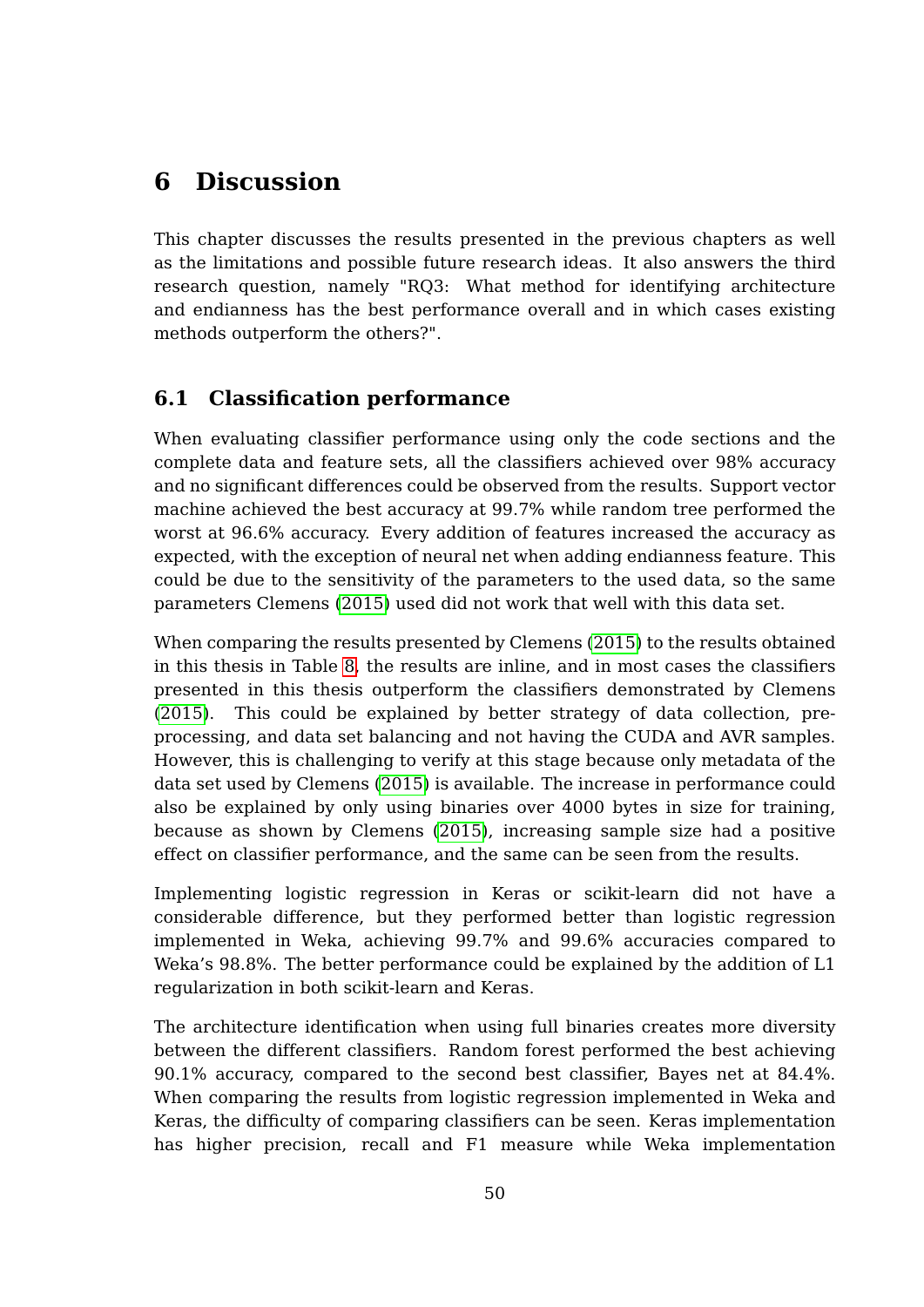performs better in AUC and accuracy. To reflect on previous research, De Nicolao et al. [\(2018\)](#page-63-1) reported over 99% performance measures on average. The accuracies achieved in this thesis did not come close to such high accuracies. The big difference in the results could be explained by the use of a larger test set in this thesis, which comprised of 500 binaries for each architecture, totaling to 11 500 binaries, compared to the dataset of De Nicolao et al. [\(2018\)](#page-63-1) with a test set of about 3000 binaries for 8 architectures.

When the classifiers were trained with full binaries, the classification performance on full binaries improved dramatically. For example, logistic regression implemented in scikit-learn achieved 97.1% accuracy classifying full binaries compared to the model trained with code sections with only 57.9% accuracy. All the classifiers performed well achieving over 97% accuracy with random forest implemented in Azure achieving the best performance at 99.2%.

Even though good accuracies were achieved classifying full binaries with classifiers trained with full binaries, identifying architecture is still more reliable when classifying only the code sections, but it requires extracting the code sections from the binary. If the header information is missing, it is not straightforward to extract code sections from the binary, but there exists research on how to deal with this issue. For example, the automatic identification of code sections was researched by De Nicolao et al. [\(2018\)](#page-63-1) and was successful: over 98% accuracy on all 12 architectures tested.

When testing classification accuracy on different sample sizes, SVM, neural net, and the logistic regression implemented in scikit-learn and Keras performed the best achieving 90% accuracy at 256 bytes. Random forest was close getting to 90% accuracy at 512 bytes. The good performance of SVM could have been expected, as said in Section [3.6.4,](#page-36-1) it only requires a small training sample size. All classifiers achieved 90% accuracy at 2000 bytes except decision tree and random tree, which needed 8000 bytes and 32 000 bytes respectively.

To answer the third research question, namely "RQ3: What method for identifying architecture and endianness has the best performance overall and in which cases existing methods outperform the others?", random forest showed the best performance overall, only losing to SVM when classifying small sample sizes and when classifying binaries using code sections for both training and testing.

Out of the three frameworks used, Weka had to worst documentation, but it had many classifiers implemented and ready to use. Keras and scikit-learn seemed to have a bigger community behind them and they provided extensive documentation.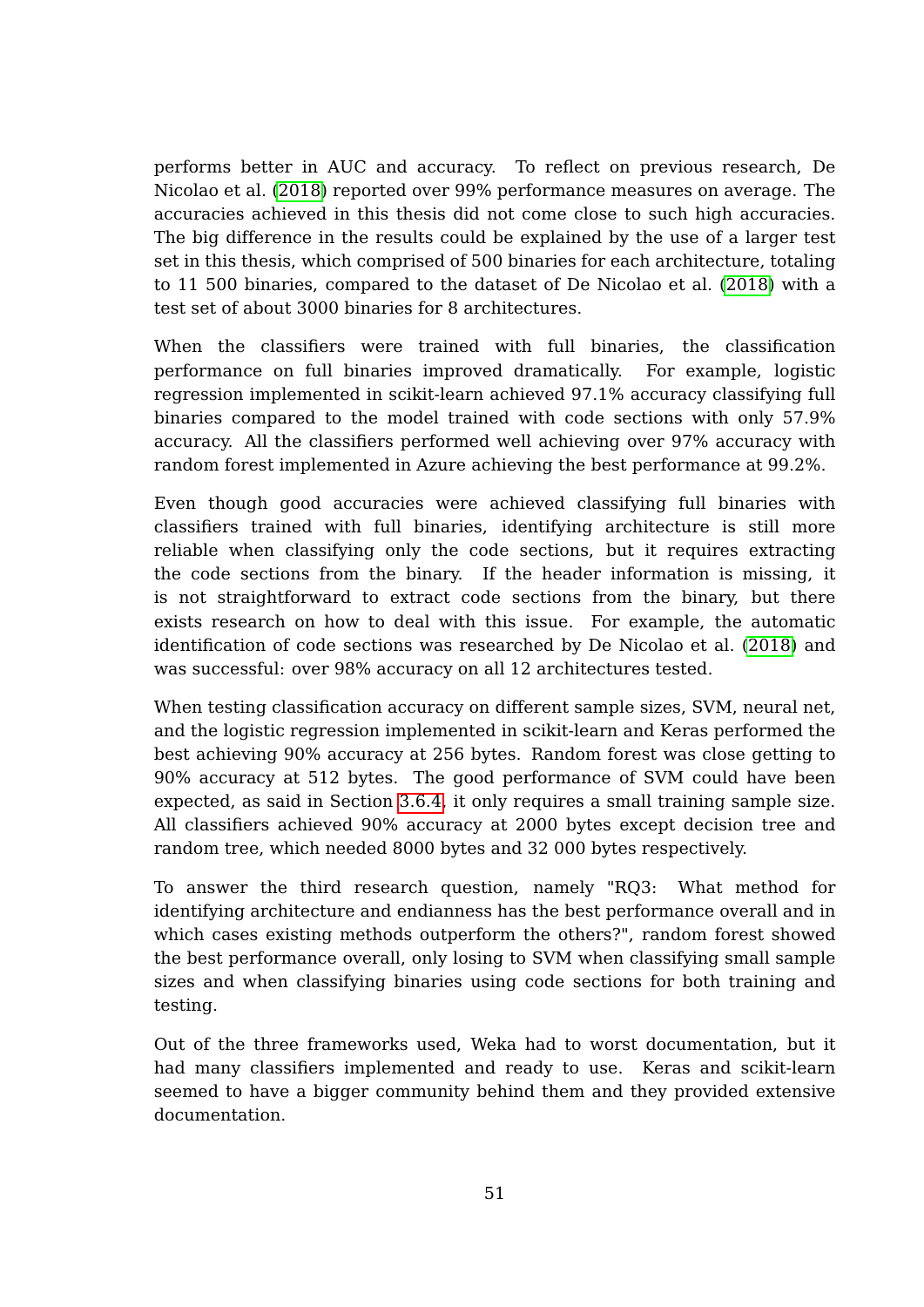Using byte frequencies to identify the architecture has its limitations. If a file includes the same code for different architectures, architecture identification using the method presented in this thesis will most likely fail. This could be prevented by using for example sliding windows as done by cpu\_rec (Granboulan [2018\)](#page-65-4). Also, to introduce new architectures to the classifiers, there should be a large number of samples with large enough code sections to achieve good accuracies. Producing optimally and automatically large number of binary samples for less popular and known architectures is left as a future work.

#### **6.2 Future work**

Future research could include combining the strengths of different classifiers. Seeing that there does not seem to be a single classifier that would perform the best in every situation, multiple classifiers could be used together in a Multiple Classifier System (MCS) (Woźniak, Graña, and Corchado [2014\)](#page-70-0). For example, Shabtai et al. [\(2009\)](#page-68-2) did research on classification of malicious code and came to the conclusion that different classifiers behave differently with different features, and very high accuracies could be achieved by training multiple classifiers on various types of features. The individual decision of the classifiers would be weighed and combined into the final classification. Also, if it is known whether the binary that is being classified is full binary or if the code sections have been successfully extracted, the classifier choice should be based on this, as this thesis showed that classifiers trained with full binaries perform much better than ones trained with code sections when classifying full binaries.

The current feature set might include irrelevant or redundant features, that might not have any influence on the output (Kotsiantis, I. D. Zaharakis, and P. E. Pintelas [2006\)](#page-66-2). Dimensionality reduction methods could be studied to reduce the number of features and hopefully improving accuracy at the same time. For example, representation learning has been utilized to transform the data to improve accuracy while reducing computational complexity and increasing the processing speed (Suthaharan [2014\)](#page-69-3). Increase of processing speed would help especially in case of nearest neighbor algorithms, where the classification takes significantly longer than with any other classifier tested in this thesis.

The feature set used might also have dependencies between the features, and seeing that many classifiers are based on theory that expects independent variables, it might affect the accuracy negatively. Feature construction or transformation could be used to generate new meaningful features, which could lead to more concise and accurate classifiers, better comprehensibility of the classifiers and better understanding of the learned concept. (Kotsiantis, I. D. Zaharakis, and P. E. Pintelas [2006\)](#page-66-2) Also, new features such as function epilog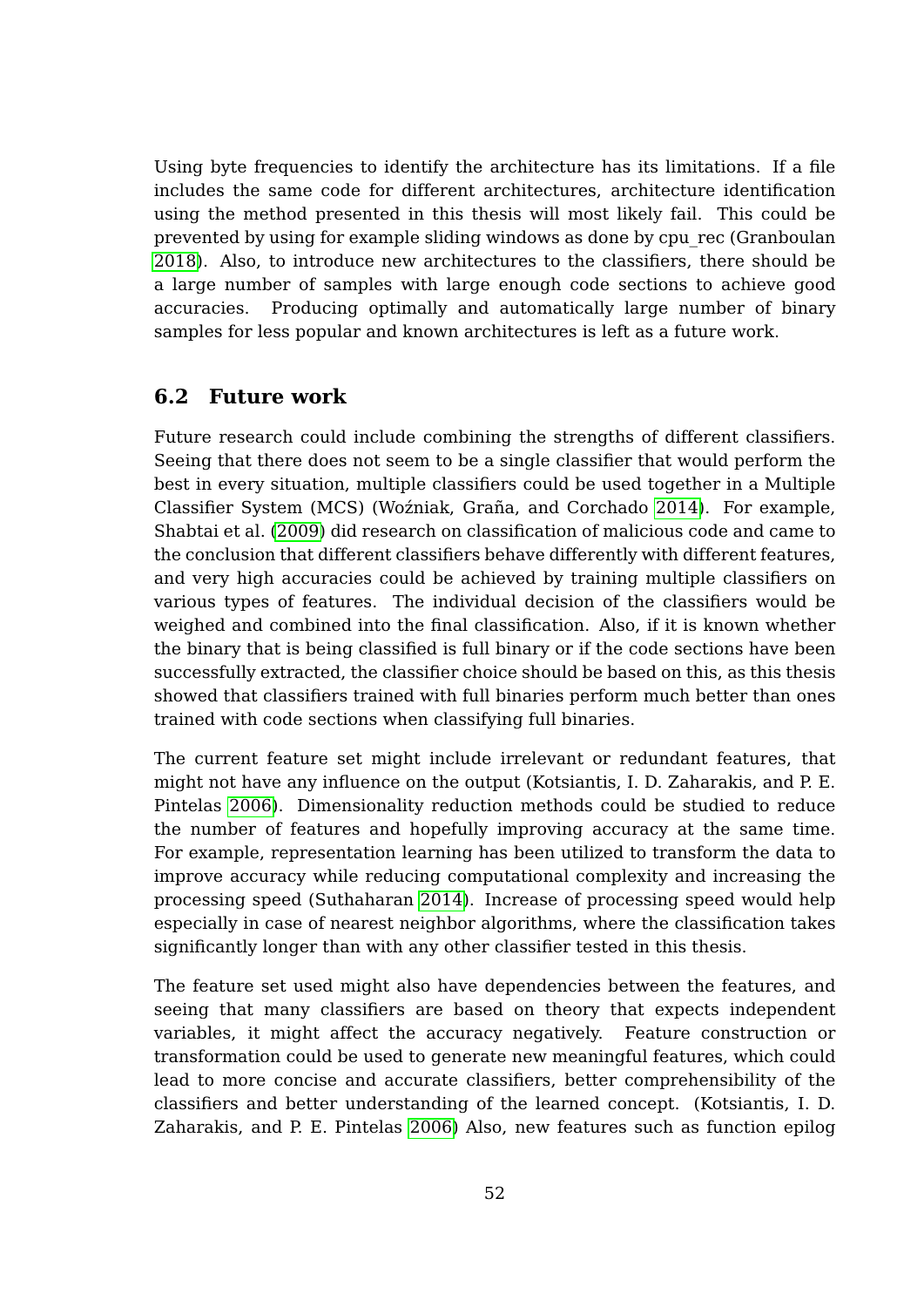and prolog signatures for the architectures that don't yet exist in the feature set of this thesis could be introduced, which might improve the classification accuracy.

The toolset is limited to download binaries only from the Debian repository. It could be expanded to include samples of architectures such as AVR and CUDA which would be compiled automatically as a part of the process. It would also allow compilation with different compilers to see how they affect the classification performance. However, this approach has a few problems. The source code should contain enough lines of code so the code sections would not be too small and affect the classifier performance negatively. Source code should also be complex enough so the compiled code would consist of many different opcodes.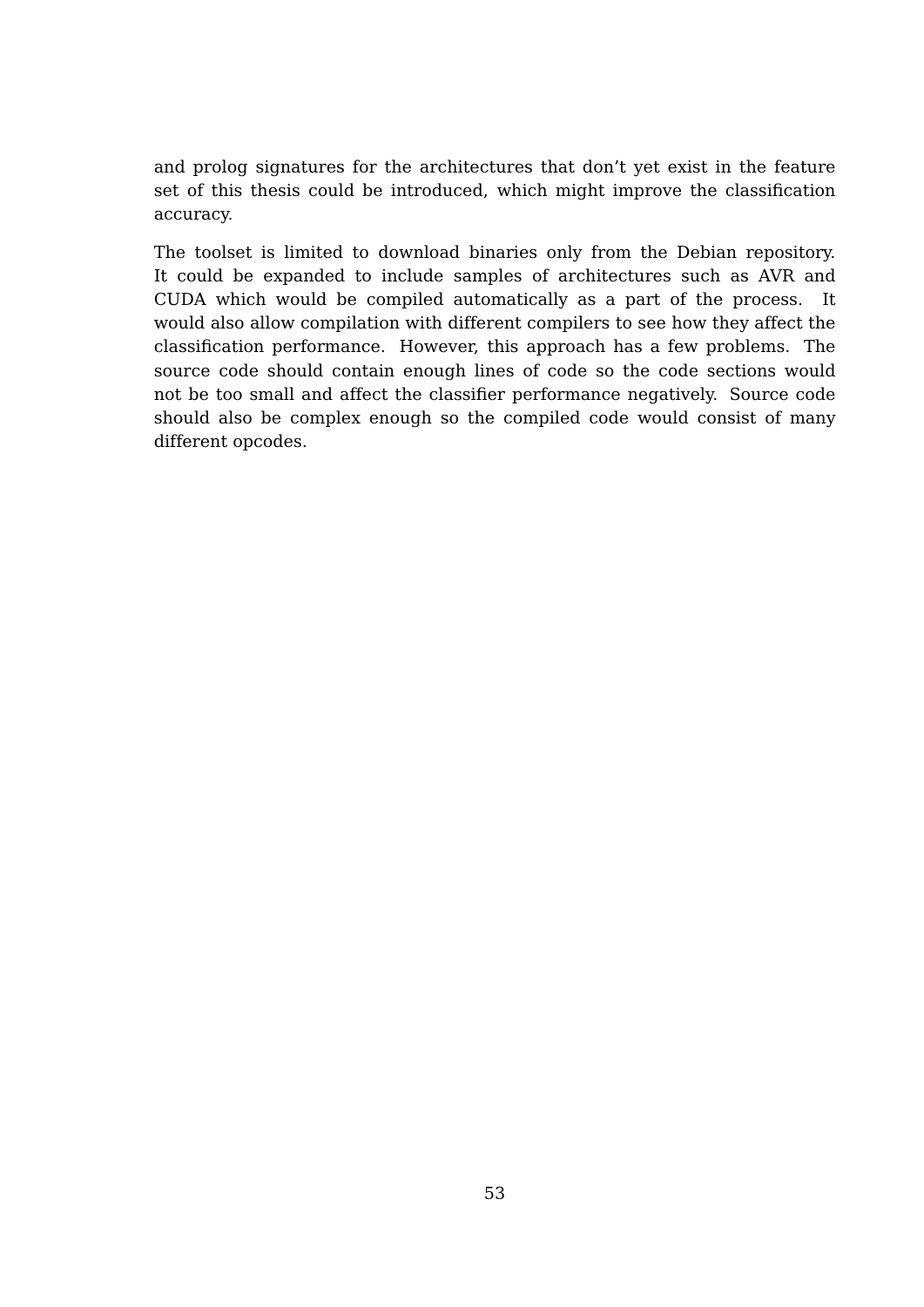## **7 Conclusion**

This thesis studied automatically identifying the architecture and endianness of a binary file. In particular, three research questions were addressed, namely "RQ1: What are the current state of the art methods and tools related to identifying binary code architecture and endianness?", "RQ2: How could existing methods and approaches be improved in terms of algorithms, performance, data sets, and support tools?" and "RQ3: What method for identifying architecture and endianness has the best performance overall and in which cases existing methods outperform the others?".

For the first research question, an in-depth literature review of the state of the art methods was performed and from research field Clemens [\(2015\)](#page-63-0) and De Nicolao et al. [\(2018\)](#page-63-1) had the most conclusive research on automatically identifying the architecture and endianness by combining the information of byte frequency analysis and signatures. In practice, tools such as binwalk (ReFirmLabs [2018\)](#page-67-3) and cpu\_rec (Granboulan [2018\)](#page-65-4) are used, but they are either too slow or dependent on signatures.

The conducted literature review was also used to answer the second research question. The presented classifiers have performed well, but current approaches lack in the form of support tools. A toolset was developed for this thesis to acquire a data set. It downloads the architectures selected by the user from the Debian repository and preprocesses the binaries to CSV format, ready to be used in frameworks such Weka, scikit-learn or Keras. Also, a more comprehensive review of classifier performance on full binaries with both code and data sections was lacking.

To answer the third research question, an experimental evaluation was conducted, measuring different classifiers' performance in different scenarios. First, the overall classification performance was evaluated using 10-fold crossvalidation with only the code sections of binaries. All the classifiers performed well achieving over 98% accuracy. Second, the effect of sample size was studied on classifiers trained with the complete feature set. 3 nearest neighbor and SVM classifiers had the best accuracies, requiring only 128 bytes to reach 90% accuracy. Most of the classifiers achieved 90% accuracy at 2000 bytes. Third, the classifier performance was evaluated on full binaries, containing both code and data sections. Random forest had the best performance at 90% accuracy. Finally, classifiers were both tested and trained with full binaries. The accuracies were much better than when classifiers were trained with only code sections, with random forest implemented in Azure achieving 99.2% accuracy. Overall, random forest had the best performance.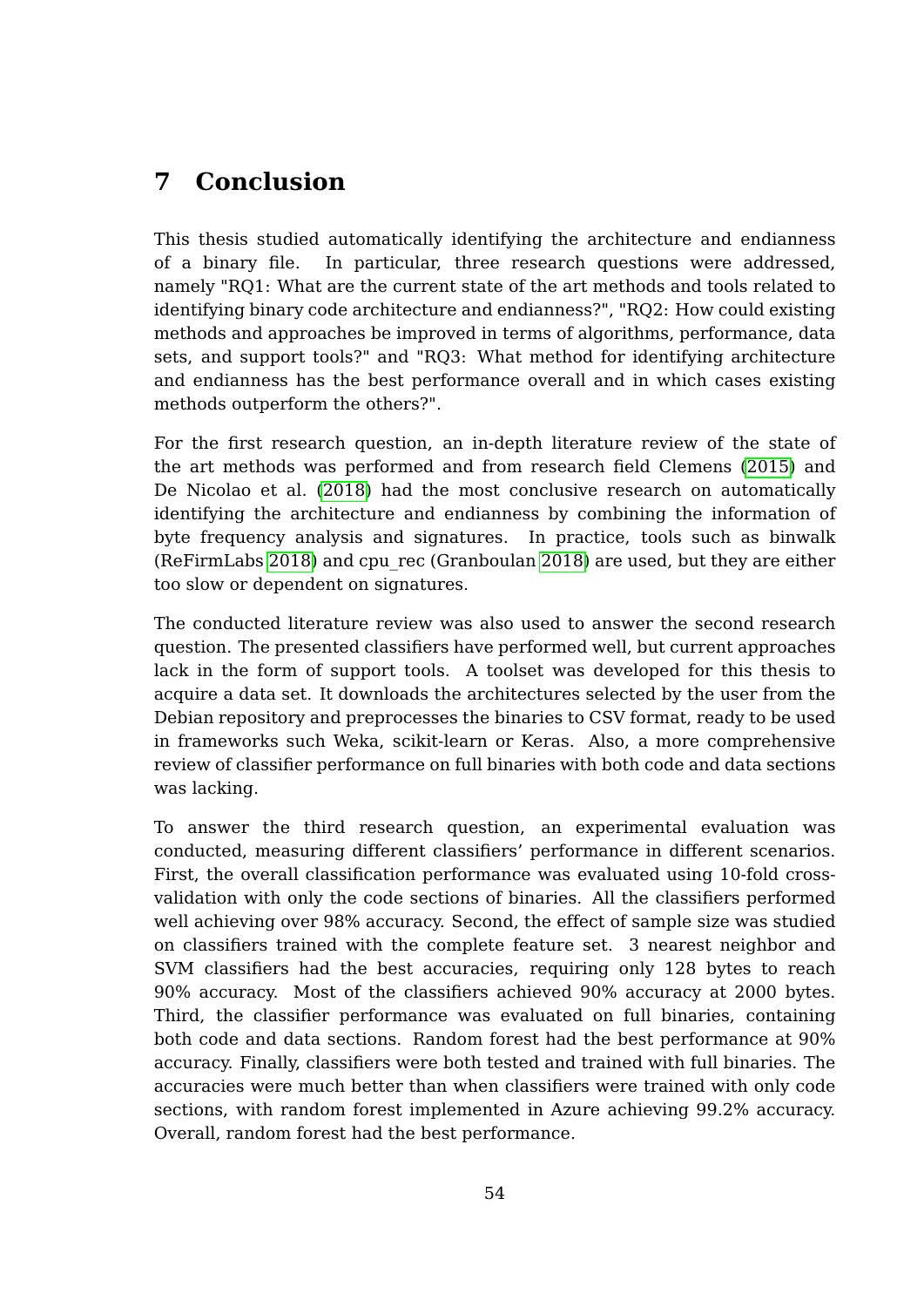This thesis offered a comparison of supervised classifiers when identifying architectures using binary file contents. It also contributes to advancing the field by releasing parts of the implementation and data as open-source  $^1$  $^1$ . We believe this strongly supports the open-science as well as gives the opportunity to our peers to further improve the results and the research within the field.

<span id="page-61-0"></span><sup>1.</sup> <https://github.com/kairis/>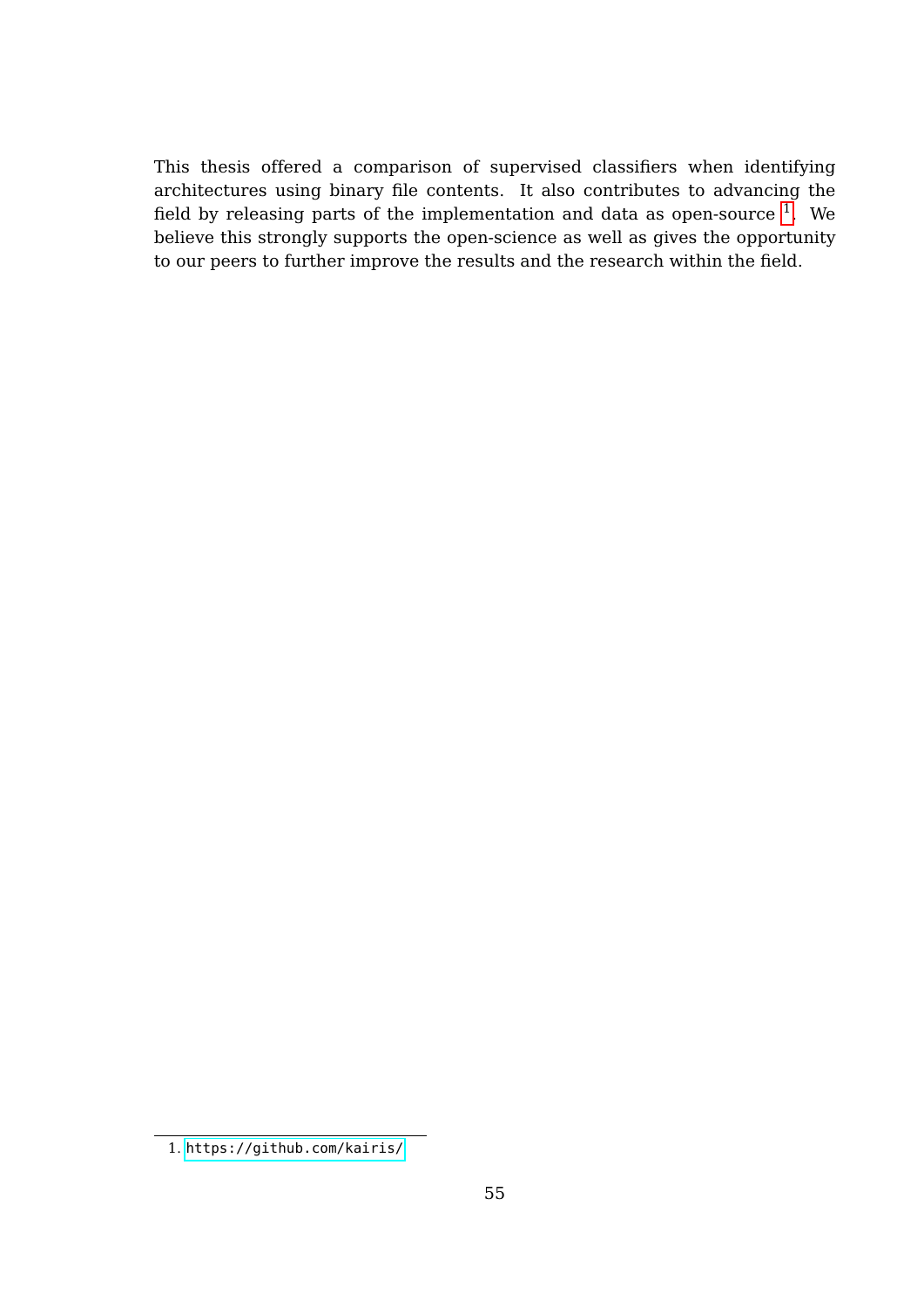# **Bibliography**

Abadi, Martín, Paul Barham, Jianmin Chen, Zhifeng Chen, Andy Davis, Jeffrey Dean, Matthieu Devin, Sanjay Ghemawat, Geoffrey Irving, Michael Isard, et al. 2016. "Tensorflow: a system for large-scale machine learning". In OSDI, 16:265– 283.

<span id="page-62-0"></span>Abu-Nimeh, Saeed, Dario Nappa, Xinlei Wang, and Suku Nair. 2007. "A comparison of machine learning techniques for phishing detection". In Proceedings of the anti-phishing working groups 2nd annual eCrime researchers summit, 60–69. ACM.

<span id="page-62-1"></span>Amancio, Diego Raphael, Cesar Henrique Comin, Dalcimar Casanova, Gonzalo Travieso, Odemir Martinez Bruno, Francisco Aparecido Rodrigues, and Luciano da Fontoura Costa. 2014. "A systematic comparison of supervised classifiers". PloS one 9 (4): e94137.

Amin, Rohan, Julie Ryan, and Johan van Dorp. 2012. "Detecting targeted malicious email". IEEE Security & Privacy 10 (3): 64-71.

Baldoni, Roberto, Emilio Coppa, Daniele Cono D'Elia, Camil Demetrescu, and Irene Finocchi. 2018. "A Survey of Symbolic Execution Techniques". ACM Comput. Surv. (New York, NY, USA) 51 (3).

<span id="page-62-3"></span>Balnaves, Mark, and Peter Caputi. 2001. Introduction to quantitative research methods: An investigative approach. Sage.

<span id="page-62-2"></span>Bapat, Rohan, Abhijith Mandya, Xinyang Liu, Brendan Abraham, Donald E Brown, Hyojung Kang, and Malathi Veeraraghavan. 2018. "Identifying malicious botnet traffic using logistic regression". In Systems and Information Engineering Design Symposium (SIEDS), 2018, 266–271. IEEE.

Bhatia, Nitin, et al. 2010. "Survey of nearest neighbor techniques". arXiv preprint arXiv:1007.0085.

Bhattarai, Sulabh, and Yong Wang. 2018. "End-to-End Trust and Security for Internet of Things Applications". Computer 51 (4): 20–27.

Buczak, Anna L, and Erhan Guven. 2016. "A survey of data mining and machine learning methods for cyber security intrusion detection". IEEE Communications Surveys & Tutorials 18 (2): 1153–1176.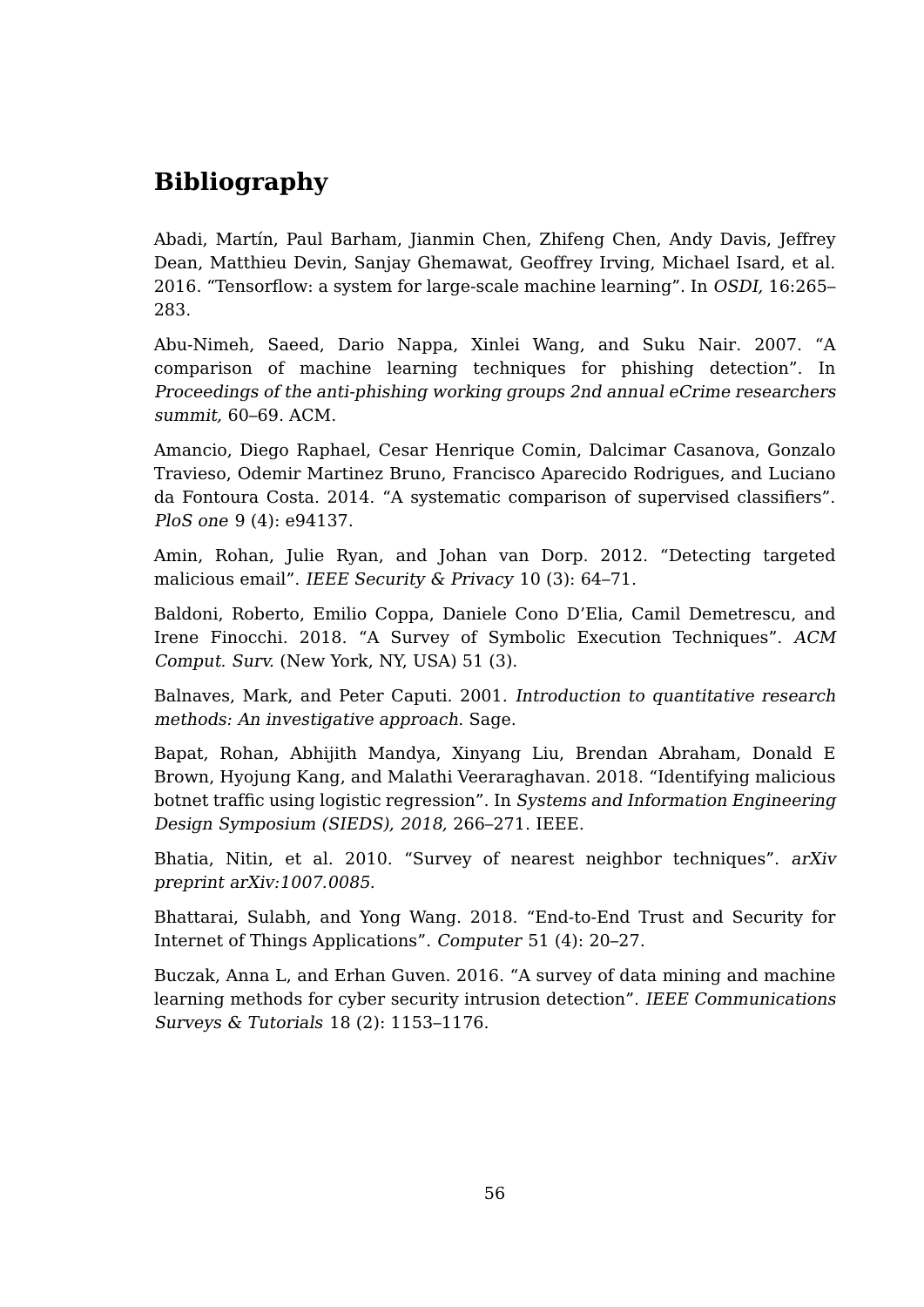Castillo, Carlos, Debora Donato, Aristides Gionis, Vanessa Murdock, and Fabrizio Silvestri. 2007. "Know your neighbors: Web spam detection using the web topology". In Proceedings of the 30th annual international ACM SIGIR conference on Research and development in information retrieval, 423–430. ACM.

Cawley, Gavin C, and Nicola LC Talbot. 2003. "Efficient leave-one-out crossvalidation of kernel fisher discriminant classifiers". Pattern Recognition 36 (11): 2585–2592.

Chen, Daming D, Maverick Woo, David Brumley, and Manuel Egele. 2016. "Towards Automated Dynamic Analysis for Linux-based Embedded Firmware". In NDSS.

<span id="page-63-2"></span>Chollet, François, et al. 2015. Keras. <https://keras.io>.

<span id="page-63-0"></span>Clemens, John. 2015. "Automatic classification of object code using machine learning". Digital Investigation 14:S156–S162.

Costin, Andrei, and Aurélien Francillon. 2014. "Dangerous Pyrotechnic'Composition': Fireworks, Embedded Wireless and Insecurity-by-Design (short paper)".

Costin, Andrei, Jonas Zaddach, Aurélien Francillon, Davide Balzarotti, and Sophia Antipolis. 2014. "A Large-Scale Analysis of the Security of Embedded Firmwares". In USENIX Security Symposium, 95–110.

Costin, Andrei, Apostolis Zarras, and Aurélien Francillon. 2016. "Automated dynamic firmware analysis at scale: a case study on embedded web interfaces". In Proceedings of the 11th ACM on Asia Conference on Computer and Communications Security, 437–448. ACM.

. 2017. "Towards automated classification of firmware images and identification of embedded devices". In IFIP International Conference on ICT Systems Security and Privacy Protection, 233–247. Springer.

<span id="page-63-1"></span>De Nicolao, Pietro, Marcello Pogliani, Mario Polino, Michele Carminati, Davide Quarta, and Stefano Zanero. 2018. "ELISA: ELiciting ISA of Raw Binaries for Fine-Grained Code and Data Separation". In International Conference on Detection of Intrusions and Malware, and Vulnerability Assessment, 351–371. Springer.

"Debian packages". 2018. Debian. <https://packages.debian.org/stable/>.

"Debian CDs/DVDs archive". 2019. Debian. [http://cdimage.debian.org/mirr](http://cdimage.debian.org/mirror/cdimage/archive/) [or/cdimage/archive/](http://cdimage.debian.org/mirror/cdimage/archive/).

"Debian Ports". 2019. Debian. <https://www.ports.debian.org/>.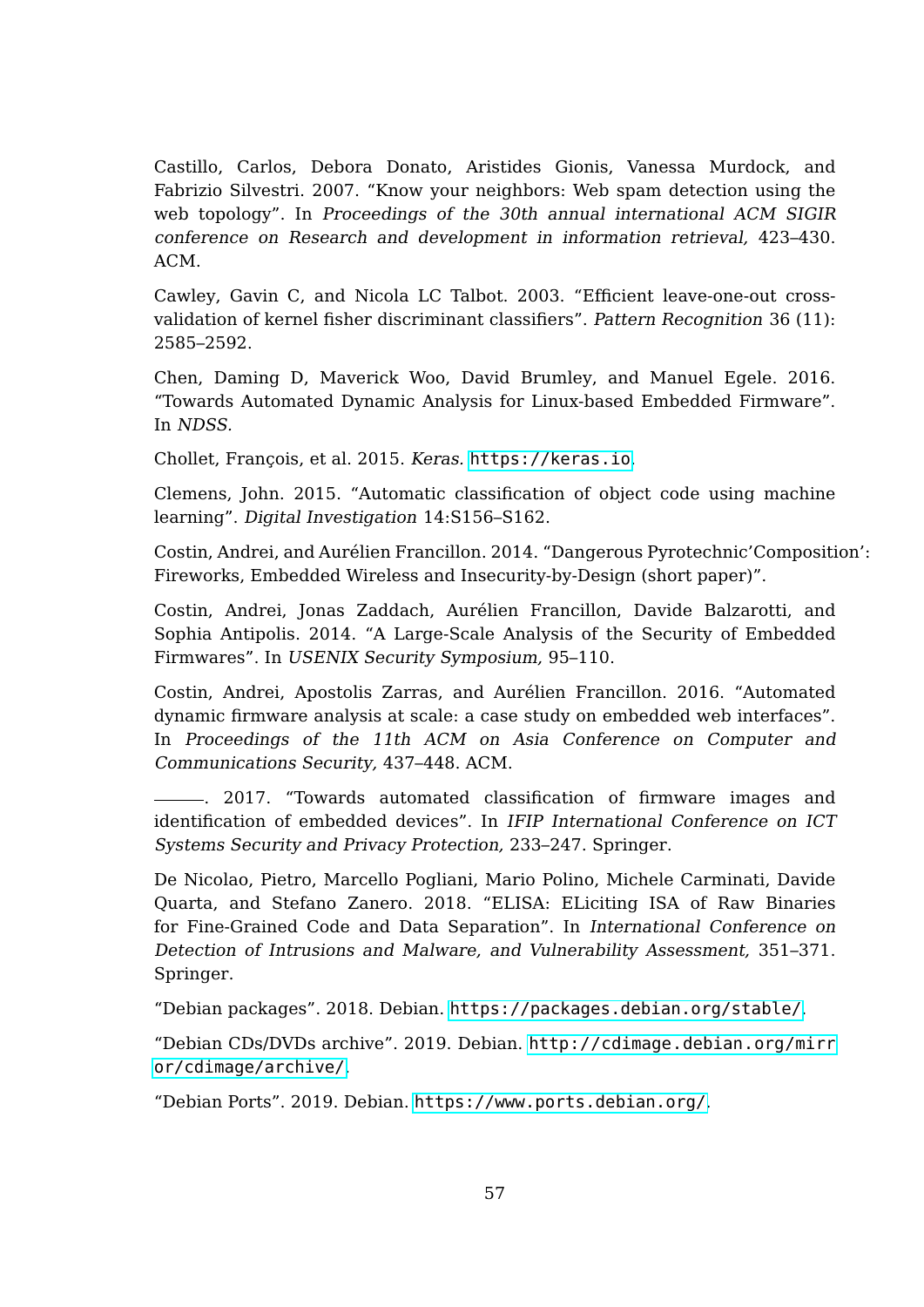<span id="page-64-3"></span>Denning, Peter J. 1980. "ACM President's Letter: What is experimental computer science?" Communications of the ACM 23 (10): 543–544.

<span id="page-64-1"></span>Dua, Sumeet, and Xian Du. 2016. Data mining and machine learning in cybersecurity. Auerbach Publications.

Dumais, Susan, and Hao Chen. 2000. "Hierarchical classification of Web content". In Proceedings of the 23rd annual international ACM SIGIR conference on Research and development in information retrieval, 256–263. ACM.

Dy, Jennifer G, and Carla E Brodley. 2004. "Feature selection for unsupervised learning". Journal of machine learning research 5 (Aug): 845–889.

<span id="page-64-2"></span>Enache, Adriana-Cristina, and Valentin Sgarciu. 2014. "Enhanced intrusion detection system based on bat algorithm-support vector machine". In Security and Cryptography (SECRYPT), 2014 11th International Conference on, 1–6. IEEE.

Fawcett, Tom. 2006. "An introduction to ROC analysis". Pattern recognition letters 27 (8): 861–874.

Ferri, César, José Hernández-Orallo, and R Modroiu. 2009. "An experimental comparison of performance measures for classification". Pattern Recognition Letters 30 (1): 27–38.

"firmadyne scraper". 2018. Visited on October 29, 2018. [https://github.com/](https://github.com/firmadyne/scraper) [firmadyne/scraper](https://github.com/firmadyne/scraper).

Friedman, Jerome, Trevor Hastie, and Robert Tibshirani. 2009. The elements of statistical learning. 2nd edition. Springer.

Galar, Mikel, Alberto Fernández, Edurne Barrenechea, Humberto Bustince, and Francisco Herrera. 2011. "An overview of ensemble methods for binary classifiers in multi-class problems: Experimental study on one-vs-one and one-vs-all schemes". Pattern Recognition 44 (8): 1761–1776.

<span id="page-64-0"></span>Gardner, Matt W, and SR Dorling. 1998. "Artificial neural networks (the multilayer perceptron)—a review of applications in the atmospheric sciences". Atmospheric environment 32 (14-15): 2627–2636.

Gartner. 2017. "Gartner Says 8.4 Billion Connected "Things" Will Be in Use in 2017, Up 31 Percent From 2016". Visited on December 21, 2018. [https://www.](https://www.gartner.com/en/newsroom/press-releases/2017-02-07-gartner-says-8-billion-connected-things-will-be-in-use-in-2017-up-31-percent-from-2016) [gartner . com / en / newsroom / press - releases / 2017 - 02 - 07 - gartner - says -](https://www.gartner.com/en/newsroom/press-releases/2017-02-07-gartner-says-8-billion-connected-things-will-be-in-use-in-2017-up-31-percent-from-2016) [8-billion-connected-things-will-be-in-use-in-2017-up-31-percent](https://www.gartner.com/en/newsroom/press-releases/2017-02-07-gartner-says-8-billion-connected-things-will-be-in-use-in-2017-up-31-percent-from-2016)[from-2016](https://www.gartner.com/en/newsroom/press-releases/2017-02-07-gartner-says-8-billion-connected-things-will-be-in-use-in-2017-up-31-percent-from-2016).

Ghahramani, Zoubin. 2004. "Unsupervised learning". In Advanced lectures on machine learning, 72–112. Springer.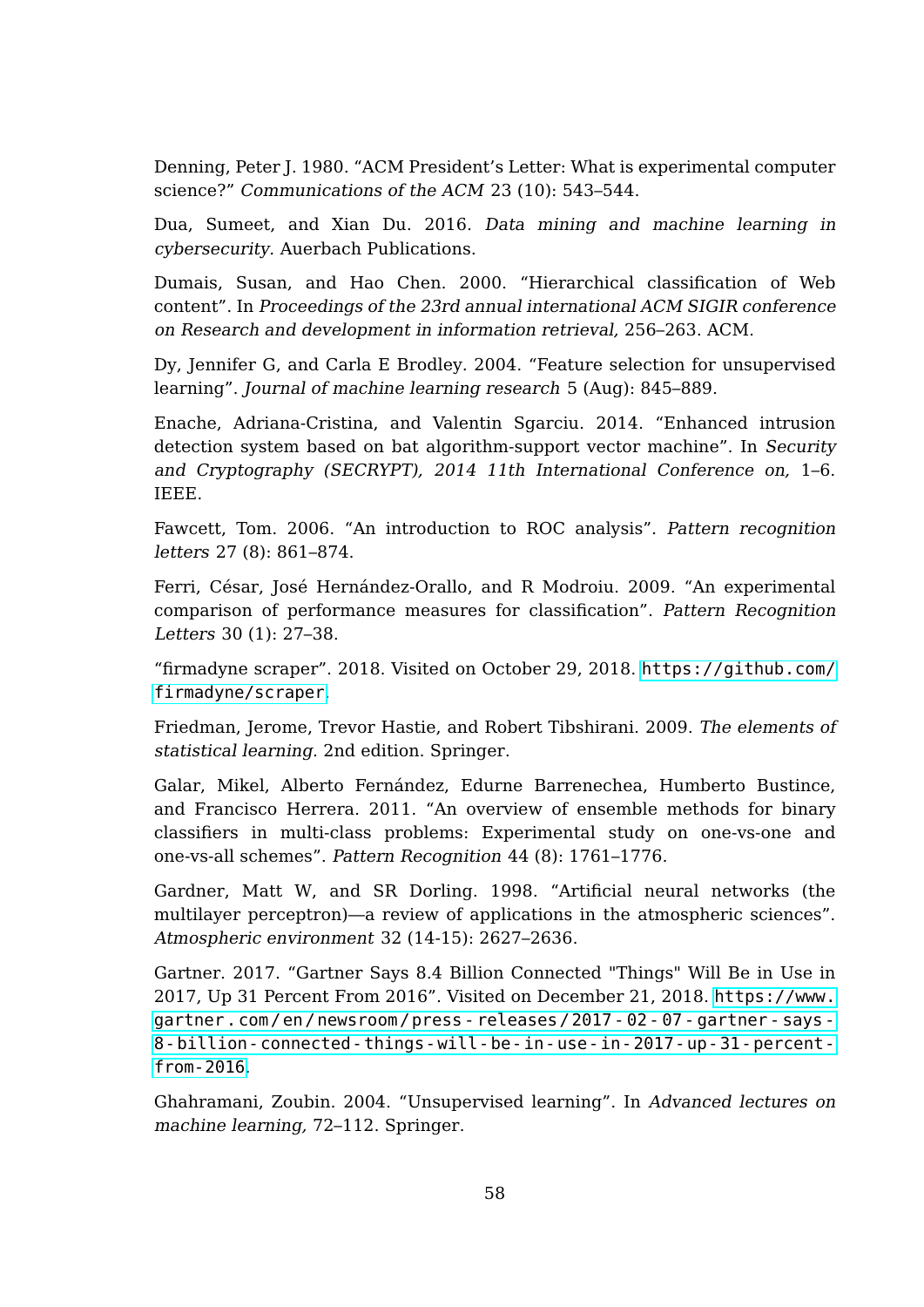<span id="page-65-2"></span>Given, Lisa M. 2008. The Sage encyclopedia of qualitative research methods. Sage Publications.

Goodfellow, Ian, Yoshua Bengio, and Aaron Courville. 2016. Deep learning. MIT press.

<span id="page-65-4"></span>Granboulan, Louis. 2018. "cpu rec". https://github.com/airbus - seclab/ [cpu\\_rec](https://github.com/airbus-seclab/cpu_rec).

<span id="page-65-1"></span>HaddadPajouh, Hamed, Ali Dehghantanha, Raouf Khayami, and Kim-Kwang Raymond Choo. 2018. "A deep Recurrent Neural Network based approach for Internet of Things malware threat hunting". Future Generation Computer Systems 85:88–96.

Hastie, Trevor, Robert Tibshirani, and Jerome Friedman. 2009. "Unsupervised learning". In The elements of statistical learning, 485–585. Springer.

Heffner, Craig. 2013. "From China, With Love". Visited on March 16, 2019. [http:](http://www.devttys0.com/2013/10/from-china-with-love/) [//www.devttys0.com/2013/10/from-china-with-love/](http://www.devttys0.com/2013/10/from-china-with-love/).

Hemel, Armijn. 2018. "Binary Analysis Next Generation". Visited on March 13, 2019. <https://github.com/armijnhemel/binaryanalysis-ng>.

Hemel, Armijn, Karl Trygve Kalleberg, Rob Vermaas, and Eelco Dolstra. 2011. "Finding software license violations through binary code clone detection". In Proceedings of the 8th Working Conference on Mining Software Repositories, 63–72. ACM.

<span id="page-65-0"></span>Hosmer Jr, David W, Stanley Lemeshow, and Rodney X Sturdivant. 2013. Applied logistic regression. Volume 398. John Wiley & Sons.

Hu, Li-Yu, Min-Wei Huang, Shih-Wen Ke, and Chih-Fong Tsai. 2016. "The distance function effect on k-nearest neighbor classification for medical datasets". SpringerPlus 5 (1): 1304.

Hyppönen, Mikko, Linus Nyman, et al. 2017. "The Internet of (Vulnerable) Things: On Hypponen's Law, Security Engineering, and IoT Legislation". Technology Innovation Management Review.

<span id="page-65-3"></span>Japkowicz, Nathalie. 2003. "Class imbalances: are we focusing on the right issue". In Workshop on Learning from Imbalanced Data Sets II, 1723:63.

"jigdo". 2018. Visited on November 25, 2018. [https://www.debian.org/CD/](https://www.debian.org/CD/jigdo-cd/) [jigdo-cd/](https://www.debian.org/CD/jigdo-cd/).

Karagiozidis, Alexios. 2018. "Common Attack Vectors of IoT Devices". Advanced Microkernel Operating Systems: 27.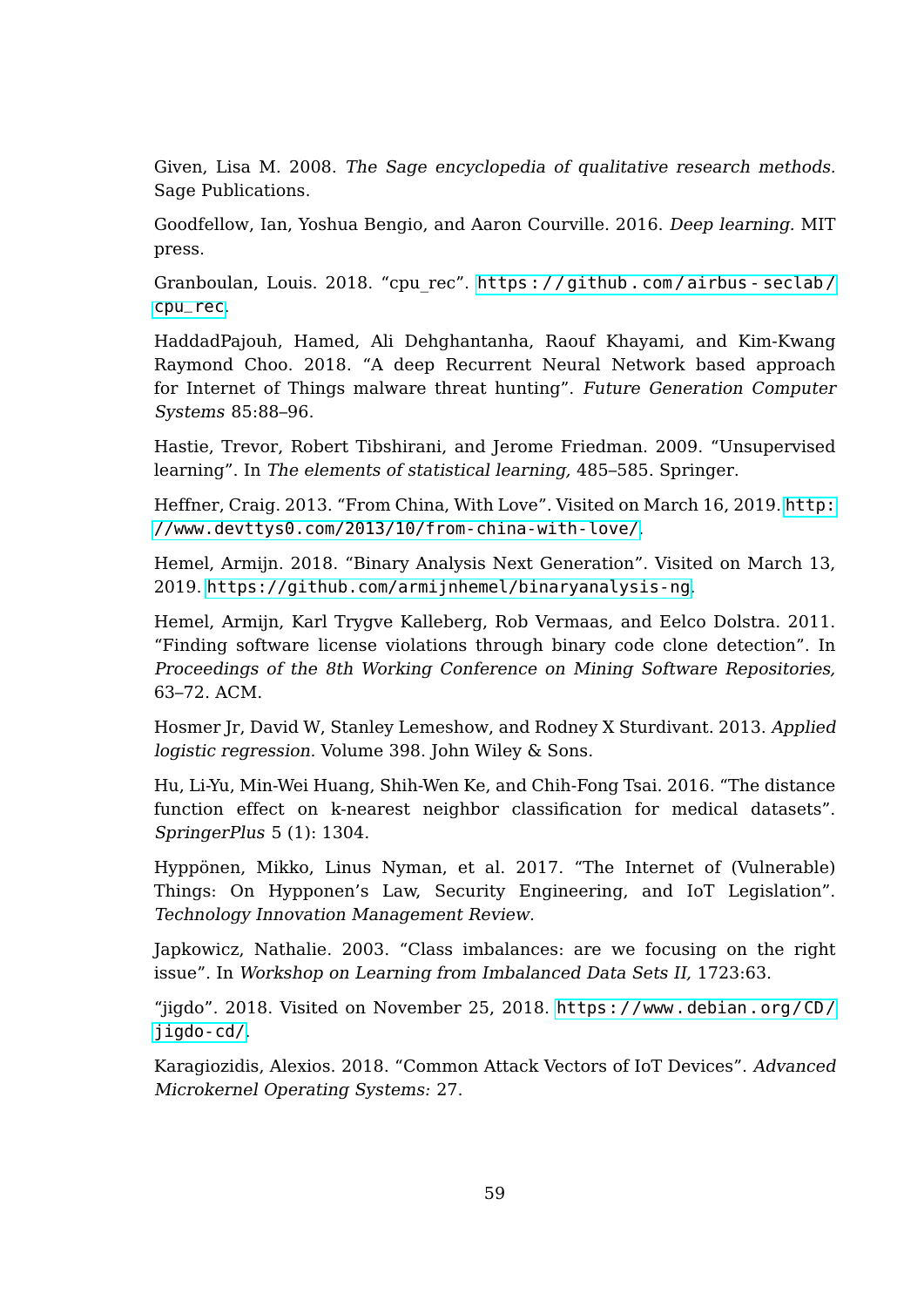Kiang, Melody Y. 2003. "A comparative assessment of classification methods". Decision Support Systems 35 (4): 441–454.

<span id="page-66-1"></span>Kim, Jihyun, Jaehyun Kim, Huong Le Thi Thu, and Howon Kim. 2016. "Long short term memory recurrent neural network classifier for intrusion detection". In Platform Technology and Service (PlatCon), 2016 International Conference on, 1–5. IEEE.

Kohavi, Ron, et al. 1995. "A study of cross-validation and bootstrap for accuracy estimation and model selection". In Ijcai, 14:1137–1145. 2. Montreal, Canada.

<span id="page-66-0"></span>Kononenko, Igor, and Matjaz Kukar. 2007. Machine learning and data mining. Horwood Publishing.

Kotsiantis, Sotiris B, I Zaharakis, and P Pintelas. 2007. "Supervised machine learning: A review of classification techniques". Emerging artificial intelligence applications in computer engineering 160:3–24.

<span id="page-66-2"></span>Kotsiantis, Sotiris B, Ioannis D Zaharakis, and Panayiotis E Pintelas. 2006. "Machine learning: a review of classification and combining techniques". Artificial Intelligence Review 26 (3): 159–190.

LeCun, Yann, Yoshua Bengio, and Geoffrey Hinton. 2015. "Deep learning". nature 521 (7553): 436.

Lee, Su-In, Honglak Lee, Pieter Abbeel, and Andrew Y Ng. 2006. "Efficient l˜ 1 regularized logistic regression". In AAAI, 6:401–408.

Li, Tao, Chengliang Zhang, and Mitsunori Ogihara. 2004. "A comparative study of feature selection and multiclass classification methods for tissue classification based on gene expression". Bioinformatics 20 (15): 2429–2437.

Li, Zhen, Deqing Zou, Shouhuai Xu, Hai Jin, Hanchao Qi, and Jie Hu. 2016. "VulPecker: an automated vulnerability detection system based on code similarity analysis". In Proceedings of the 32nd Annual Conference on Computer Security Applications, 201–213. ACM.

Liaw, Andy, Matthew Wiener, et al. 2002. "Classification and regression by randomForest". R news 2 (3): 18–22.

Lin, Wei-Chao, Shih-Wen Ke, and Chih-Fong Tsai. 2015. "CANN: An intrusion detection system based on combining cluster centers and nearest neighbors". Knowledge-based systems 78:13–21.

Liu, Muqing, Yuanyuan Zhang, Juanru Li, Junliang Shu, and Dawu Gu. 2016. "Security analysis of vendor customized code in firmware of embedded device". In International Conference on Security and Privacy in Communication Systems, 722–739. Springer.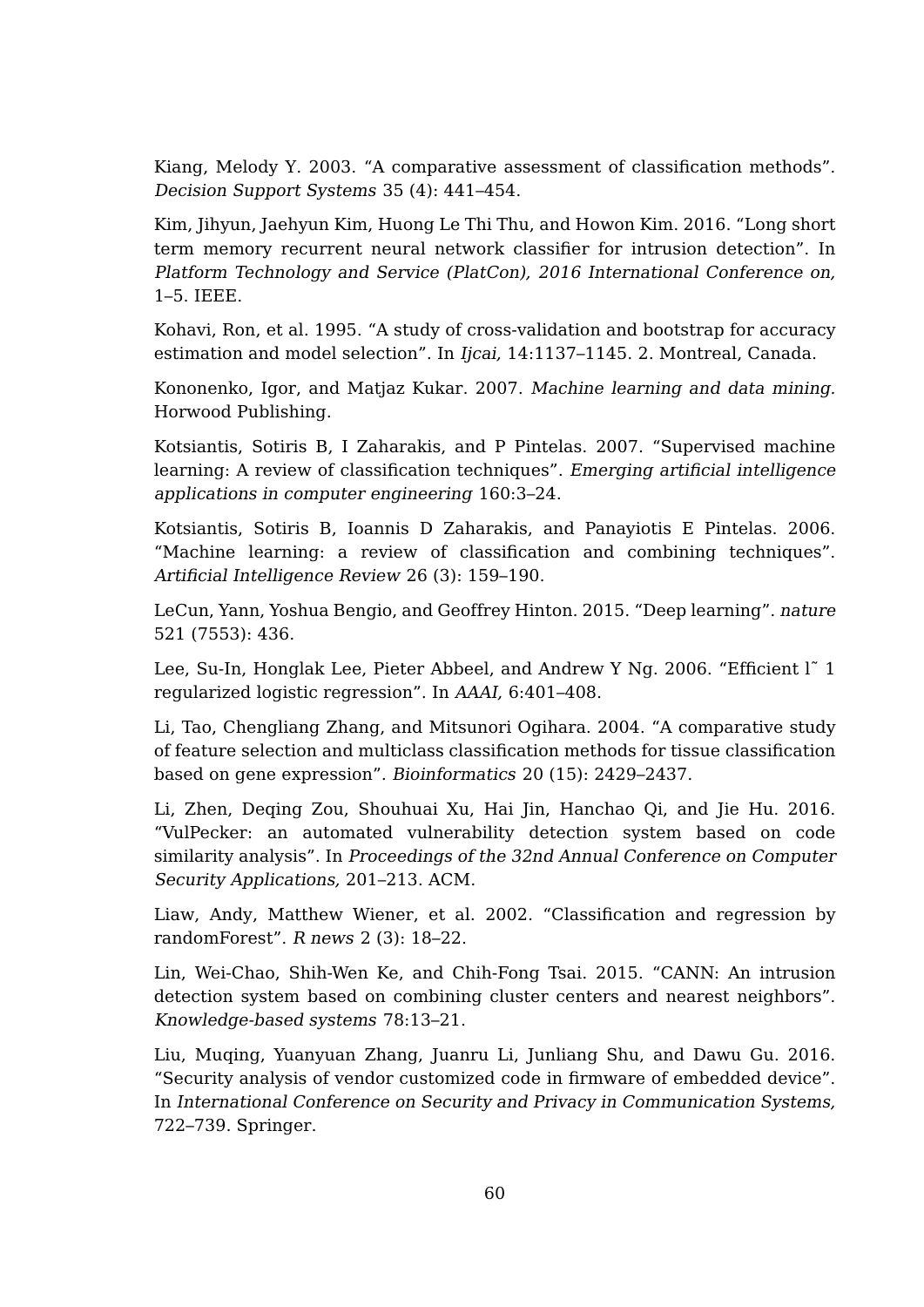Livadas, Carl, Robert Walsh, David Lapsley, and W Timothy Strayer. 2006. "Usilng machine learning technliques to identify botnet traffic". In Local Computer Networks, Proceedings 2006 31st IEEE Conference on, 967–974. IEEE.

McDaniel, Mason, and Mohammad Hossain Heydari. 2003. "Content based file type detection algorithms". In System Sciences, 2003. Proceedings of the 36th Annual Hawaii International Conference on, 10–pp. IEEE.

Mena, Jesus. 2016. Machine learning forensics for law enforcement, security, and intelligence. Auerbach Publications.

Mukhopadhyay, Sayan. 2018. "Unsupervised Learning: Clustering". In Advanced Data Analytics Using Python, 77–98. Springer.

<span id="page-67-1"></span>Mukkamala, Srinivas, Andrew H Sung, and Ajith Abraham. 2005. "Intrusion detection using an ensemble of intelligent paradigms". Journal of network and computer applications 28 (2): 167–182.

Nataraj, Lakshmanan, Sreejith Karthikeyan, Gregoire Jacob, and BS Manjunath. 2011. "Malware images: visualization and automatic classification". In Proceedings of the 8th international symposium on visualization for cyber security, 4. ACM.

Ng, Andrew Y. 2004. "Feature selection, L 1 vs. L 2 regularization, and rotational invariance". In Proceedings of the twenty-first international conference on Machine learning, 78. ACM.

Nordrum, Amy. 2016. "The internet of fewer things [news]". IEEE Spectrum 53 (10): 12–13.

<span id="page-67-2"></span>Pedregosa, F., G. Varoquaux, A. Gramfort, V. Michel, B. Thirion, O. Grisel, M. Blondel, et al. 2011. "Scikit-learn: Machine Learning in Python". Journal of Machine Learning Research 12:2825–2830.

Rahimi, Ali, and Benjamin Recht. 2008. "Random features for large-scale kernel machines". In Advances in neural information processing systems, 1177–1184.

Rawat, Sanjay, Vivek Jain, Ashish Kumar, Lucian Cojocar, Cristiano Giuffrida, and Herbert Bos. 2017. "Vuzzer: Application-aware evolutionary fuzzing". In Proceedings of the Network and Distributed System Security Symposium (NDSS).

<span id="page-67-3"></span>ReFirmLabs. 2018. "binwalk". <https://github.com/ReFirmLabs/binwalk>.

<span id="page-67-0"></span>Resende, Paulo Angelo Alves, and André Costa Drummond. 2018. "A Survey of Random Forest Based Methods for Intrusion Detection Systems". ACM Computing Surveys (CSUR) 51 (3): 48.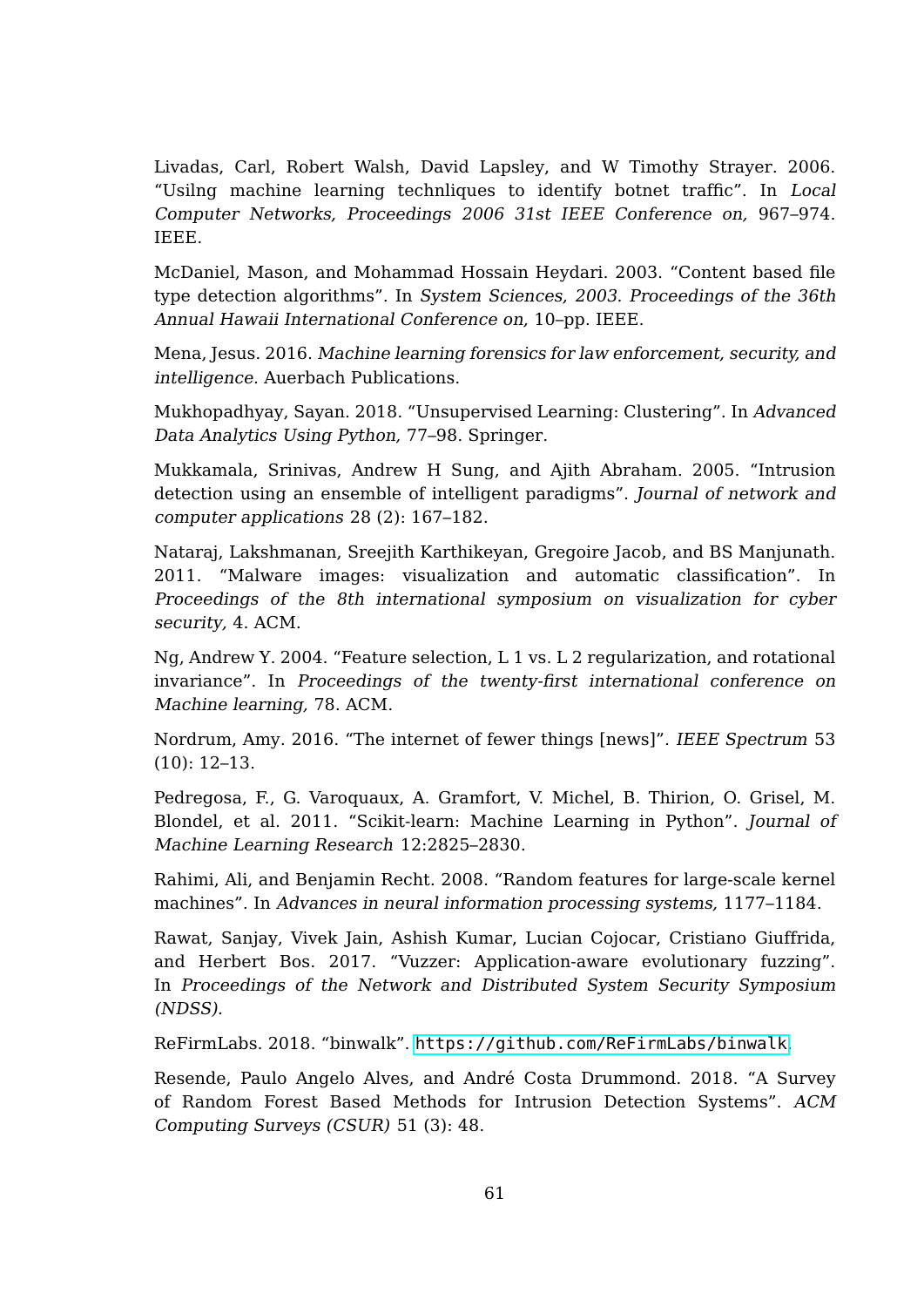Rish, Irina, et al. 2001. "An empirical study of the naive Bayes classifier". In IJCAI 2001 workshop on empirical methods in artificial intelligence, 3:41–46. 22. IBM New York.

Robert, Christian. 2014. Machine learning, a probabilistic perspective.

Rodriguez, Juan D, Aritz Perez, and Jose A Lozano. 2010. "Sensitivity analysis of k-fold cross validation in prediction error estimation". IEEE transactions on pattern analysis and machine intelligence 32 (3): 569–575.

Russell, Stuart J, and Peter Norvig. 2016. Artificial intelligence: a modern approach. Malaysia; Pearson Education Limited,

Saberi, Alireza, Mojtaba Vahidi, and Behrouz Minaei Bidgoli. 2007. "Learn to detect phishing scams using learning and ensemble? methods". In Proceedings of the 2007 IEEE/WIC/ACM International Conferences on Web Intelligence and Intelligent Agent Technology-Workshops, 311–314. IEEE Computer Society.

Schmidt, Mark, Glenn Fung, and Rmer Rosales. 2007. "Fast optimization methods for l1 regularization: A comparative study and two new approaches". In European Conference on Machine Learning, 286–297. Springer.

<span id="page-68-2"></span>Shabtai, Asaf, Robert Moskovitch, Yuval Elovici, and Chanan Glezer. 2009. "Detection of malicious code by applying machine learning classifiers on static features: A state-of-the-art survey". information security technical report 14 (1): 16–29.

<span id="page-68-0"></span>Shafieian, Saeed, Mohammad Zulkernine, and Anwar Haque. 2015. "CloudZombie: Launching and detecting slow-read distributed denial of service attacks from the cloud". In Computer and Information Technology; Ubiquitous Computing and Communications; Dependable, Autonomic and Secure Computing; Pervasive Intelligence and Computing (CIT/IUCC/DASC/PICOM), 2015 IEEE International Conference on, 1733–1740. IEEE.

Shoshitaishvili, Yan, Ruoyu Wang, Christophe Hauser, Christopher Kruegel, and Giovanni Vigna. 2015. "Firmalice - Automatic Detection of Authentication Bypass Vulnerabilities in Binary Firmware". In NDSS.

<span id="page-68-1"></span>Shoshitaishvili, Yan, Ruoyu Wang, Christopher Salls, Nick Stephens, Mario Polino, Audrey Dutcher, John Grosen, et al. 2016. "SoK: (State of) The Art of War: Offensive Techniques in Binary Analysis". In IEEE Symposium on Security and Privacy.

Shotton, Jamie, Toby Sharp, Pushmeet Kohli, Sebastian Nowozin, John Winn, and Antonio Criminisi. 2013. "Decision jungles: Compact and rich models for classification". In Advances in Neural Information Processing Systems, 234–242.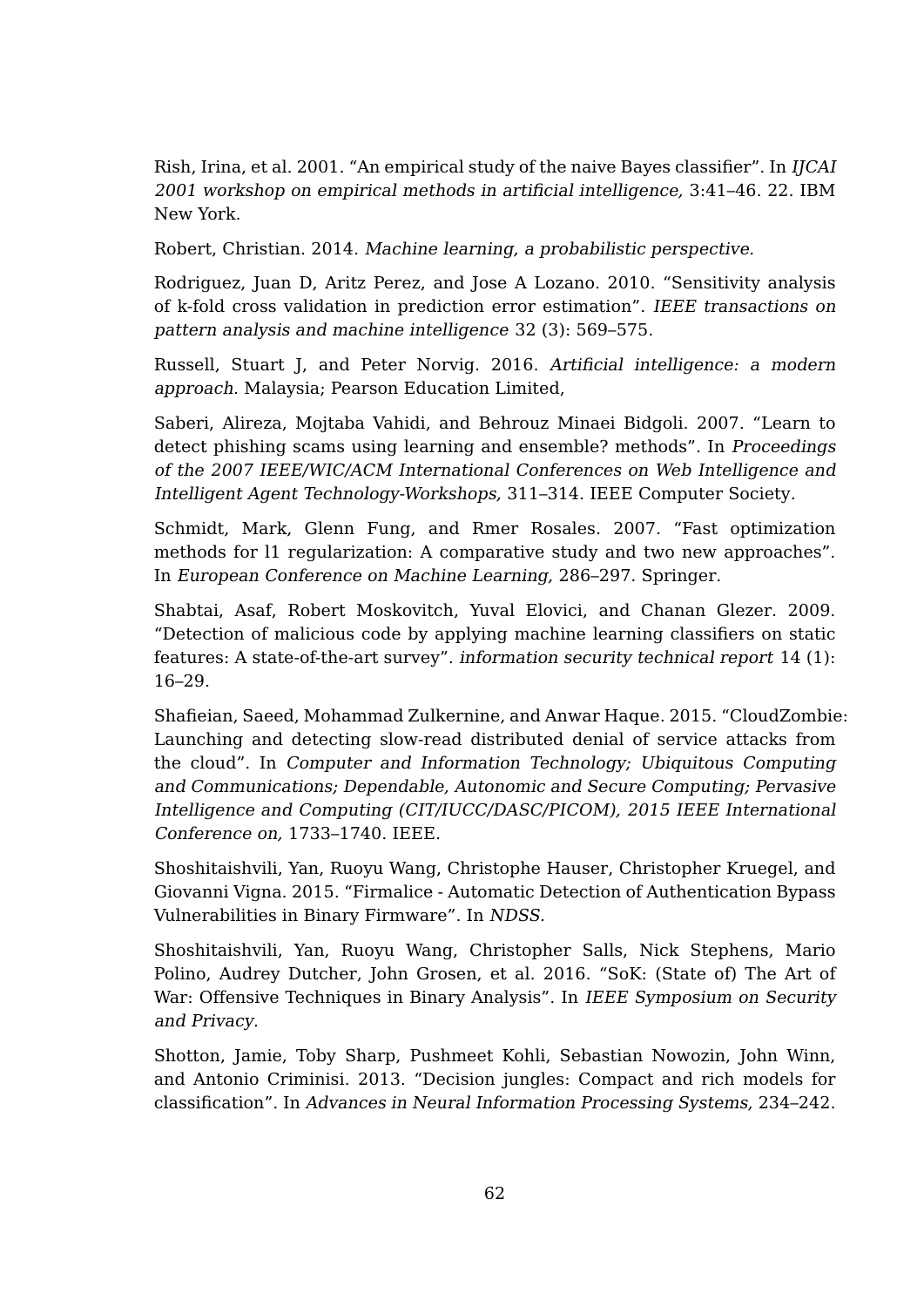Sikorski, Michael, and Andrew Honig. 2012. Practical malware analysis: the hands-on guide to dissecting malicious software. No Starch Press.

<span id="page-69-1"></span>Sikos, Leslie F. 2018. AI in Cybersecurity. Volume 151. Springer.

Sokolova, Marina, Nathalie Japkowicz, and Stan Szpakowicz. 2006. "Beyond accuracy, F-score and ROC: a family of discriminant measures for performance evaluation". In Australasian joint conference on artificial intelligence, 1015– 1021. Springer.

Sokolova, Marina, and Guy Lapalme. 2009. "A systematic analysis of performance measures for classification tasks". Information Processing & Management 45 (4): 427–437.

<span id="page-69-3"></span>Suthaharan, Shan. 2014. "Big data classification: Problems and challenges in network intrusion prediction with machine learning". ACM SIGMETRICS Performance Evaluation Review 41 (4): 70–73.

Sutton, Michael, Adam Greene, and Pedram Amini. 2007. Fuzzing: brute force vulnerability discovery. Pearson Education.

Sutton, Richard S, and Andrew G Barto. 2018. Reinforcement learning: An introduction. MIT press.

<span id="page-69-0"></span>Suykens, Johan AK, and Joos Vandewalle. 1999. "Least squares support vector machine classifiers". Neural processing letters 9 (3): 293–300.

Thomas, Sam L, Tom Chothia, and Flavio D Garcia. 2017. "Stringer: measuring the importance of static data comparisons to detect backdoors and undocumented functionality". In European Symposium on Research in Computer Security, 513– 531. Springer.

Thomas, Sam L, and Aurélien Francillon. 2018. "Backdoors: Definition, Deniability and Detection". In International Symposium on Research in Attacks, Intrusions, and Defenses, 92–113. Springer.

Thomas, Sam L, Flavio D Garcia, and Tom Chothia. 2017. "HumIDIFy: a tool for hidden functionality detection in firmware". In International Conference on Detection of Intrusions and Malware, and Vulnerability Assessment, 279–300. Springer.

<span id="page-69-2"></span>University of Jyväskylä. 2010. "Research strategies". Visited on January 10, 2019. [https : / / koppa . jyu . fi / avoimet / hum / menetelmapolkuja / en / methodmap /](https://koppa.jyu.fi/avoimet/hum/menetelmapolkuja/en/methodmap/strategies/images/circle_strat.gif) [strategies/images/circle\\_strat.gif](https://koppa.jyu.fi/avoimet/hum/menetelmapolkuja/en/methodmap/strategies/images/circle_strat.gif).

Uysal, Alper Kursat. 2016. "An improved global feature selection scheme for text classification". Expert systems with Applications 43:82–92.

Wheeler, David A. 2014. "Preventing Heartbleed". IEEE Computer 47 (8): 80–83.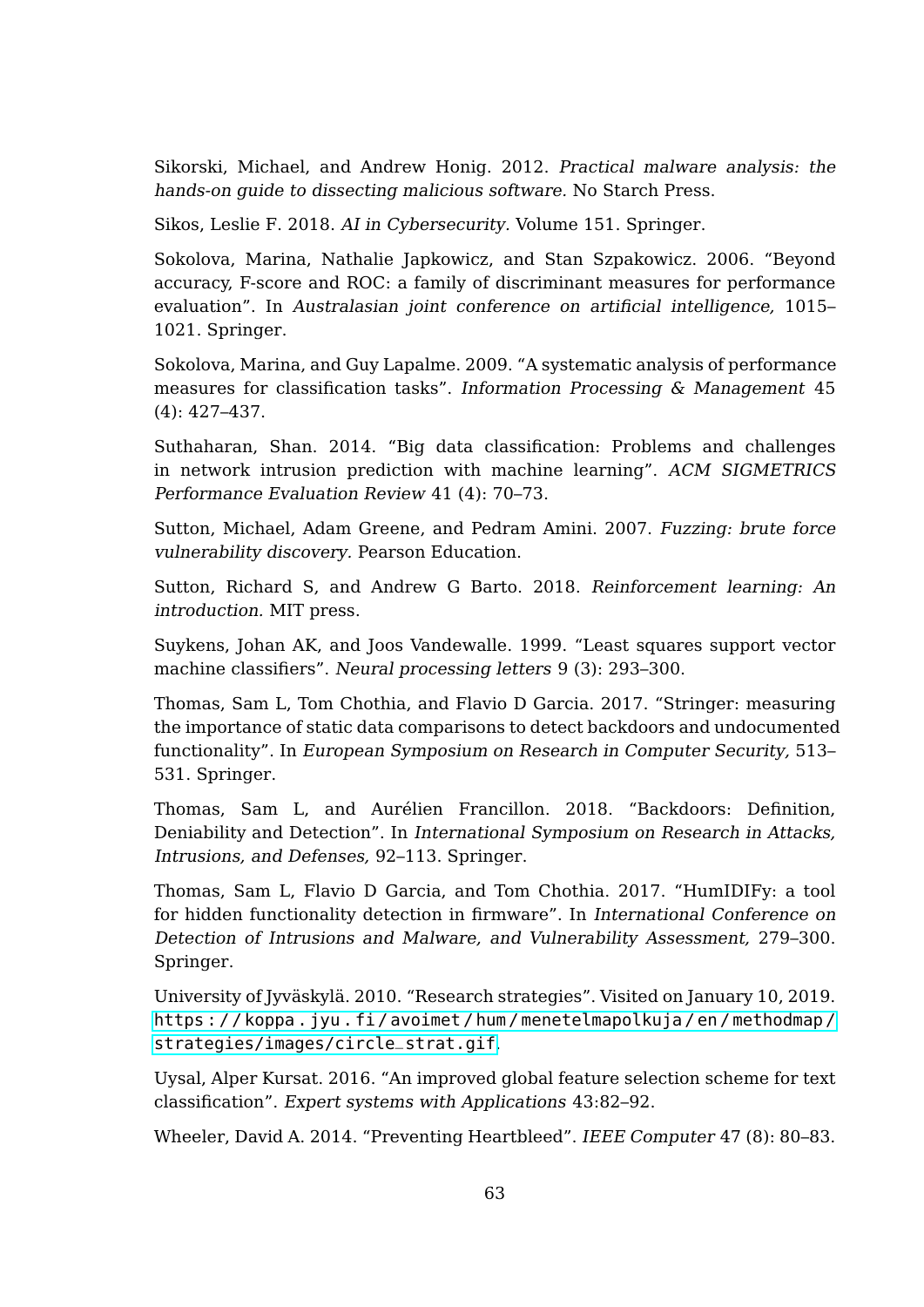Wong, Tzu-Tsung. 2015. "Performance evaluation of classification algorithms by k-fold and leave-one-out cross validation". Pattern Recognition 48 (9): 2839– 2846.

<span id="page-70-0"></span>Woźniak, Michał, Manuel Graña, and Emilio Corchado. 2014. "A survey of multiple classifier systems as hybrid systems". Information Fusion 16:3–17.

Xie, Wei, Yikun Jiang, Yong Tang, Ning Ding, and Yuanming Gao. 2017. "Vulnerability Detection in IoT Firmware: A Survey". In Parallel and Distributed Systems (ICPADS), 2017 IEEE 23rd International Conference on, 769–772. IEEE.

Yousefi-Azar, Mahmood, Vijay Varadharajan, Len Hamey, and Uday Tupakula. 2017. "Autoencoder-based feature learning for cyber security applications". In Neural Networks (IJCNN), 2017 International Joint Conference on, 3854–3861. IEEE.

Zaddach, Jonas, Luca Bruno, Aurelien Francillon, Davide Balzarotti, et al. 2014. "AVATAR: A Framework to Support Dynamic Security Analysis of Embedded Systems' Firmwares". In NDSS.

Zaddach, Jonas, and Andrei Costin. 2013. "Embedded devices security and firmware reverse engineering". Black-Hat USA.

Zhang, Harry. 2004. "The optimality of naive Bayes". AA 1 (2): 3.

Zhang, Zhi-Kai, Michael Cheng Yi Cho, Chia-Wei Wang, Chia-Wei Hsu, Chong-Kuan Chen, and Shiuhpyng Shieh. 2014. "IoT security: ongoing challenges and research opportunities". In Service-Oriented Computing and Applications (SOCA), 2014 IEEE 7th International Conference on, 230–234. IEEE.

Zhu, Ruijin, Baofeng Zhang, Junjie Mao, Quanxin Zhang, and Yu-an Tan. 2017. "A methodology for determining the image base of arm-based industrial control system firmware". International Journal of Critical Infrastructure Protection 16:26–35.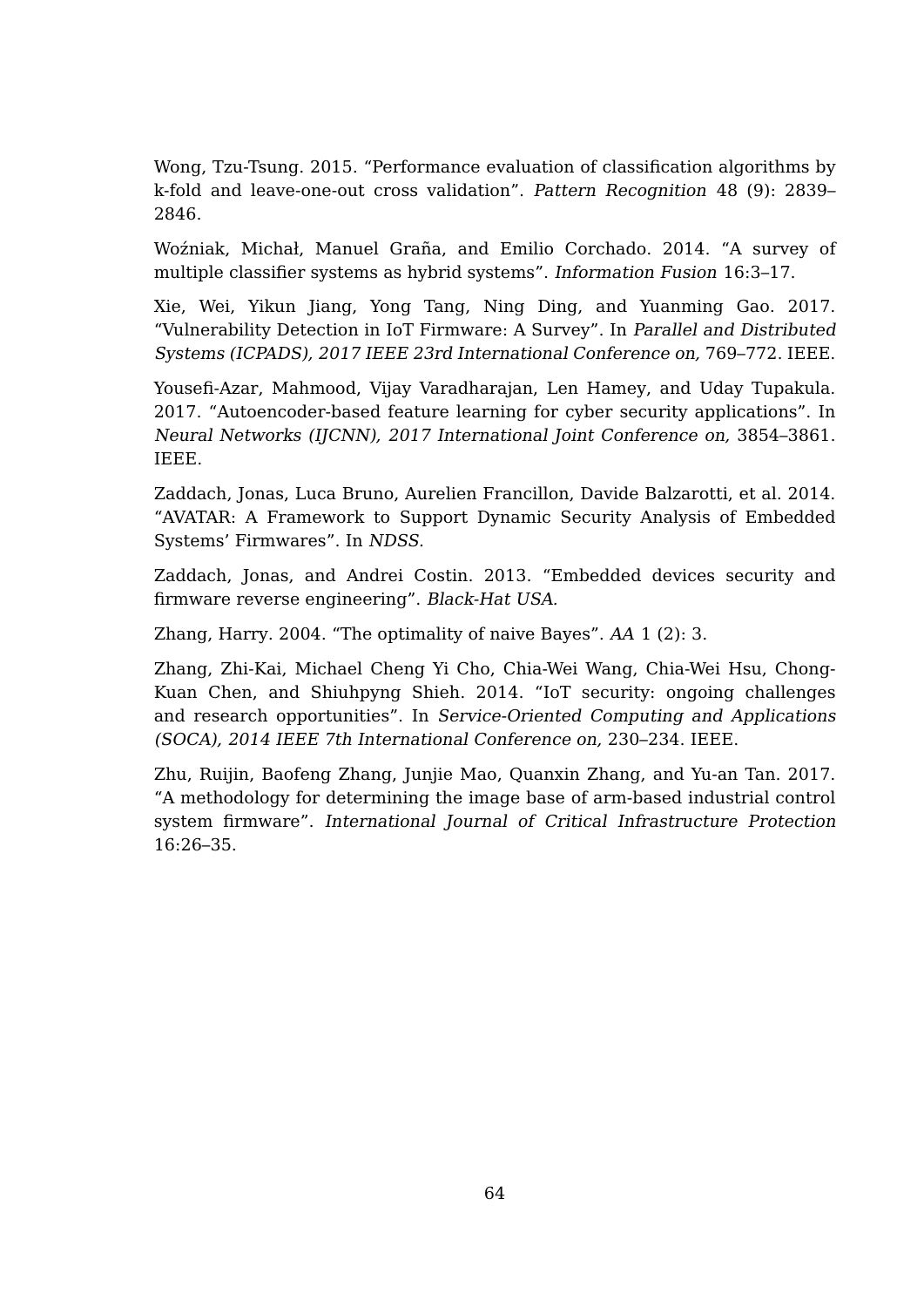# **Appendices**

### **A Toolset JSON files**

Figure 15: Output JSON from FIRMADYNE scraper

```
\overline{ }{
    "version": "9.0.0/",
    "url": "http://cdimage.debian.org/mirror/cdimage/archive/9.0.0/
       mips64el/jigdo-cd/debian-9.0.0-mips64el-netinst.jigdo",
    "vendor": "debian",
    "file_urls": [
      "http://cdimage.debian.org/mirror/cdimage/archive/9.0.0/
         mips64el/jigdo-cd/debian-9.0.0-mips64el-netinst.jigdo"
    ],
    "architecture": "mips64el/",
    "files": [
      {
        "path": "debian/mips64el/9.0.0/debian-9.0.0-mips64el-netinst
           .jigdo",
        "checksum": "c40a53297590bc6861a47e4ff123978e",
        "url": "http://cdimage.debian.org/mirror/cdimage/archive
           /9.0.0/mips64el/jigdo-cd/debian-9.0.0-mips64el-netinst.
           jigdo"
      }
    ]
 }
]
```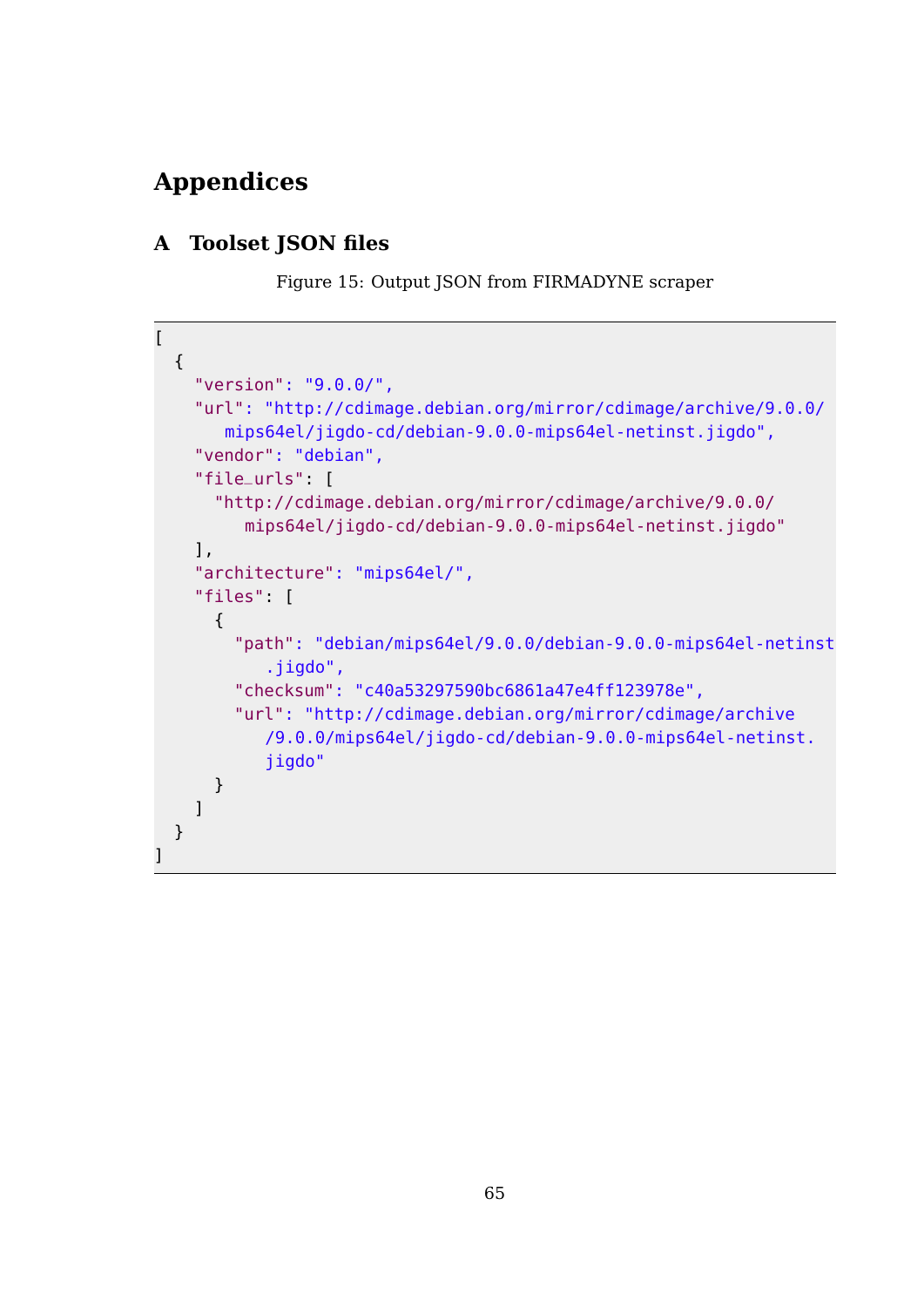Figure 16: Output JSON from Jigdo downloader

```
{
  "mips64el": [
    {
      "iso_path": "/home/samakair/work/thesis/app/modules/scraper/
         output/debian/isos/mips64el/9.0.0/debian-9.0.0-mips64el-
         netinst.iso",
      "version": "9.0.0"
    }
  ]
}
```


```
{
  "mips64el": [
    {
      "iso": "/home/samakair/work/thesis/app/modules/scraper/output/
         debian/isos/mips64el/9.0.0/debian-9.0.0-mips64el-netinst.
         iso",
      "version": "9.0.0",
      "deb_path": "/home/samakair/work/thesis/app/modules/scraper/
         output/debian/isos/mips64el/9.0.0/debs/libacl1_2.2.52-3+
         b1_mips64el.deb"
    }
 ]
}
```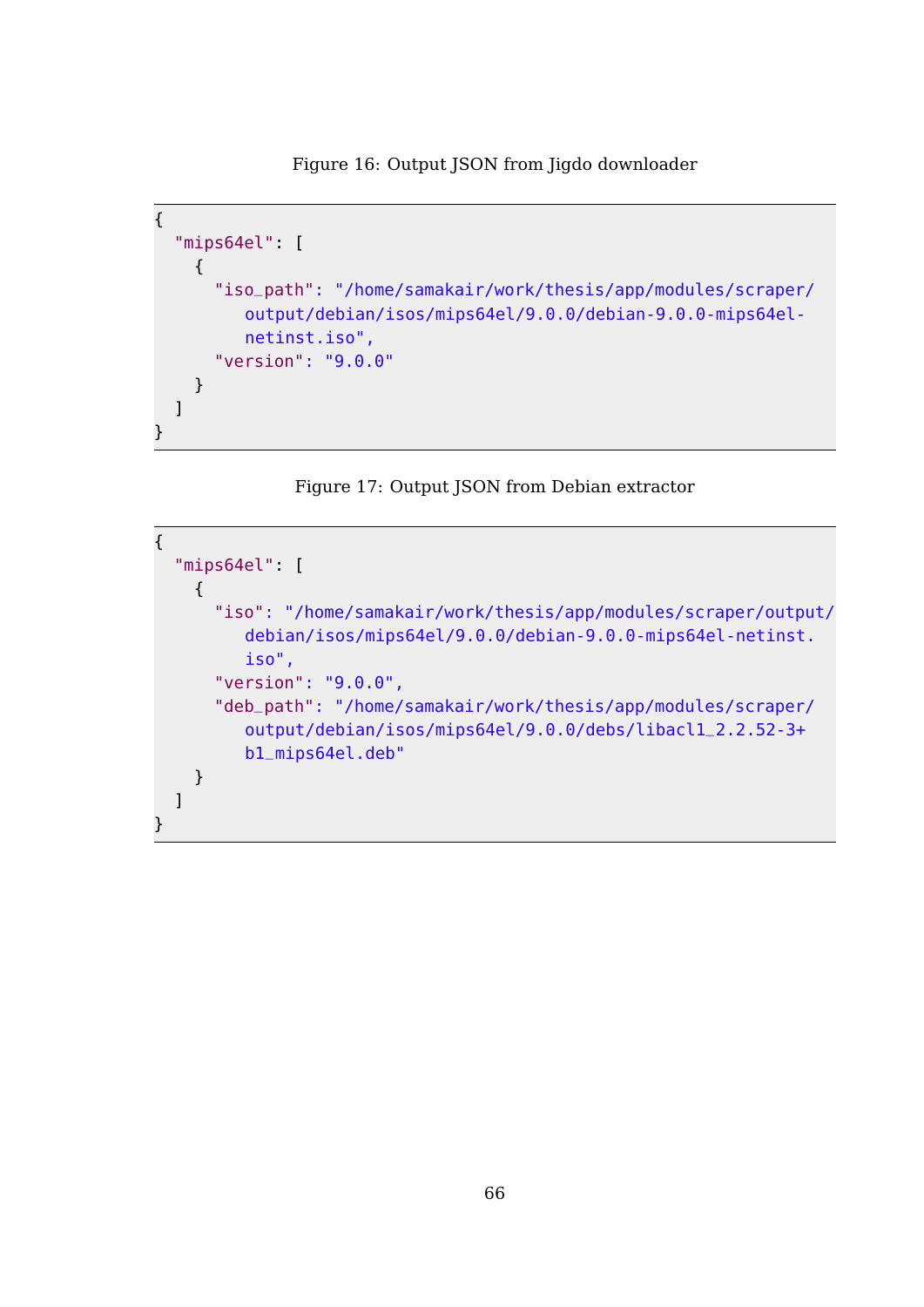Figure 18: (Partial) Output JSON from Debian unpacker

```
{
  "mips64el": [
    {
      "software": "libacl1",
      "controlinfo": "Package: libacl1\nSource: acl (2.2.52-3)\
         nVersion: 2.2.52-3+b1\nArchitecture: mips64el\nMaintainer:
          Anibal Monsalve Salazar <anibal@debian.org>\nInstalled-
         Size: 69\nPepends: <math>libattr1 (= 1:2.4.46-8)</math>, <math>libc6 (=</math>2.4)\nConflicts: acl (<< 2.0.0), libacl1-kerberos4kth\
         nSection: libs\nPriority: required\nMulti-Arch: same\
         nHomepage: http://savannah.nongnu.org/projects/acl/\
         nDescription: Access control list shared library\n This
         package contains the libacl.so dynamic library containing\
         n the POSIX 1003.1e draft standard 17 functions for
         manipulating\n access control lists.\n",
      "package": "/home/samakair/thesis/work/app/modules/scraper/
         output/debian/isos/mips64el/9.0.0/debs/libacl1_2.2.52-3+
         b1_mips64el.deb",
      "filestructure": [
        {
          "hash": "",
          "path": "/",
          "size": "0",
          "date": "2016-02-07"
        },
          .
          .
        {
          "hash": "",
          "path": "/usr/share/doc/libacl1/copyright",
          "size": "761",
          "date": "2009-08-25"
        }
      ],
      "iso": "/home/samakair/thesis/work/app/modules/scraper/output/
         debian/isos/mips64el/9.0.0/debian-9.0.0-mips64el-netinst.
         iso",
      "version": "2.2.52-3+b1"
    }
 ]
}
```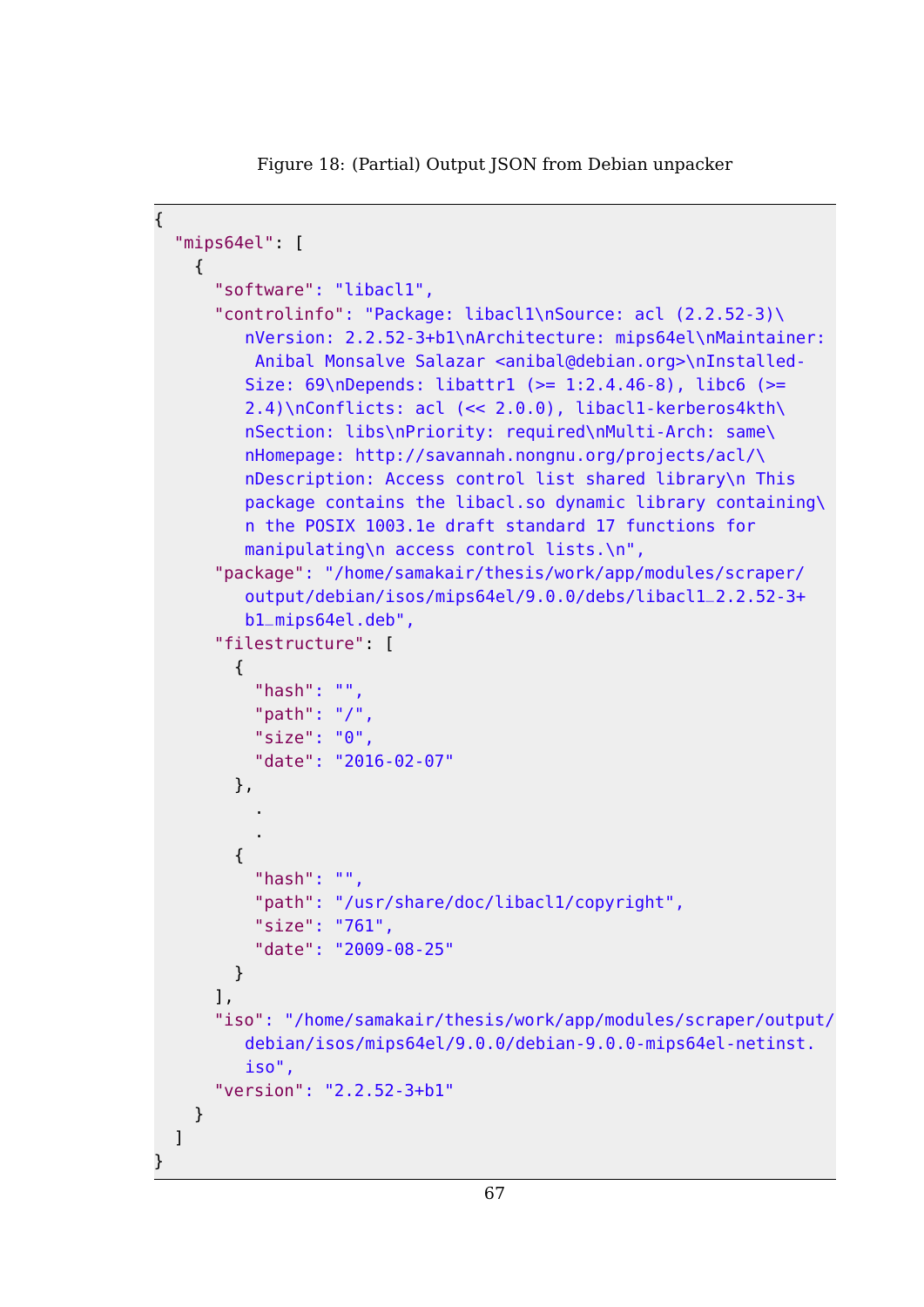Figure 19: Output JSON from binary extractor

```
\overline{[}{
    "filesize": 24952,
    "code_sections": [
      ".init",
      ".text",
      ".MIPS.stubs",
      ".fini"
    ],
    "endianness": "little",
    "architecture": "mips64el",
    "deb_package": "acpi_1.7-1+b1_mips64el.deb",
    "filename": "/home/samakair/work/thesis/app/modules/scraper/
       output/debian/isos/mips64el/9.0.0/debs/acpi_1.7-1+
       b1_mips64el.deb_extraction/usr/bin/acpi",
    "wordsize": 64,
    "only_code": "/home/samakair/work/thesis/app/modules/scraper/
       output/debian/isos/mips64el/binaries/1923
       f9252c9cfc169813703625c3f58f.code",
    "only_code_size": 10176,
    "filehash": "1923f9252c9cfc169813703625c3f58f",
    "fileinfo": "/home/samakair/work/thesis/app/modules/scraper/
       output/debian/isos/mips64el/9.0.0/debs/acpi_1.7-1+
       b1_mips64el.deb_extraction/usr/bin/acpi: ELF 64-bit LSB
       shared object, MIPS, MIPS64 rel2 version 1 (SYSV),
       dynamically linked, interpreter /lib64/ld.so.1, BuildID[sha1
       ]=0e298fb929bb982a7bcf69ba3b7cd5537718ed40, for GNU/Linux
       3.2.0, stripped"
 }
```
 $\mathbf{l}$